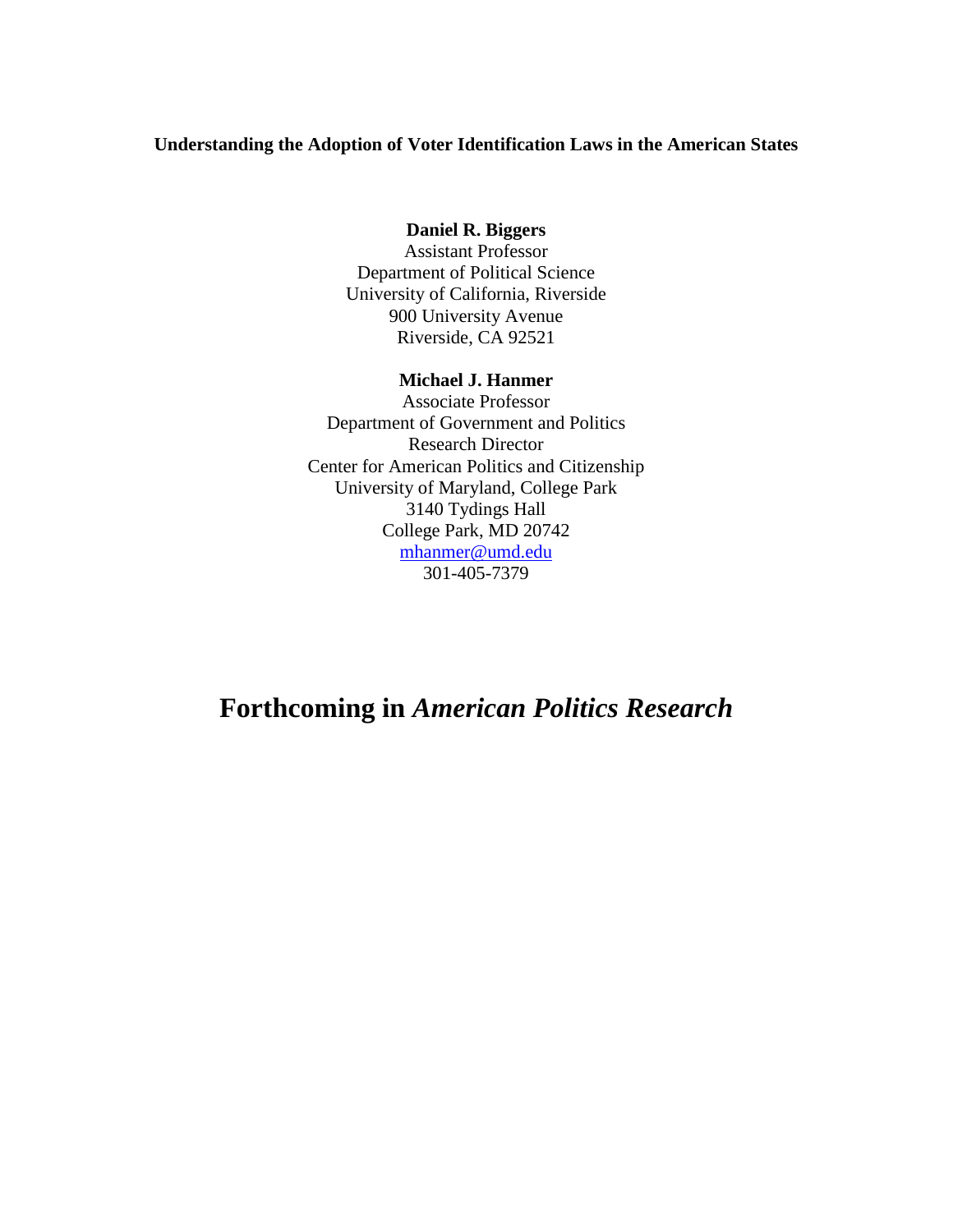## **Understanding the Adoption of Voter Identification Laws in the American States**

#### **Abstract**

Recently, many states have reversed the decades-long trend of facilitating ballot access by enacting a wave of laws requesting or requiring identification from registrants before they vote. Identification laws, however, are not an entirely new phenomenon. We offer new theoretical insights regarding how changes in political power influence the adoption of identification laws. In the most extensive analysis to date, we use event history analysis to examine why states adopted a range of identification laws over the past several decades. We consistently find that the propensity to adopt is greatest when control of the governor's office and legislature switches to Republicans (relationships not previously identified), and that this likelihood increases further as the size of black and Latino populations in the state expands. We also find that federal legislation in the form of the Help America Vote Act seems to enhance the effects of switches in partisan control.

**Keywords:** voter identification, state policy adoption, election reform, event history analysis, election policy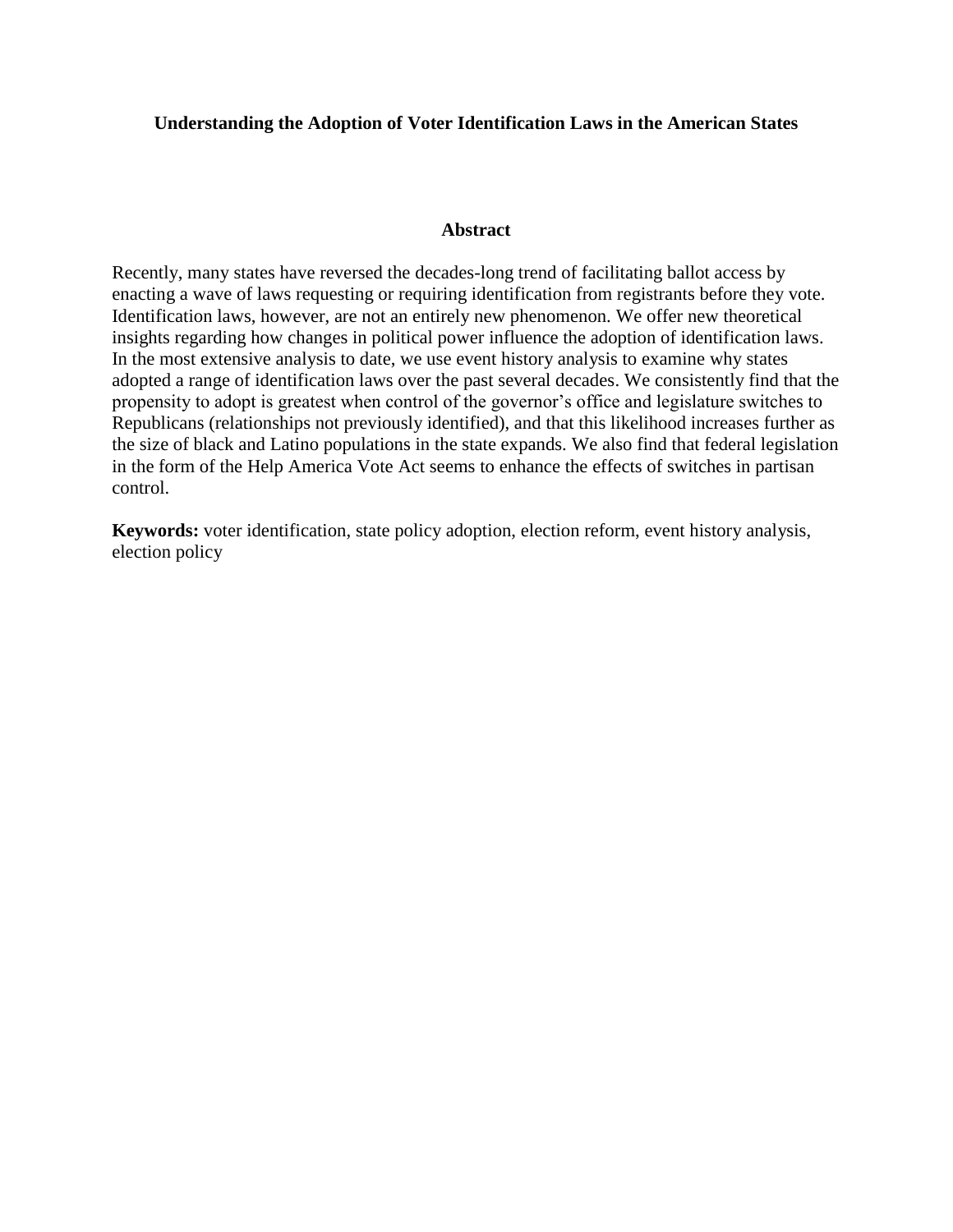Since the sweeping changes brought about by the Voting Rights Act of 1965 and the Twenty-Sixth Amendment to the U.S. Constitution, attention has largely focused on election reforms at the state and federal levels aimed at making voting easier. States' adoption of election day registration, early voting procedures, and no-excuse absentee voting, along with other policies designed to facilitate ballot access, charted a move toward expanding the franchise (e.g., Burden et al. 2014; Cain et al. 2008; Gronke et al. 2008; Hanmer 2009; Stein 1998). After decades during which most activity concentrated on loosening voting restrictions, however, a counter-reform movement has emerged. Since 2000, the number of states passing voter identification laws for the first time more than doubled (from 14 to 35). Despite being the minority of such statutes, the most significant change (and that which garners the most attention) is the push to require that voters show photographic identification (photo ID) at the polls. In 2005, Georgia and Indiana became the first states to adopt laws requiring registrants to show such ID in order for their vote to be counted,<sup>1</sup> with 11 states subsequently following suit.<sup>2</sup>

Though some describe the recent identification laws as the new "Jim Crow," voter identification laws are not new (Texas and South Carolina started to request or require ID before the Voting Rights Act). The recent explosion in their adoption, however, raises questions about the potential consequences for electoral politics (e.g., Alvarez et al. 2010; Citrin et al. 2014). Though it is too early to say what impact, if any, identification statutes have on turnout (Erikson and Minnite 2009; see Highton 2016 for a review), even a small effect could influence a close election, especially if the effects are concentrated among certain groups or implementation at the polls varies (Atkeson et al. 2010; Cobb et al. 2012). In addition, the laws have changed campaign efforts and provided both parties with a new issue around which to rally their respective bases and raise money (Hasen 2012). Moreover, one cannot escape the considerable controversy they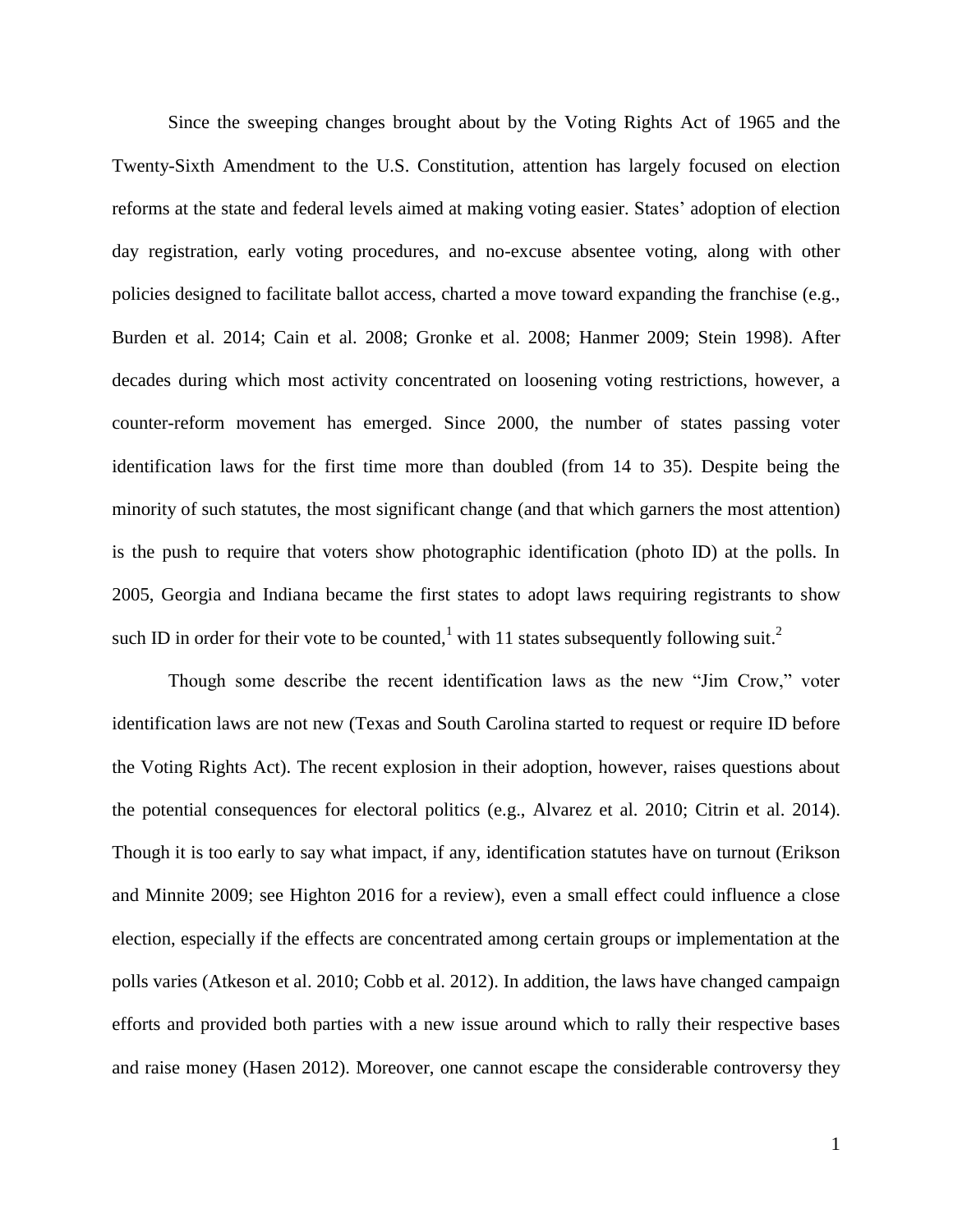generate. Proponents claim that the laws improve electoral integrity by reducing fraud, and argue that showing ID imposes a minimal burden (as it is routinely used for a variety of purposes). Opponents, in contrast, assert that these laws are part of a voter suppression effort targeted particularly at the poor and minorities.

In general, political scientists primarily focus on the consequences of election reforms for turnout, the composition of the electorate, and election outcomes (e.g., Wolfinger and Rosentstone 1980 and the large literature that follows). These questions are of crucial importance, but explaining variation in adoption patterns is equally significant. Moreover, the motivations behind enactment could raise concerns with endogeneity, and thus require scholars to adopt different research designs when studying the effect of the laws on turnout (Hanmer 2009). Surprisingly, researchers have only rarely studied both the adoption and the failure to adopt the major electoral reforms implemented across the U.S. states (e.g., Bali and Silver 2006; Bentele and O'Brien 2013; Biggers and Hanmer 2015; Hicks et al. 2015; Lawrence et al. 2009; Rocha and Matsubayashi 2014; Smith and Fridkin 2008). A number of these recent studies examine voter identification laws directly or indirectly, but we contend they have not considered a crucial factor that influences the adoption of voter ID laws—the change in who controls state government. To test our expectations we have assembled an extensive data set that spans more than four decades. This provides us with several advantages. First, it allows us sufficient leverage to test our expectations regarding switches in partisan control. Second, it provides us with the opportunity to study the diversity of identification laws the states have enacted. Relatedly, we cover the time period before and after the Help American Vote Act of 2002 (HAVA), which allows us to examine how this federal legislation might increase the influence of partisan control on ID law adoption.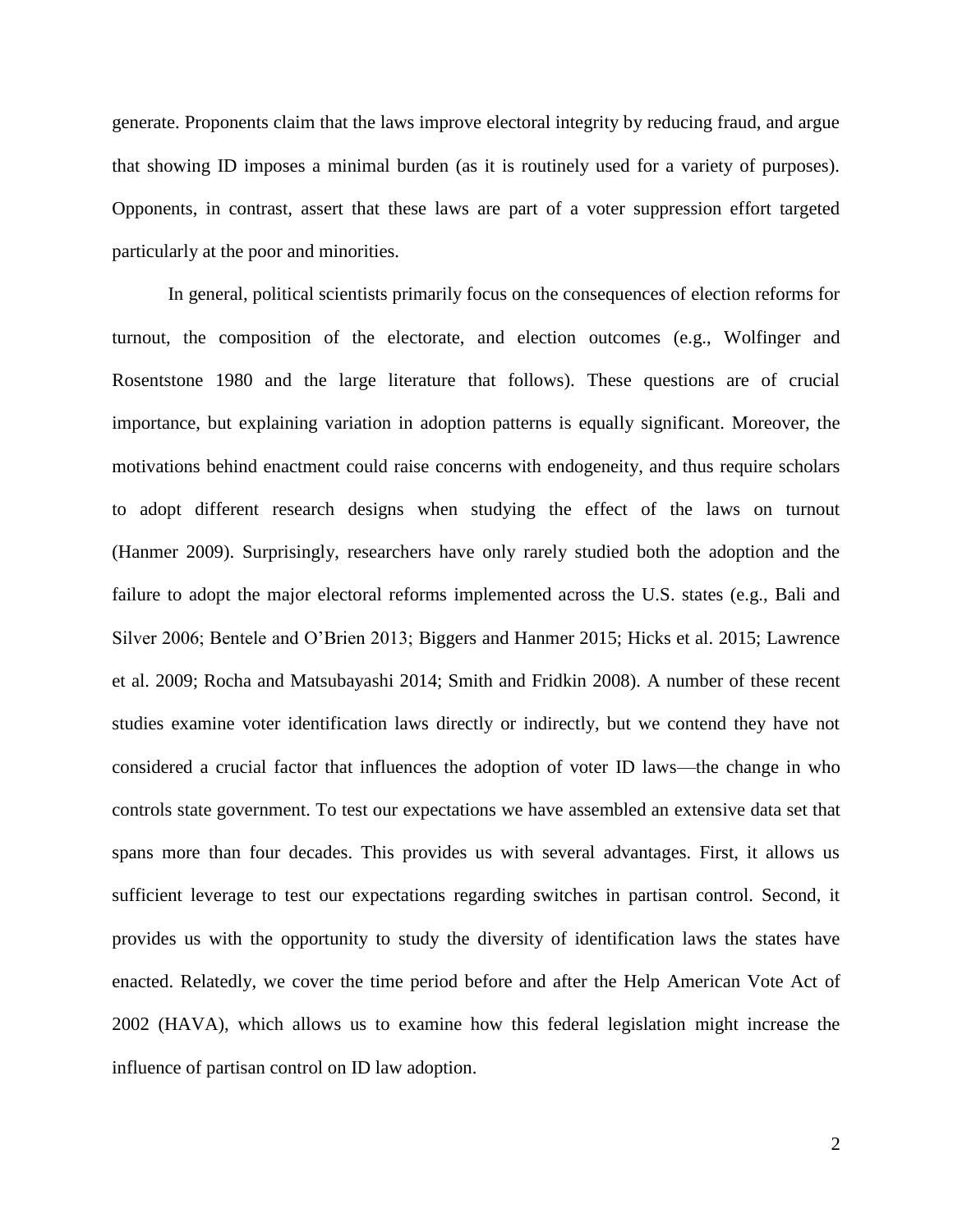In the most comprehensive investigation to date of the adoption of voter identification laws, we provide new theoretical insights regarding the factors that influence enactment, cover a longer time span, leverage changes in national policy, use statistical methods that lead to easy to understand results, and investigate a wider range of statutes. Employing event history analysis from 1972 to 2013 and examining three categories of identification laws (any statute on the books, requiring ID, and photo ID), we determine that political variables consistently exert the greatest impact on adoption. Specifically, a change to Republican control of the legislature or governorship dramatically increases the likelihood a state will pass an ID law, relationships not identified by the existing literature that speak to the potential motivations behind enactment. We also observe that the effects of these shifts in political power are larger in states with large minority populations. In contrast to many other state and local policies, however (e.g., Berry and Berry 1990; Boehmke and Witmer 2004; Makse and Volden 2011), we do not find that geographic diffusion explains the passage of voter ID laws. Moreover, we conclude that federal legislation in the form of HAVA altered the strength of the relationships between political variables and adoption. We discuss the implications of these findings in the conclusion.

#### **Explaining Identification Adoption via Partisan Advantage**

We argue that the dominant influence on the adoption of voter identification laws relates to the partisan control of the state legislature and governorship. Both parties say they favor fair elections, but this goal requires trade-offs that may place additional burdens on specific societal groups. Partisanship substantially influences how officials view this proper balance; Republican concerns about voter fraud and electoral integrity make them willing to mandate additional requirements to ensure only those legally entitled to vote can do so, while Democrats fear that ID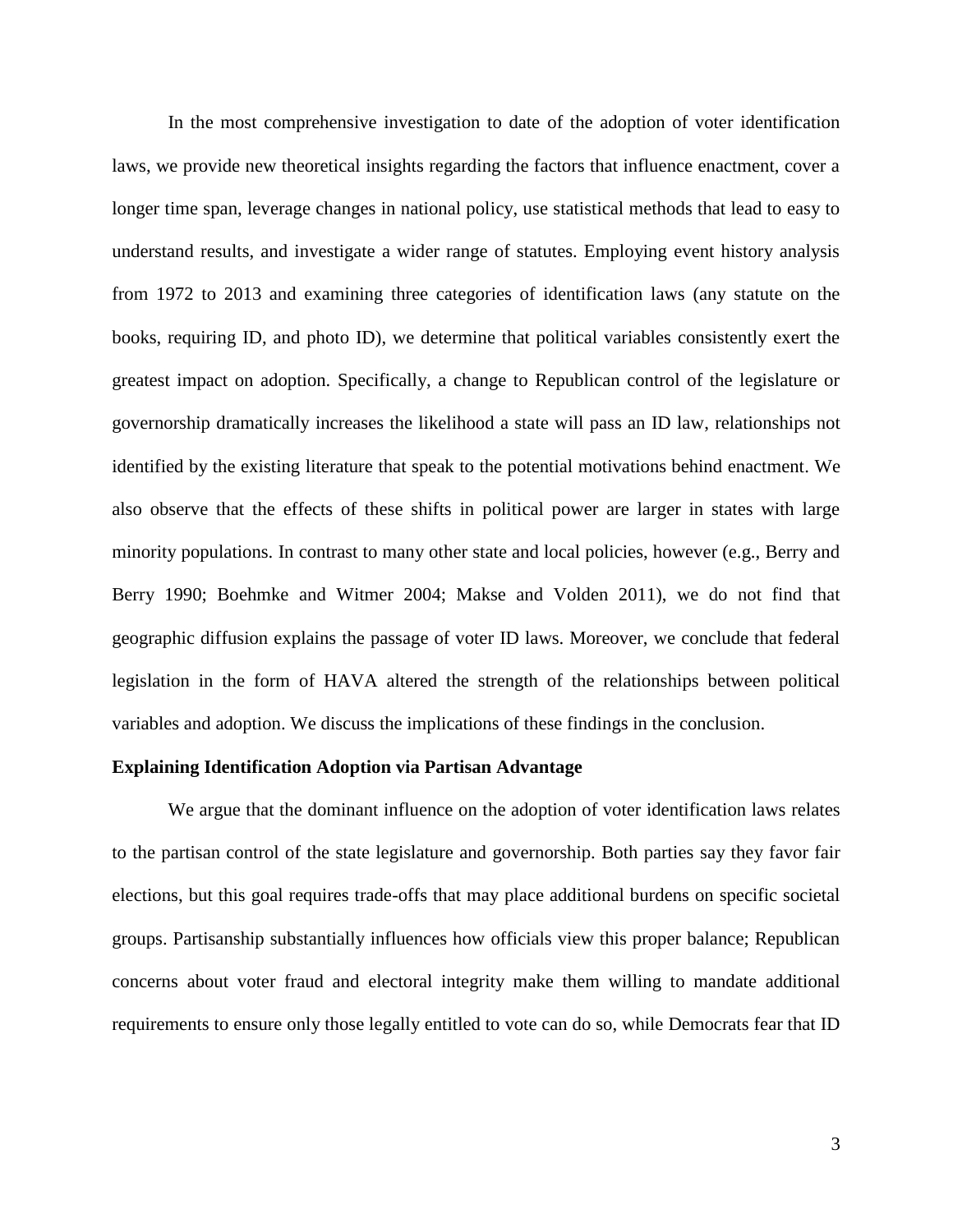laws create unnecessary hurdles that disenfranchise legitimate voters (Keyssar 2009; Minnite 2010).

The heart of this division derives, at least in part, from the calculus of partisan advantage and electoral success. Partisan politics frequently play a role in election administration, with the parties often seeking to leverage the system in their favor. Given the belief (some caveats aside) that Democratic prospects improve as turnout increases (Citrin et al. 2003; DeNardo 1980; Hansford and Gomez 2010; Piven and Cloward  $2000$ ,<sup>3</sup> the fact that Democratic-leaning groups such as African Americans and Latinos are less likely to possess identification (Barreto et al. 2007, 2009; Hood and Bullock 2008) presents an opportunity for Republicans to potentially boost their electoral chances. It thus appears reasonable to suspect that Republicans favor (and Democrats oppose) ID laws at least in part because they are expected to reduce the Democrats' percentage of the vote (Hasen 2012). That is, this goes beyond mere support for certain types of policies and into the realm of using the system to increase one's chances for re-election. Even though evidence of a partisan effect of these laws on turnout is mixed (Alvarez et al. 2010; Burden et al. 2014; Erikson and Minnite 2009), a small impact may prove meaningful in close races, and the laws might forestall the future activation of greater numbers of those predisposed to vote Democratic.<sup>4</sup>

This potential to influence electoral outcomes means that holding both legislative chambers is crucial to enacting any identification policy, given the extreme difficulty of crossparty compromise. At the national level, some of the most partisan conflicts take place over good government matters (which include election administration). Internal party division is rare, and such issues frequently divide almost perfectly along party lines; for example, the average difference between the Republican and Democratic yea vote on the eleven Senate votes relating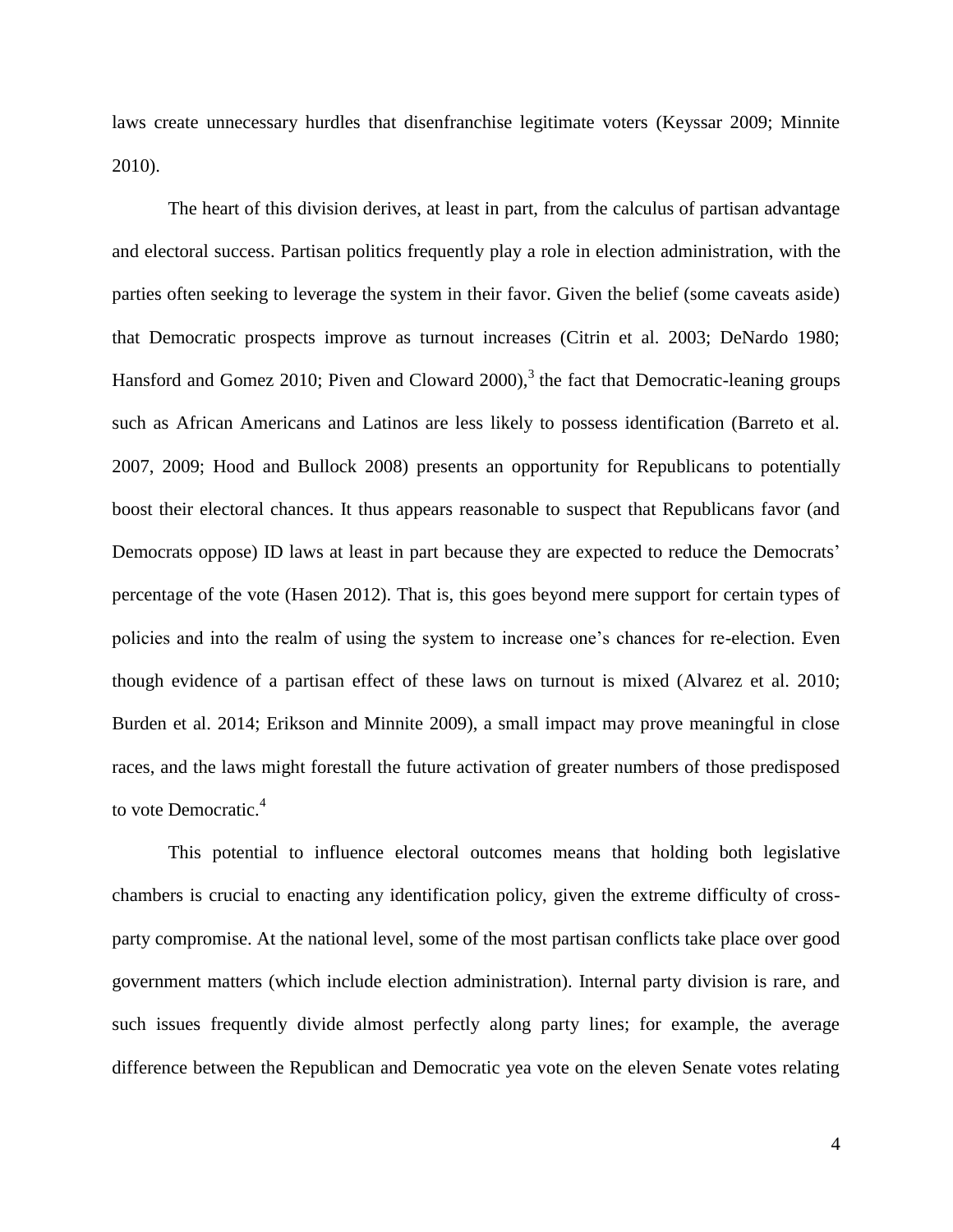to HAVA, a good government policy, was *91* percentage points (Lee 2009). Such divisions similarly prevail at the state level (Erikson and Minnite 2009). This low internal party division heightens the importance of legislative control to the adoption of ID statutes, as Republicans will find it difficult to attract Democratic support for such proposals.

Similarly, control of the executive branch should also play a substantial role in adoption. Once both legislative chambers pass any statute, the governor must approve it. The governor's status as veto player (Tsebelis 2002) provides him/her with significant influence over the fate of any identification measure. As demonstrated via the relationship between the President and Congress (e.g., Kiewiet and McCubbins 1988; McCarty 2000), such power shapes, to some degree, the policy that arrives on the executive's desk, as it must at least minimally accord with the governor's preferences. Even with majorities in both chambers, Republicans will face difficulty in enacting the policy if they encounter (expected) opposition from a Democratic governor.

These expected partisan effects are consistent with previous work that demonstrates the frequent role of political context in policy innovation (e.g., Berry and Berry 1990; Mooney and Lee 1995; Volden 2006). In our context, scholars report associations between Republican control of state government, the governorship, and/or the legislature and changes in voter identification laws (Bentele and O'Brien 2013; Hicks et al. 2015; Rocha and Matsubayashi 2014).<sup>5</sup> As the summaries of these studies in Table 1 reveal, however, this relationship is mixed across ID statutes, especially when one expands the focus beyond photo identification. For example, Hicks et al. (2015) and Rocha and Matsubayashi (2014) argue that photo ID laws are more likely to be enacted with Republicans in power, regardless of whether they measure that power as unified control of government, holding the governorship, or the number of seats across legislative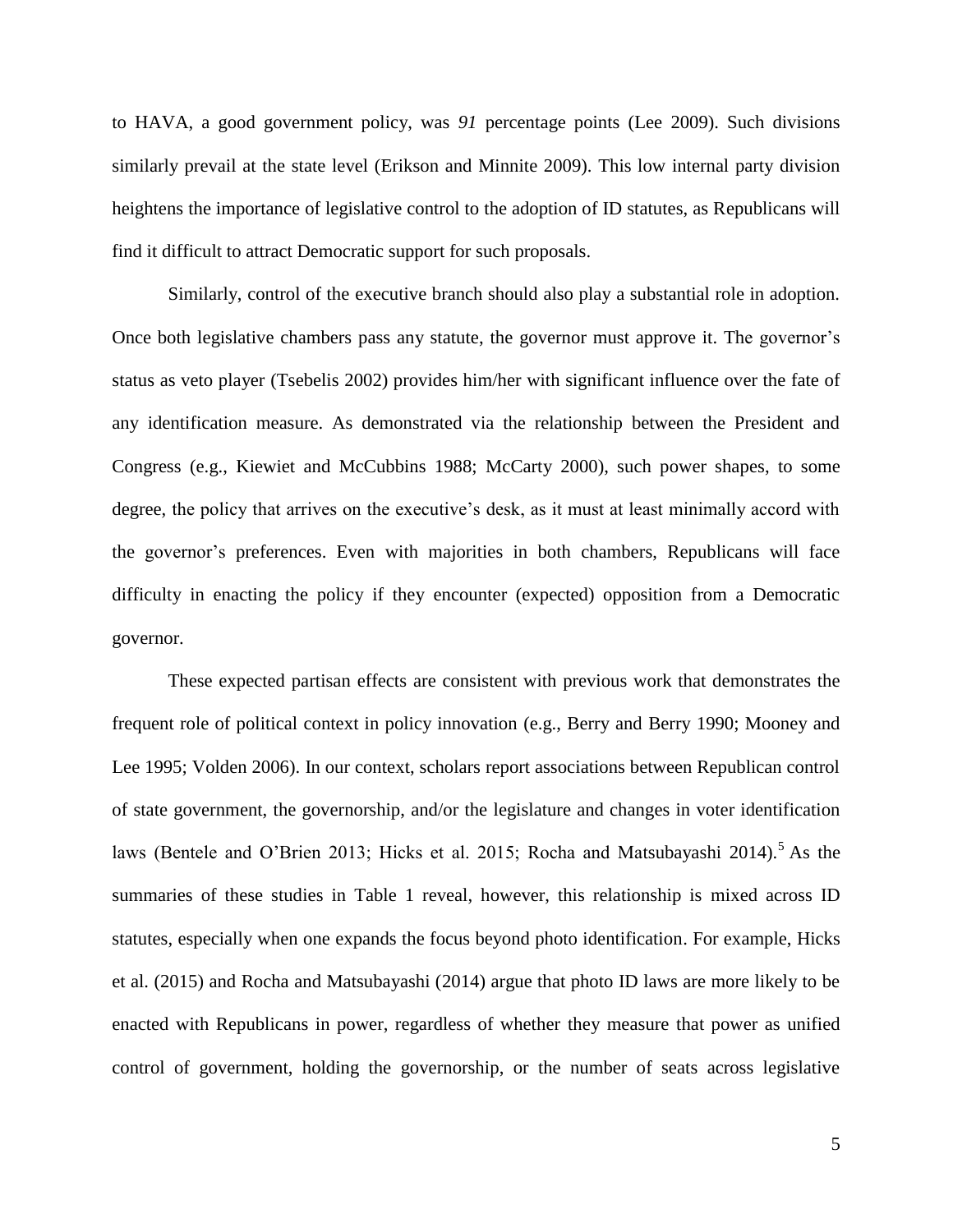chambers (Hicks et al. 2015 conclude that this last measure is conditioned by electoral competitiveness). In contrast, Rocha and Matsubayashi (2014) find that none of these indicators of Republican strength influence the passage of non-photo ID statutes, and Hicks et al. (2015) conclude that Republican governors do not enhance the likelihood of passing any ID law in general. These differing conclusions may derive in part from the time periods examined; only Rocha and Matsubayashi (2014) investigate voter identification laws prior to the 21st century, but their analysis only traces state action back to 1980. These latter results notwithstanding, it appears sensible to hypothesize that Republican legislature control and/or a GOP governor heighten the propensity to enact all variants of ID laws.

#### [Insert Table 1 about Here]

The motivation for change and the ability to overcome obstacles is at the core of Mohr's (1969) theory of policy innovation. This is often operationalized in studies of policy adoption via measures of which party is in control. Berry and Berry's (1990) work is an instructive case as it provides the foundation for much of the subsequent work on policy innovation in the American states. As noted above, we agree with Berry and Berry (1990) that partisan control can provide both motivation and the ability to overcome obstacles to passage. But we contend there is more to the story that scholars have not previously explored.

We argue that the probability of ID law adoption is amplified when the respective branch of government switches to Republican control. That is, we believe that the motivation for innovation is stronger when a party newly comes into power, as it reflects a new level of competition that spurs greater interest in maintaining power as well as apprehension about future electoral prospects. Losing control could increase motivation and apprehension too, but winning control not only increases motivation, it removes obstacles to following through by enacting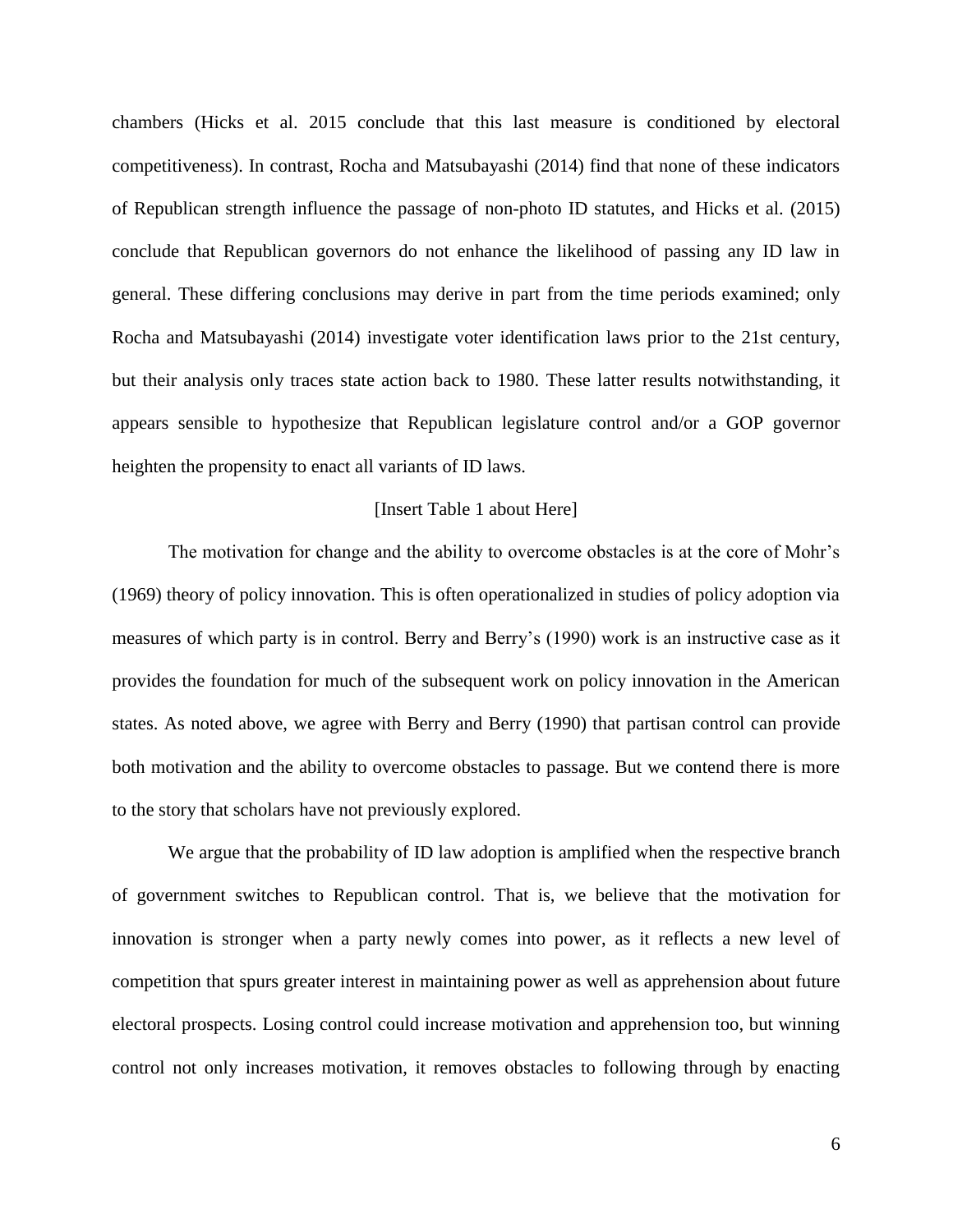policy. In other words, when Republicans initially take power, they will feel a greater impetus to push identification statutes due to an immediate interest in seizing their new opportunity to potentially obtain an electoral advantage and rectify (what they perceive as) flawed election policies they previously could not shape.<sup>6</sup> Rosenthal (1990, 58) offers a simple but powerful claim when he states: "Opposing parties have, as a prime objective, defeating each other in elections." While this motivation is ever-present it is logical that it is stronger in the case of parties seeking to maintain newly found power. By way of contrast, having already had sufficient ability to modify election laws, a steady state of Republicans in power over time (which likely translates into a reduced concern with losing power) may decrease the initial fervor to enact voter ID requirements. Thus, overall we expect the change in control to exert a much stronger influence on the adoption of identification laws than control itself. Given the implications for our understanding of electoral competition and the legislative process, it is surprising that other research in this area has not considered this argument.<sup>7</sup>

#### **Other Explanations for Identification Adoption**

In addition to the partisan composition of government, we control for a number of alternative factors that potentially influence the adoption of identification laws. Among these are multiple state demographic characteristics. For example, in states with large Latino communities, citizenship concerns may heighten Republicans' fears about the potential for fraud and raise their interest in protecting the integrity of elections. The size of the African American population may also affect adoption, as blacks have long faced electoral rules and procedures systematically designed to deny their access to suffrage (e.g., poll taxes and literacy tests), particularly in states with high black concentrations (Keyssar 2009; Kousser 1974). Moreover, the lower propensity of Latinos and blacks to possess identification (Barreto et al. 2007, 2009; Hood and Bullock 2008)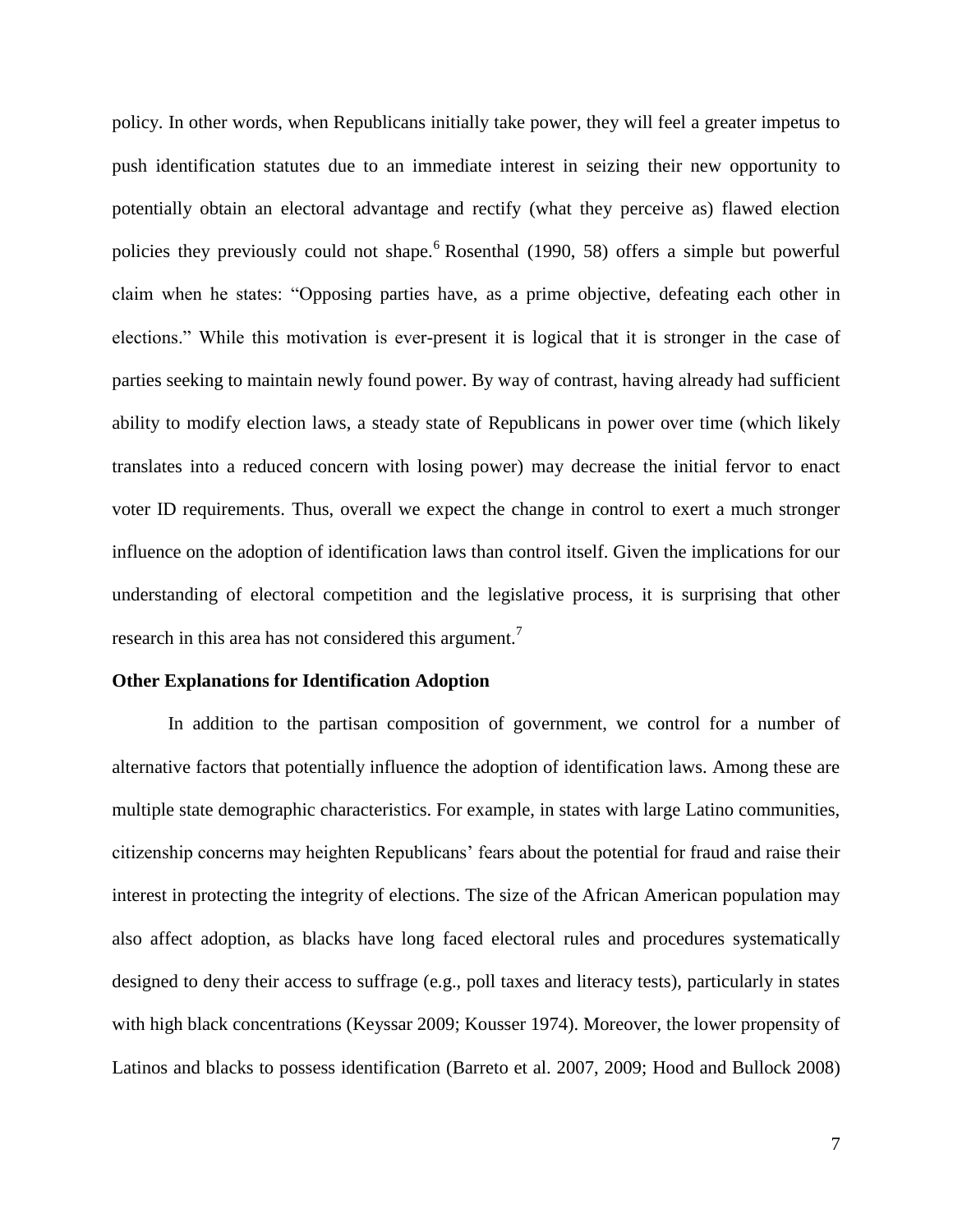may serve as an impetus for Republicans to introduce this reform in search of an electoral advantage (as both groups vote disproportionately Democratic). As reported in Table 1, the only prior examination of this conditional relationship (Rocha and Matsubayashi 2014) reaches contradictory findings, arguing that larger black populations increase the likelihood of non-photo ID adoption under Republicans, but that sizeable African American and Latino communities decrease the likelihood that Republicans enact a photo ID law. Moreover, this work does not take a position on which direction the relationships should go. Given the parties' extreme separation on this issue and perceived electoral benefits, we anticipate that an increase in the state's proportion of either of these groups does consistently raise the probability of adoption, but only when the governing institutions are under Republican control or shift to GOP control. This would be consistent with the fact that Republican state legislators are more likely to vote in favor of identification laws as the percentage of their district's black residents increases (McKee 2015).

A final demographic group that potentially affects enactment is senior citizens (those over the age of 65). Among the entire population, those registered to vote, and those who vote, the elderly are less likely to possess both photo and non-photo identification (Barreto et al. 2007, 2009; Hood and Bullock 2008; Overton 2006). Although the same is true of blacks and Latinos, the strong probability of voting by those over 65, combined with their weaker attachments to the Democratic Party, makes them an attractive group for Republicans to preserve in the electorate. If the story of ID adoption is largely a partisan one (as we hypothesize), then keeping the elderly from the polls could damage the electoral chances of those most likely to push such laws. These fears might counterbalance the desire to enact favored policies, leading us to suspect that states with a higher percentage of those over 65 will be less likely to adopt any identification statute.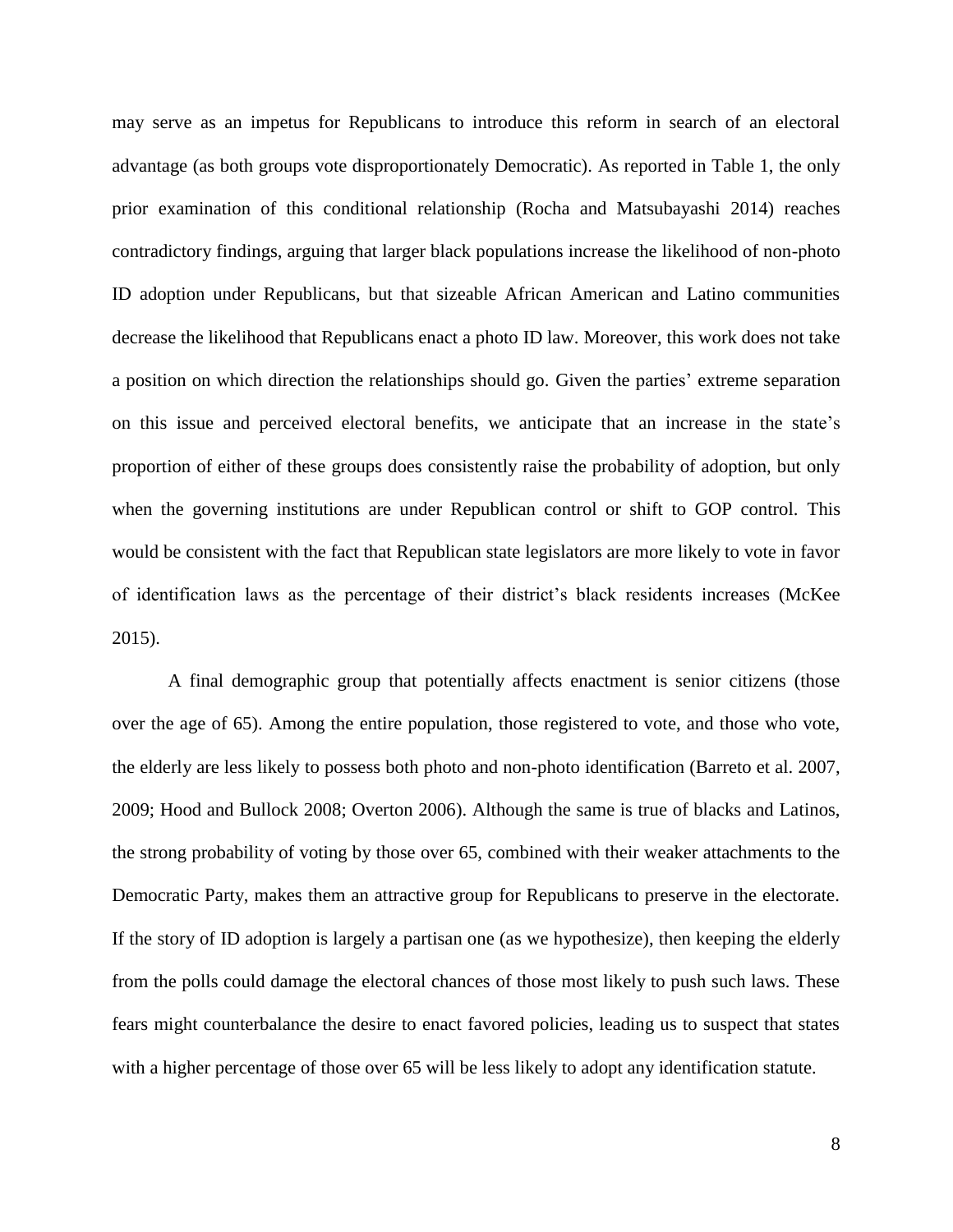Finally, we address two state- and federal-level factors that potentially explain the passage of identification laws. As Shipan and Volden (2012, 788) note, scholars "would be hardpressed to find examples of policies that are selected entirely for internal reasons." That is, there are a variety of ways that policies diffuse across jurisdictions. Often diffusion is geographically based, with policy makers looking to learn from, emulate, or compete with adjacent states (Berry and Berry 1990; Mooney and Lee 1995; Shipan and Volden 2008; Volden 2006), though the literature is increasingly cognizant that diffusion is not limited to geographic neighbors (see Boushey 2010; Karch 2007; Shipan and Volden 2012).

We do not anticipate, however, that geographic diffusion plays much of a role. First, while those in power may turn to adjacent states to identify which laws to implement, the electoral link in this debate suggests that this search will not terminate with their neighbors. Instead, the partisan division and potential electoral advantage to be gained likely compel states to investigate policies across the entire country. Additionally, the presence of a nationwide party organization dedicated to advancing a similar goal dictates less need to focus solely on the actions of adjacent states. Second, the lack of state competition related to such policies makes it less likely that states will look to their neighbors, as they might on revenue generation policies (Boehmke and Witmer 2004). As such, we expect that the proportion of a state's neighbors that maintain the specified ID statute will have little influence on adoption.<sup>8</sup>

As noted above, our theory also anticipates variation in the factors that influence adoption over the entire period and after the signing of HAVA; passed by Congress on the heels of the contentious 2000 election that focused attention on the integrity of the electoral system, ID laws seem to have gotten their foot in the door through this legislation. In general we believe that federal legislation could spark state innovation by bringing issues into the general discourse or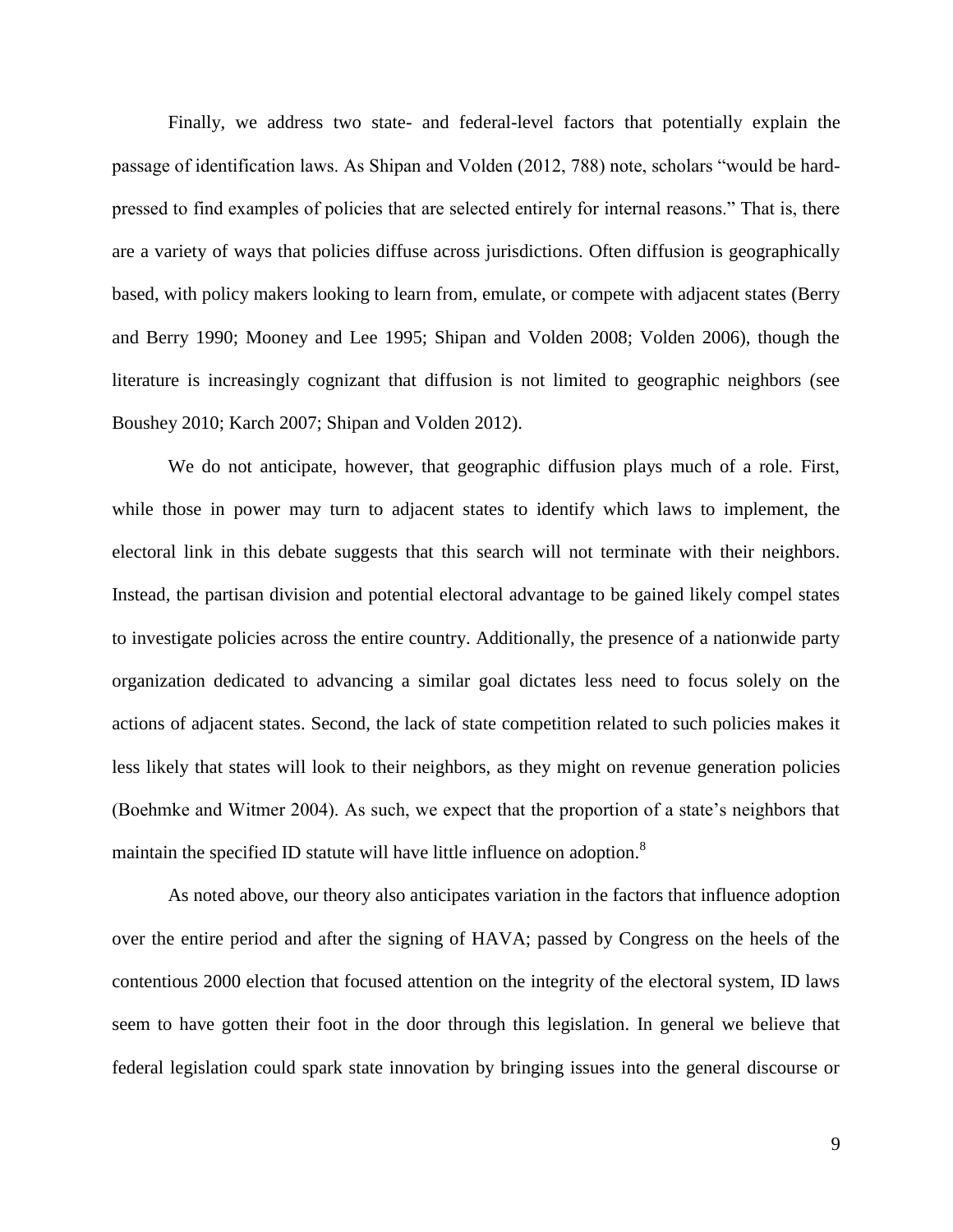via requirements that states enact new legislation to implement federal law. We contend that HAVA helped shift the landscape of voter ID laws because not only did states have to enact general enabling legislation they had to address procedures regarding voter identification for a subset of the population. The most pertinent part of the bill is Section 303, which requires first time voters who register via mail to present identification at the polls. This section provided a shock to the legislative system that likely facilitated the adoption of ID laws, as mandating state governments to require identification for certain types of voters brought the issue to the agenda and made it logical to consider expanding the laws to requests or requirements for all voters. That is, in the highly competitive political environment in which gaining even a small advantage might swing the election and with renewed concern for the integrity of elections, Republicans were awakened to the possibility of seizing on the need to address the HAVA requirements by extending ID laws to the entire electorate. Hale and McNeal (2010) support this contention, finding that by 2006 states with a Republican-controlled government were substantially more likely to maintain voter ID statutes of greater stringency than the federally mandated minimum by  $\mathrm{HAVA.}^9$ 

#### **Data: Tracing Voter Identification Laws**

We begin in 1972 and conduct our analyses through  $2013$ .<sup>10</sup> To determine which states adopted voter identification laws over this period (and when), we conducted a historical analysis of each existing statute. In most cases, documentation addressing all previous amendments and section number modifications was available via mediums such as LexisNexis. In other circumstances where we could not trace the evolution of the relevant statute in this manner, we secured copies of it for the years immediately preceding and following any amendment from law libraries or the relevant state elections division. When we encountered ambiguous information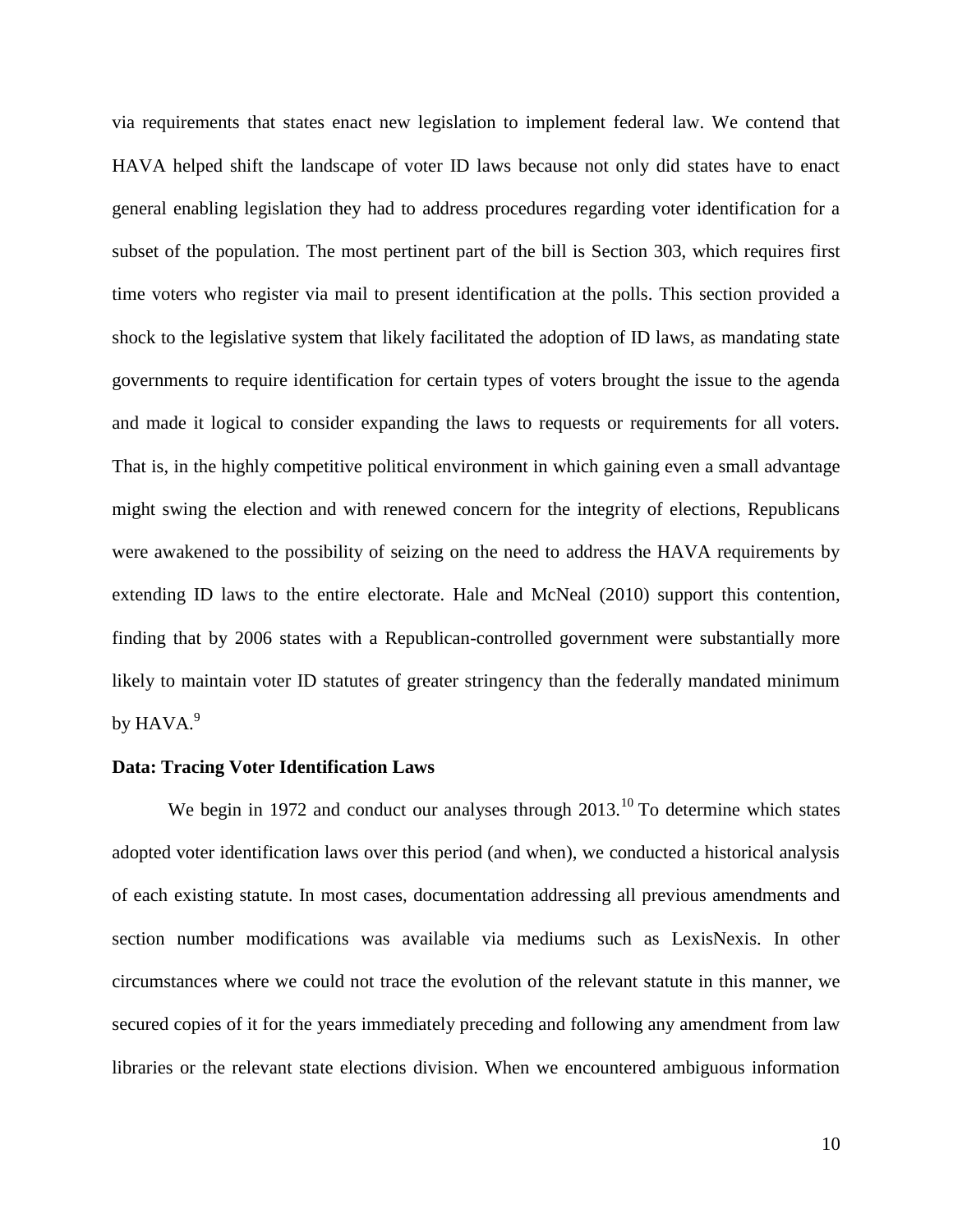requiring additional interpretation, we contacted informed government officials in the state. Additionally, we confirmed that no previous law ever existed in states without a current policy. For every state, we successfully determined the genesis of its identification law and followed each evolutionary step to the current version.

We classify these statutes based on  $(1)$  whether identification is requested or required, and (2) whether the document must include a picture of the elector. Some states merely request ID, and permit an individual without it to vote after performing some other task (e.g., signing an affidavit attesting to their identity). In contrast, others require identification; prior to HAVA an elector who could not present it was turned away with an opportunity to return with it before the polls closed, but since HAVA she can cast a provisional ballot that the state only counts if she proves her identity before a prescribed deadline. This requirement represents a more onerous precondition than a request, as it mandates an additional step for those without ID (another trip to the polls, elections office, or post office to mail proof of identity) to ensure their vote is counted.

For states that request or require identification, their statutes vary as to whether the acceptable document need contain a photograph of the elector (such as a driver's license, passport, or military ID) or not (such as a social security card, voter registration card, or utility bill). The latter statutes exert less of a burden than the former, as some population groups are less likely to possess a form of picture identification (Barreto et al. 2007, 2009; Hood and Bullock 2008). Although states maintain procedures to provide photo ID for free to those who do not have and cannot afford it, acquiring it imposes an additional voting cost (as registration does), and some may not possess the documentation necessary to obtain the photo ID.

These distinctions provide four categories of statutes: request non-photo ID, require nonphoto ID, request photo ID, and require photo ID. (A fifth category involves no identification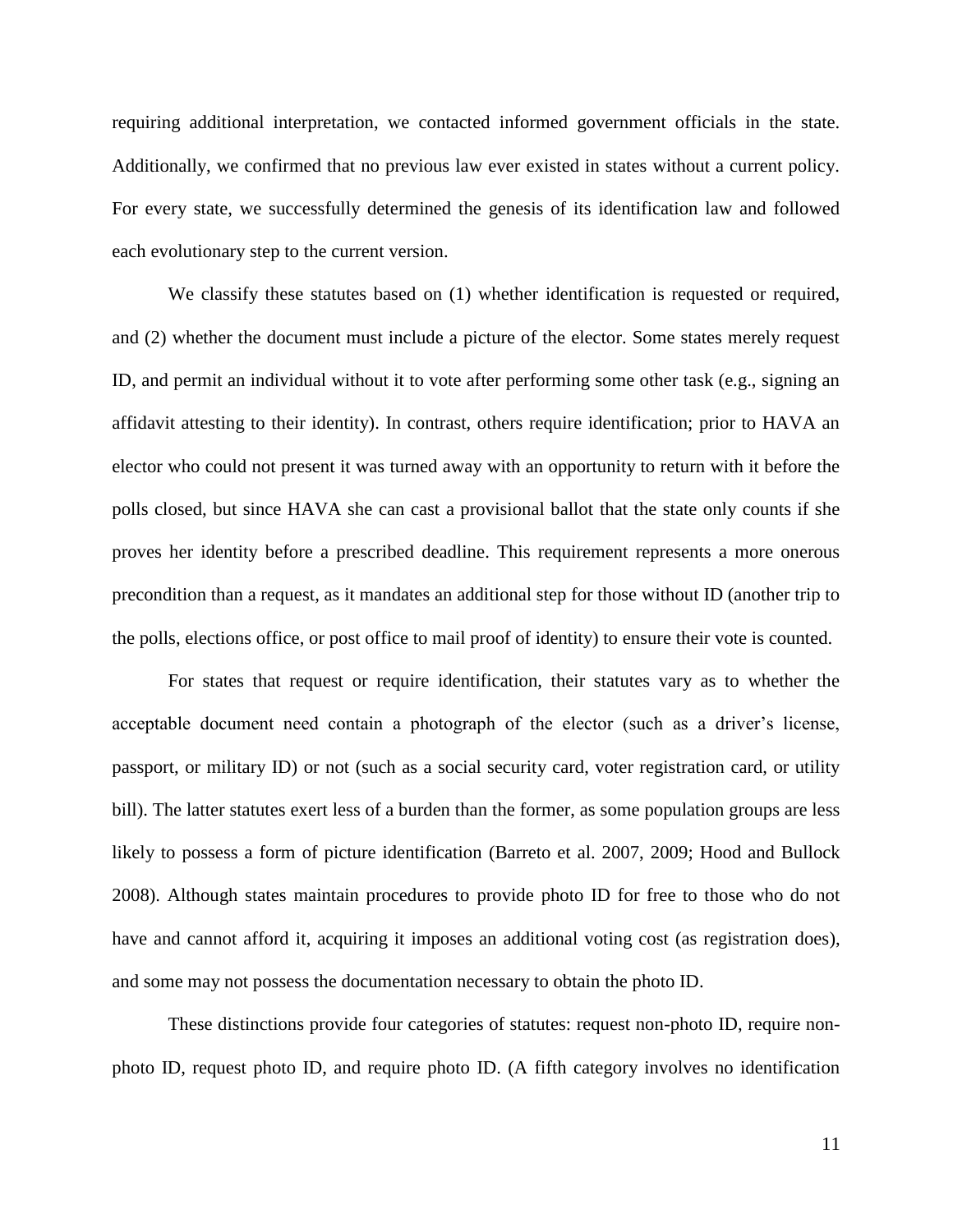hurdle beyond stating one's name or address or providing a signature)<sup>11</sup> States may, of course, shift between categories over time, and our historical coding accounts for all such changes. With the exceptions of Hawaii and Tennessee, any revision over the past forty years strengthened the existing law.  $12$ 

Based on these categories, we examine the adoption of any identification statute (either request or require) over the past forty years and since HAVA (2003-2013), the requirement of any identification (photo or non-photo) from 1972 to 2013, and the request or requirement of photo ID (from 1972 to 2013 and post-HAVA). The presence of any ID law sets a minimum threshold that voters must surpass and suggests a commonality that differentiates these states from those without such language in their statutes. In contrast, both requiring identification and asking for photo ID introduce a more stringent hurdle for voters. We thus have two important comparisons to analyze; whether the factors that explain the enactment of any identification law vary over the entire time period and post-HAVA, and whether these factors differ from those that influence states to require identification at the polls or mention photo ID in their statutes.<sup>13</sup>

Table 2 presents the results of our investigation, the most comprehensive examination to date (in terms of statute variation and temporal coverage).<sup>14</sup> Column 1 details adoption dates for laws that mention any identification at the polls. Through 2013, 35 states enacted an initial statute requesting or requiring a document to vote, 15 of which did so before HAVA was signed into law. Column 2 reveals that 16 states have passed laws to mandate some document to vote, with initial adoptions split equally between photo and non-photo requirements (5 states in the latter group subsequently restricted acceptable ID to only that with a photo). Requiring identification is a relatively new phenomenon, with only three states (South Carolina, Tennessee, and Texas) adopting such statutes prior to 2002. Finally, Column 3 demonstrates that 22 states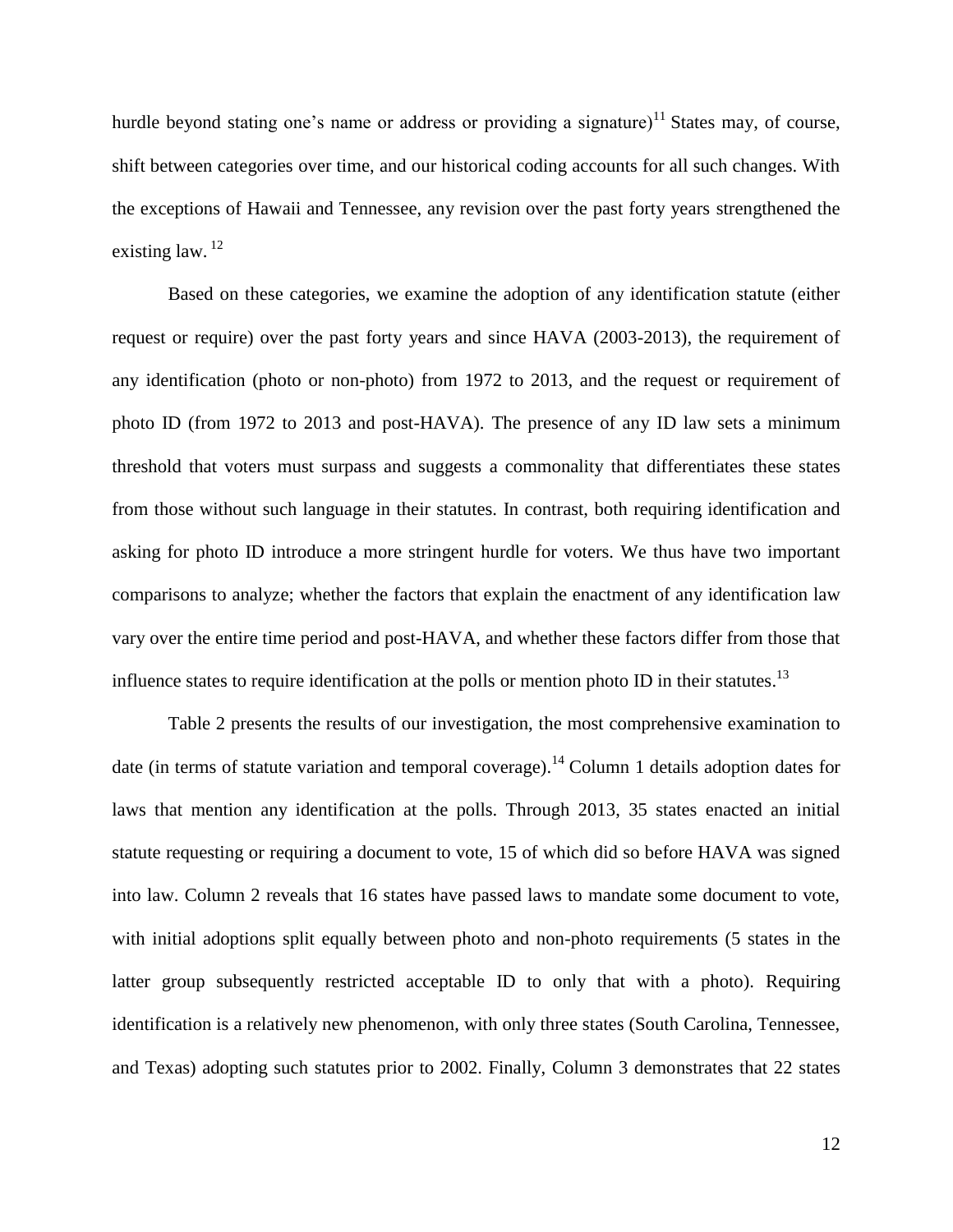have enacted photo ID laws, with 9 requesting and 13 requiring such a document to vote. As one might suspect, statutes requesting photo ID tend to predate those mandating it, with five of the nine requests for photo ID enacted before the first require photo ID laws of Georgia and Indiana in 2005. Almost all the action follows the passage of HAVA, with 18 states introducing such language into their statutes after 2002. We emphasize that our interest regards the date of adoption of these laws, not of implementation, which might differ.

#### [Insert Table 2 about Here]

Our goal is to explain the probability that a state adopts a statute regarding the specified form of voter identification at a particular point in time, conditional on it not having previously done so. As such, the unit of analysis is the state within a given year, meaning that for each year we have an observation for each state in the analysis. We recognize that some states have provisions calling for regular sessions every two years rather than every year. However, we include in the analyses all state years within our respective time periods. We do this for two primary reasons. First, if there exists the political will to pass legislation it is always possible for there to be a special session; as a result, we consider all states to be at risk of passing legislation each year. Second, using each year allows us to account for differences in when states begin sessions.<sup>15</sup> We code states as 1 if they adopt the statute in question in the given year and 0 if they do not. Once a state adopts the ID law, it drops out of the dataset the following year.<sup>16</sup>

In explaining the decision to adopt, we incorporate variables into our model for the possibilities outlined above. As we anticipate that Republicans are more likely to push these laws, we include dichotomous indicators for whether the party controls both legislative chambers, or the governorship, in a given year (both based on data collected by Klarner (2003) and subsequent updates).<sup>17</sup> To capture competitiveness, we account for whether these institutions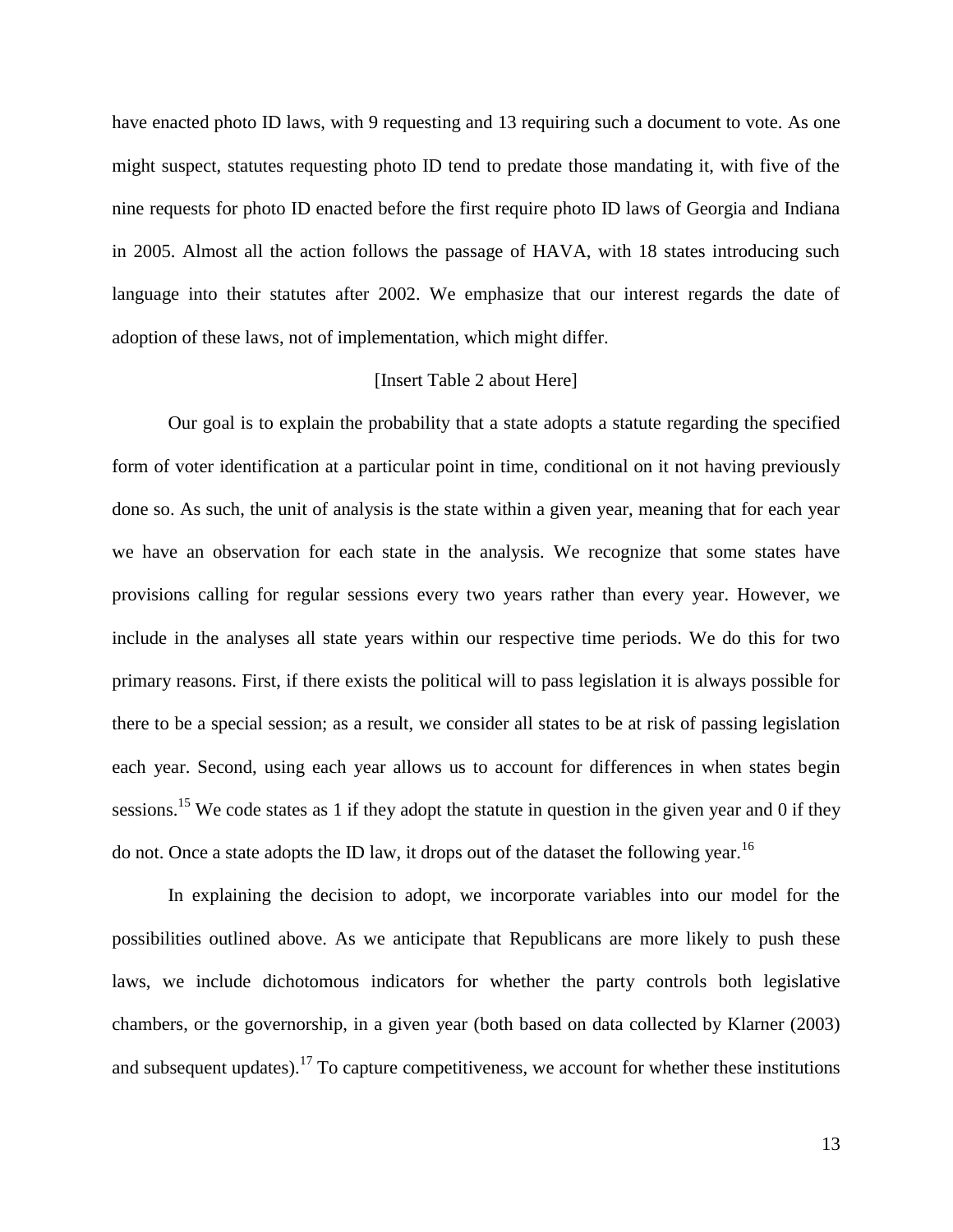switched to GOP control in the current year.<sup>18</sup> For the potential demographic influences on enactment, we control for the proportion of the state's population in each year that is African American, Latino, and elderly (over 65), respectively.<sup>19</sup> We also test for any interactive effects between black and Latino population size and the partisan variables following the suggestions of Berry et al. (2010) (see the Supplemental Appendix for details). <sup>20</sup> Finally, we investigate geographic diffusion by measuring the percentage of a state's neighbors in a given year that maintain the ID policy in question.

Since the dependent variable, whether or not a state adopts an identification law in a given year, is realized as a 1 or a 0, respectively, our data are best described as binary timeseries–cross-section (BTSCS) data or grouped duration data (Beck et al. 1998; Box-Steffensmeier and Jones 2004). As Beck et al. (1998) and Carter and Signorino (2010) show, BTSCS data can be analyzed using ordinary binary response models provided the models take into account temporal dependence and drop observations once the event in question occurs. We follow Carter and Signorino's (2010) approach and run logit models that include variables measuring the time to adoption, the time to adoption squared, and the time to adoption cubed.<sup>21</sup> We prefer the binary response set up to a Cox proportional hazards model because the results are easier to present and understand (Beck et al. 1998). We estimate all models with clustered, robust standard errors that account for repeated observations for each state. To address our expectation of differing results after HAVA, we run models on both the entire forty year time span and the post-HAVA period (2003 to 2013). $^{22}$ 

#### **Results**

Prior to presenting our models, we report on a set of cross-tabulation results for our primary political variables across each of our voter ID law classifications (Table 3). The results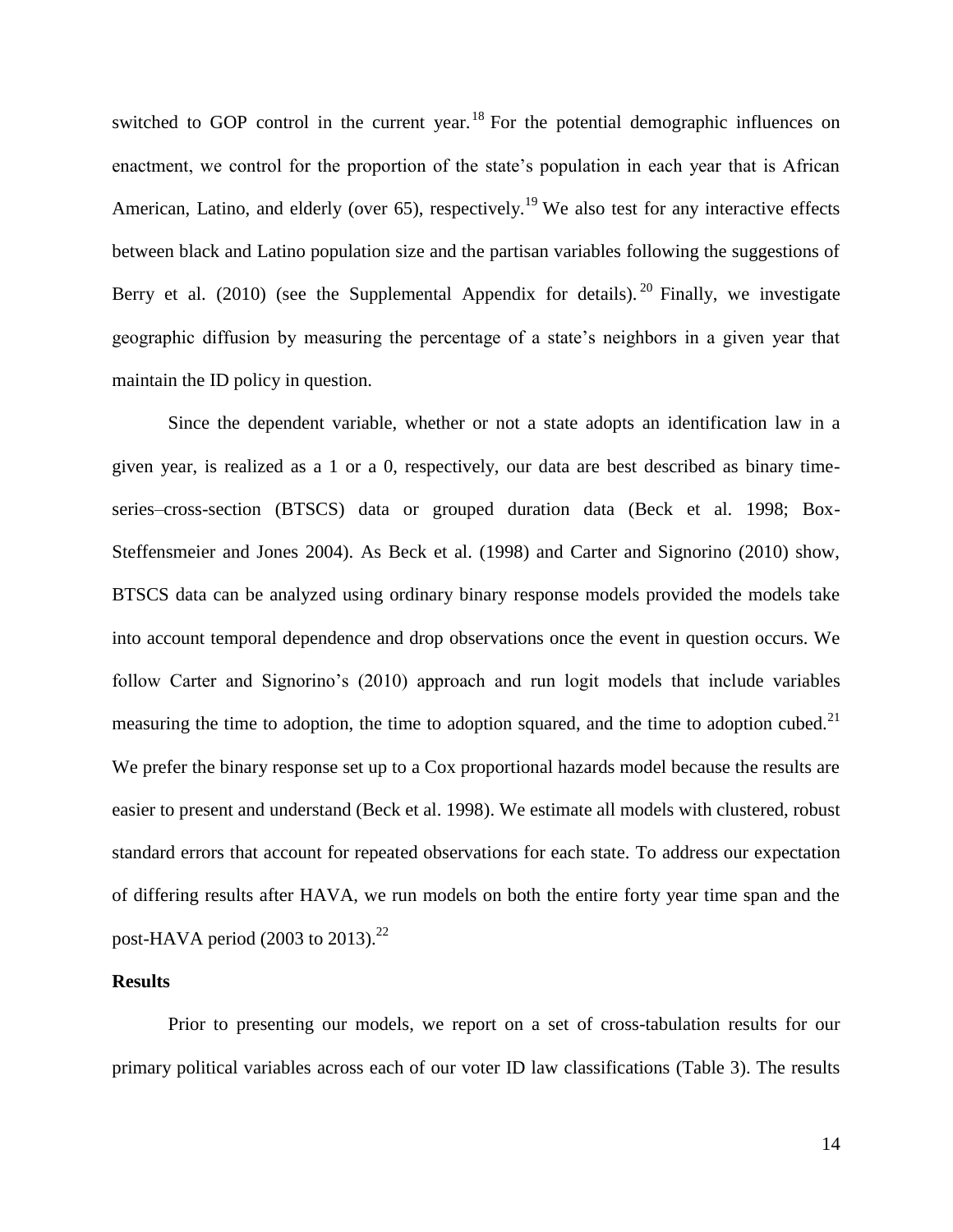are consistent with our expectations. Across each classification, the percentage of adopters with a Republican legislature/governor is higher than the percentage of adopters under divided or Democratic control. Table 3 also shows that among the cases where an institution switches to Republican control, the percentage of adopters is substantially larger than the percentage of adopters when the GOP simply controls the branch of government. Additionally, for the two ID law classifications that allow us to examine adoption pre- and post-HAVA, we see that the strength of the effects of the partisan variables are larger in the post-HAVA period (see the Supplemental Appendix for additional descriptive results). Although these results support our hypotheses it is imperative to provide more stringent tests via an event history analysis.

#### [Insert Table 3 about Here]

With respect to our models, we turn first to explaining the adoption of any identification law (whether ID is simply requested, with on the spot options such as signing an affidavit swearing to their identity for those who do not have ID, or required). Because limited dependent variable models are inherently interactive in all of the variables (the predicted effects depend not just on the coefficient on the variable of interest but on all of the coefficients in the model and the values assigned to all of the independent variables), we focus on the relevant predictions from their coefficients to determine whether the effects are substantively and statistically significant (see the Supplemental Appendix for all model output). In keeping with Hanmer and Kalkan's (2013) recommendation, we calculate the predicted probabilities using the observed value approach and set the variables not being manipulated to their actual values in the sample. This approach, common in the turnout literature (see e.g., Wolfinger and Rosenstone 1980), allows for more direct tests of our hypotheses and uses the data more efficiently. Following Berry et al. (2010), we also estimate whether any partisan effect is conditioned by minority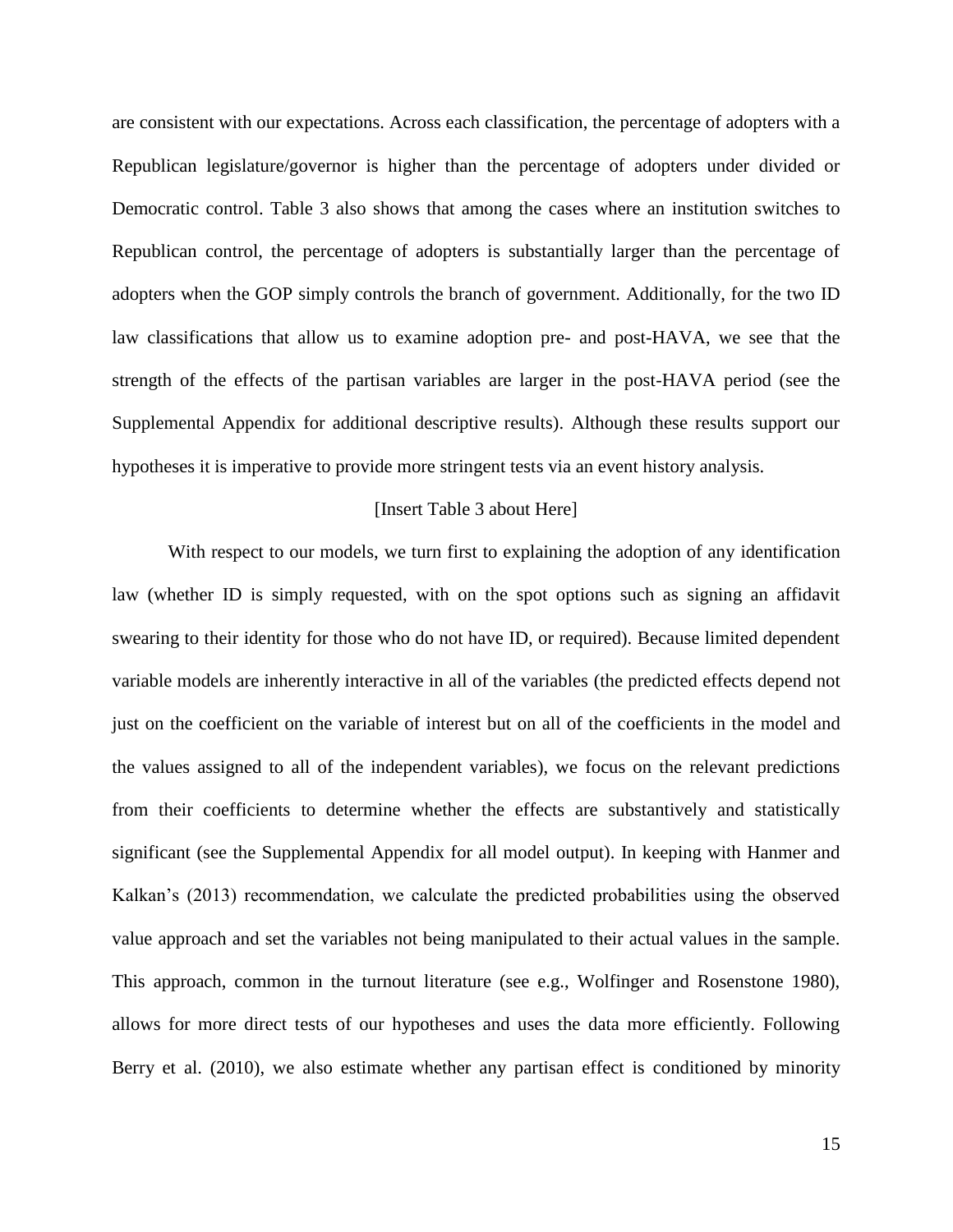population size. In doing so, we calculate the difference in these effects for states in the top and bottom quartiles of minority population to determine if Republicans are statistically more likely to adopt identification laws when these communities are larger in size.

As hypothesized, Table 4 demonstrates that across both time frames partisan factors have a substantial impact on the probability a state will adopt any ID law. The largest increase in the likelihood of enactment in both periods comes from a switch to a unified Republican legislature, with this newly elected majority seizing the opportunity to implement this policy. Across the entire time period, this switch is associated with a 6.4 percentage point increase in the probability of adoption; post-HAVA, the change to unified GOP control of the legislature results in a much larger increase of 31.5 percentage points (both p<0.05, 2 tailed). These effects are striking given the low baseline propensity to enact (2.4% overall, 8.6% post-HAVA). The switch to a Republican governor also has substantively large effects, again with an impact several times larger post-HAVA, 4.0 points across the entire period and 15.1 points in the post-HAVA era  $(p<0.05$  and  $p<1$ , respectively). When examined since 1972, surviving partisan control of the legislature exerts a smaller impact on adoption  $(1.8 \text{ points}, p<1)$ . This relationship strengthens following HAVA, as it seems the federal law provides an impetus for those already in power to act. Over this period, states with Republican majorities in both chambers are 18.0 percentage points more likely to pass an ID law ( $p<0.05$ ). The effect of having a Republican governor post-HAVA is also large  $(7.2 \text{ points}, \text{p} < 1)$ .

#### [Insert Table 4 about Here]

Overall, the sizes of the state's black and Latino populations do not influence the adoption of ID laws in either time frame. Across the entire time period, however, the effects of a switch in control of the legislature or governorship to the GOP are conditioned by the size of the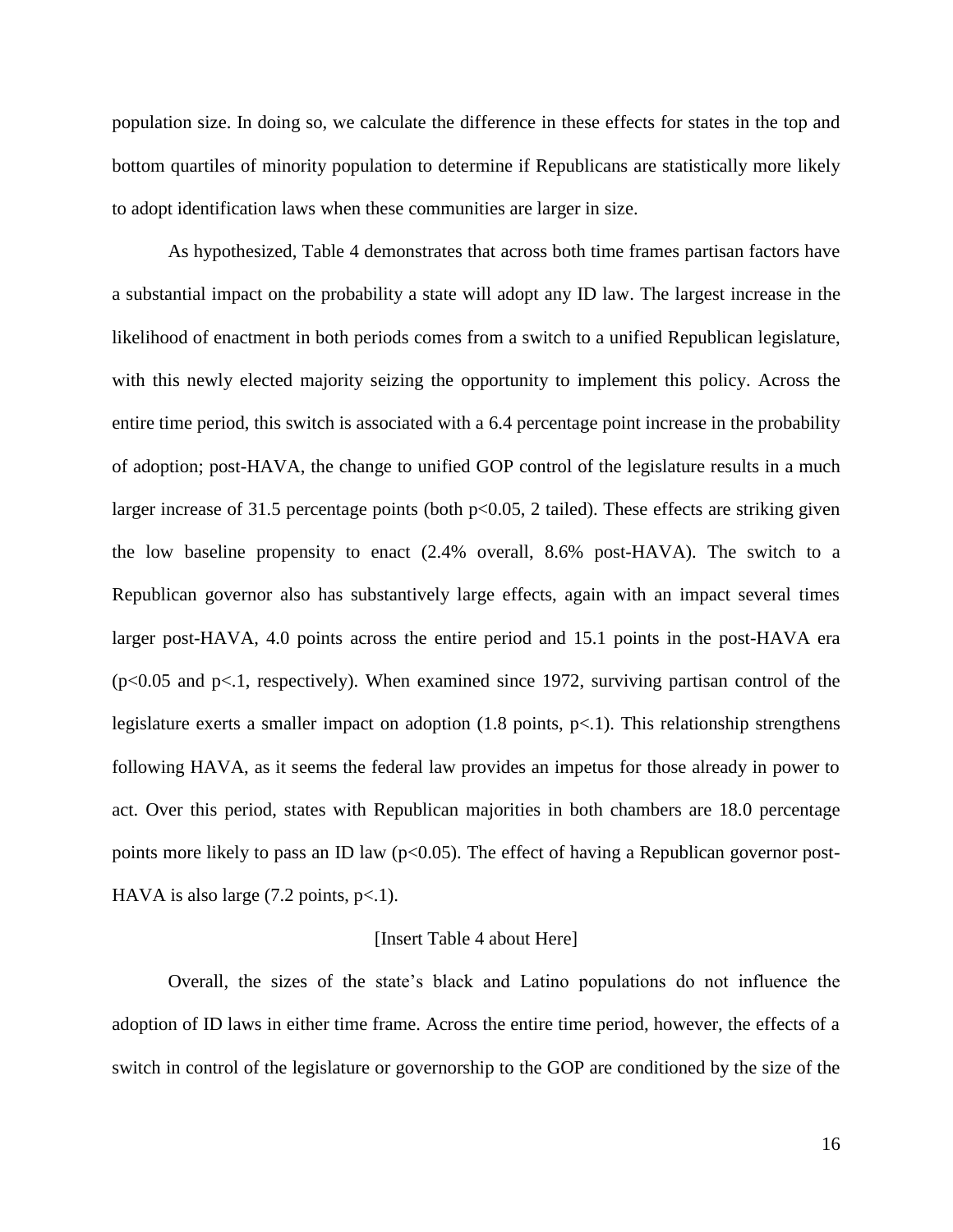Latino community (see the bottom of Table 4). The effect of a switch to Republican majorities in both legislative chambers is greater in states in the top quartile of Latino population, compared to those in the bottom quartile, by 6.8 points, while the impact of a switch to a GOP governor is 4.6 points larger in states in the top rather than bottom population quartile (both p<.05). There is also evidence of a conditioning effect on Republican control of the legislature, with adoption 2.0 points more likely when the party is in power in states with a large Latino community  $(p<1)$ . Minority population size does not condition the effects of any of the political factors when we limit the analysis to the post-HAVA period.

The other variables tend to exert little influence. Looking from 1972 to 2013, the effects of meaningful changes in these variables are substantively small and statistically insignificant, including, as anticipated, the presence of ID laws in neighboring states. In the period after HAVA, the effects are mostly somewhat larger but not statistical significant.

Turning our attention to the adoption of an ID *requirement*, photo or otherwise, the influence of political factors largely mirrors that for the adoption of any law over the past forty years. Column 1 of Table 5 demonstrates that the switches to a Republican unified legislature or governor once again have large positive effects on the decision to require identification at the polls (4.8 and 2.7 percentage points, respectively, both p<0.05), especially when we consider the extremely small baseline probability of enactment of just 1.1 percent. As expected, the effects associated with on-going Republican control of the legislature  $(1.4 \text{ points}, p<.05)$  or governorship (0.7 points) are smaller.

#### [Insert Table 5 about Here]

With regard to the racial and ethnic composition of the state, the impact of the size of the Latino population on the adoption of an ID requirement is neither substantively nor statistically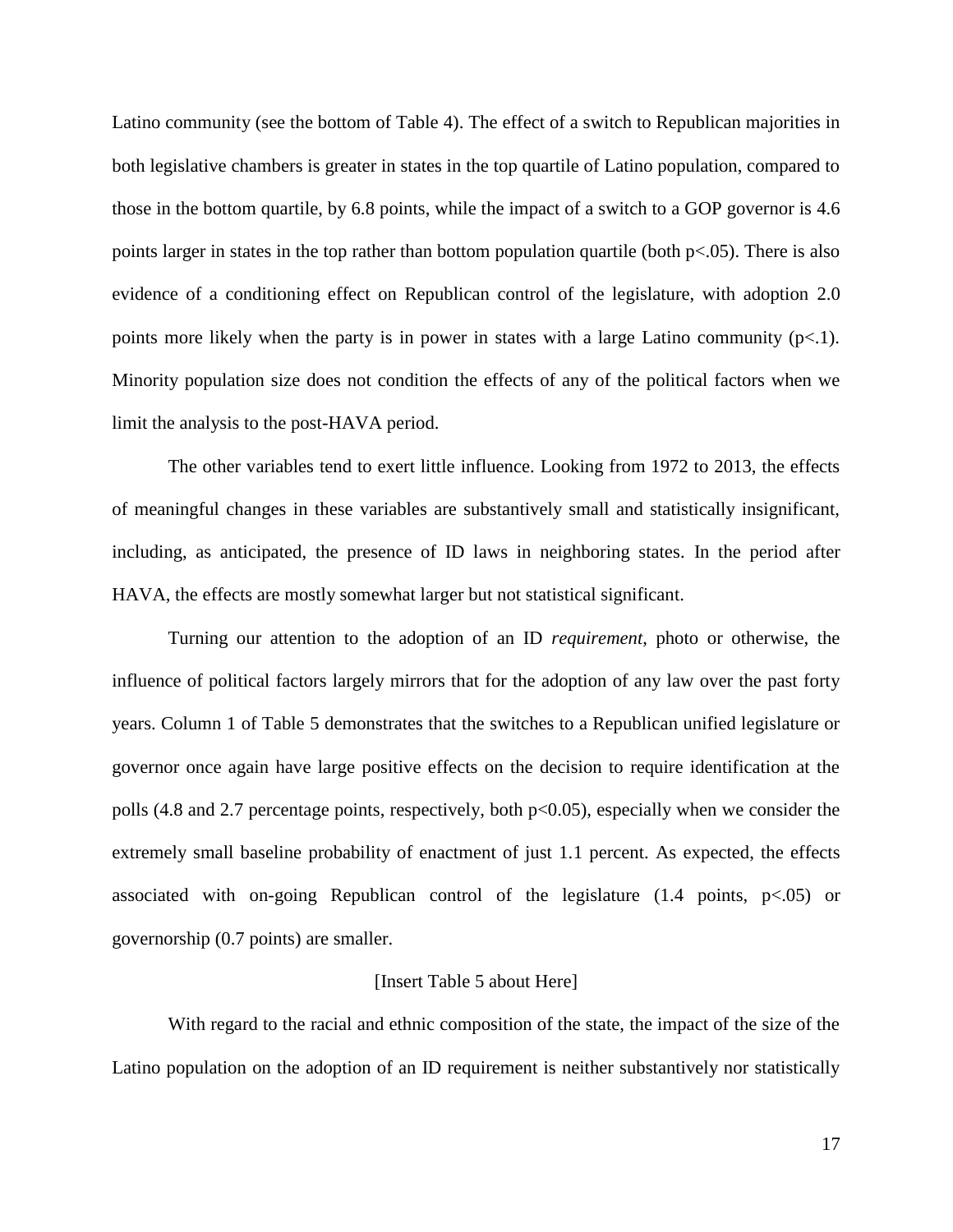significant, but there is some evidence that larger black populations are associated with a greater propensity to adopt  $(0.7 \text{ points moving from the mean to one standard deviation above, p<.1).$ The presence of both groups, however, does condition the effect of changes in control of the legislature or governorship. The probability of adoption is 2.0 points larger in states in the highest quartile of black population relative to the lowest quartile that have a Republican legislature and increases substantially to 5.8 points following a shift in legislative power to the Republicans (both p<.05). Similarly, the effect of changing to a Republican controlled legislature or governor rises 5.6 and 3.1 points from the bottom to the top quartile of Latino population, while a similar movement in Latino population increases the effect of having a unified GOP legislature by 1.5 points (all  $p<1$ ).

Finally, we report the determinants of the adoption of any photo ID statute (request or require) from 1972 to 2013 and in the post-HAVA period in columns 2 and 3 of Table 5. Over the past 40 years, the largest effect on adoption corresponds to a switch of the legislature to GOP control (4.5 points), followed by existing control of the legislature (2.9 points) and a switch to a Republican governor (2.5 points, all  $p<0.05$ ). Control of the governorship exerts a smaller, 1.0 point effect on adoption. These effects are substantively impressive given the baseline adoption rate of 1.8 points. Following HAVA, a switch to unified Republican control of the legislative branch continues to have the largest increase in the propensity to enact photo ID legislation (16.9 points, p<.05), with the control of this institution exerting the next largest effect (10.2 points, p<.05). Both effects are more than double the average adoption probability of 4.9 points. The switch to a Republican in the governor's mansion also increases the probability of adoption by a large margin  $(7.2 \text{ points}, \text{p} < 1)$ .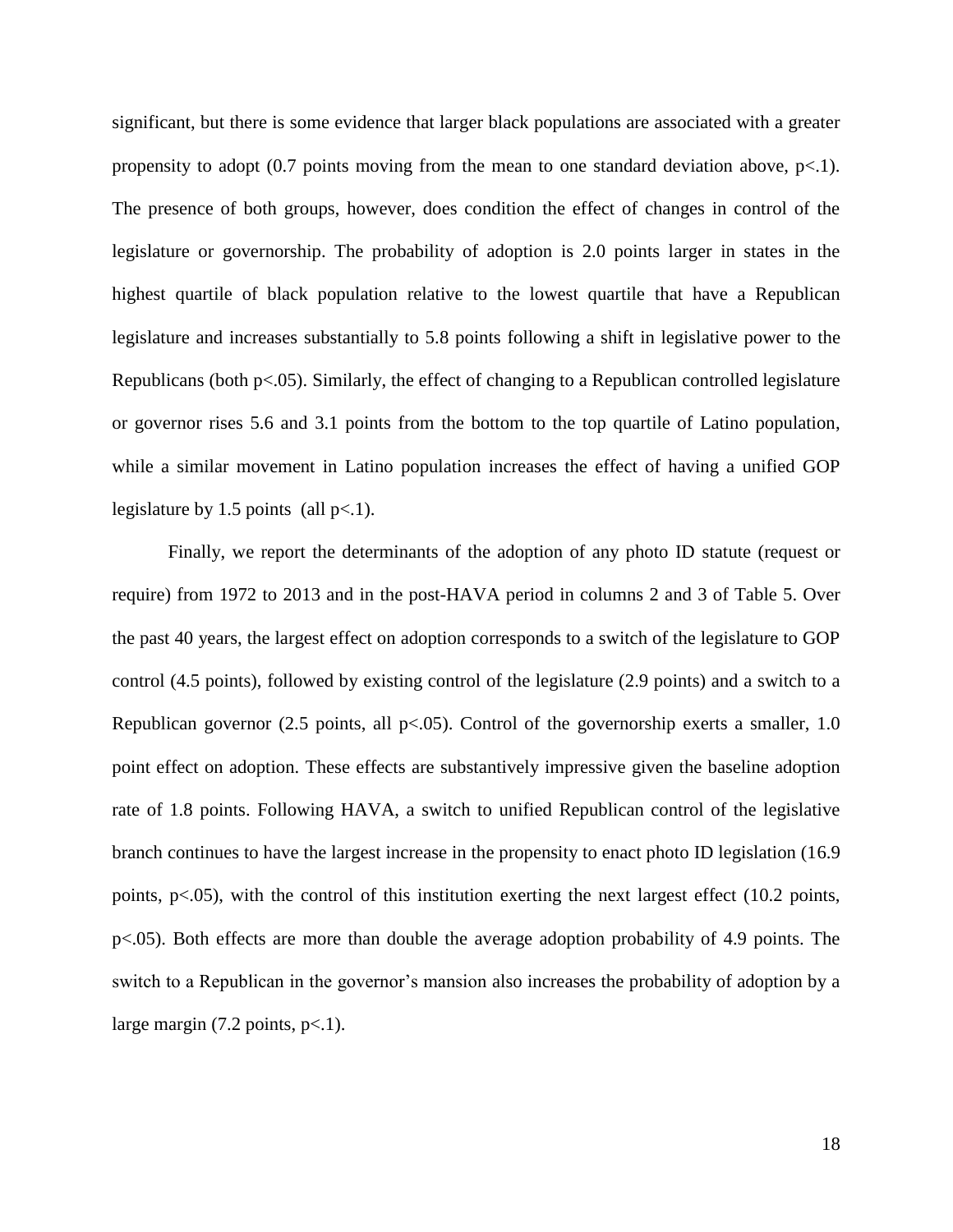Table 5 also reveals the substantial influence of a state's demographics on the adoption of photo ID laws. Across both time frames, overall, larger proportions of blacks but not Latinos raise the probability of enactment (1.3 points over the entire period and 2.1 points post-HAVA, both p<.05). Over the 1972 to 2013 period, the presence of both minority groups significantly increases the impact of the partisan variables. For example, moving from states in the bottom to top quartile of African American population raises the effect of a switch to a GOP-controlled legislature and surviving Republican unified control by 7.0 and 4.8 points, respectively (both p<.05). Similar changes in the racial composition of the state also enhance the likelihood of photo ID adoption when a Republican becomes governor  $(2.4 \text{ points}, p<1)$ . For states with large Latino populations, GOP action is more likely when the party immediately takes over the legislature or governorship (by 5.5 and 3.1 points,  $p<.05$  and  $p<.1$ , respectively) or simply controls the legislature (by 3.5 points,  $p<0.05$ ). Post-HAVA, race plays a reduced role in affecting whether Republicans successfully pass photo ID legislation, with this outcome only more likely when the legislature switches to or remains in Republican hands in high African American population states (16.5 and 11.9 points, both  $p<0.05$ ).

Consistent with results for adopting any ID law, a state's requirement of ID or passage of a photo ID statute rely little on the policies of its surrounding neighbors (the effect of moving from the mean to one standard deviation above the mean in the percentage of neighbors with a photo ID law does increase the propensity to adopt such a statute over the 1972 to 2013 time period, but this effect is miniscule (0.1 points, p<.1). The percentage of senior citizens also does not influence adoption of either type of ID law. In sum, across all distinct identification statutes, their enactment appears to be an overwhelmingly partisan decision with race also playing a role. $^{23}$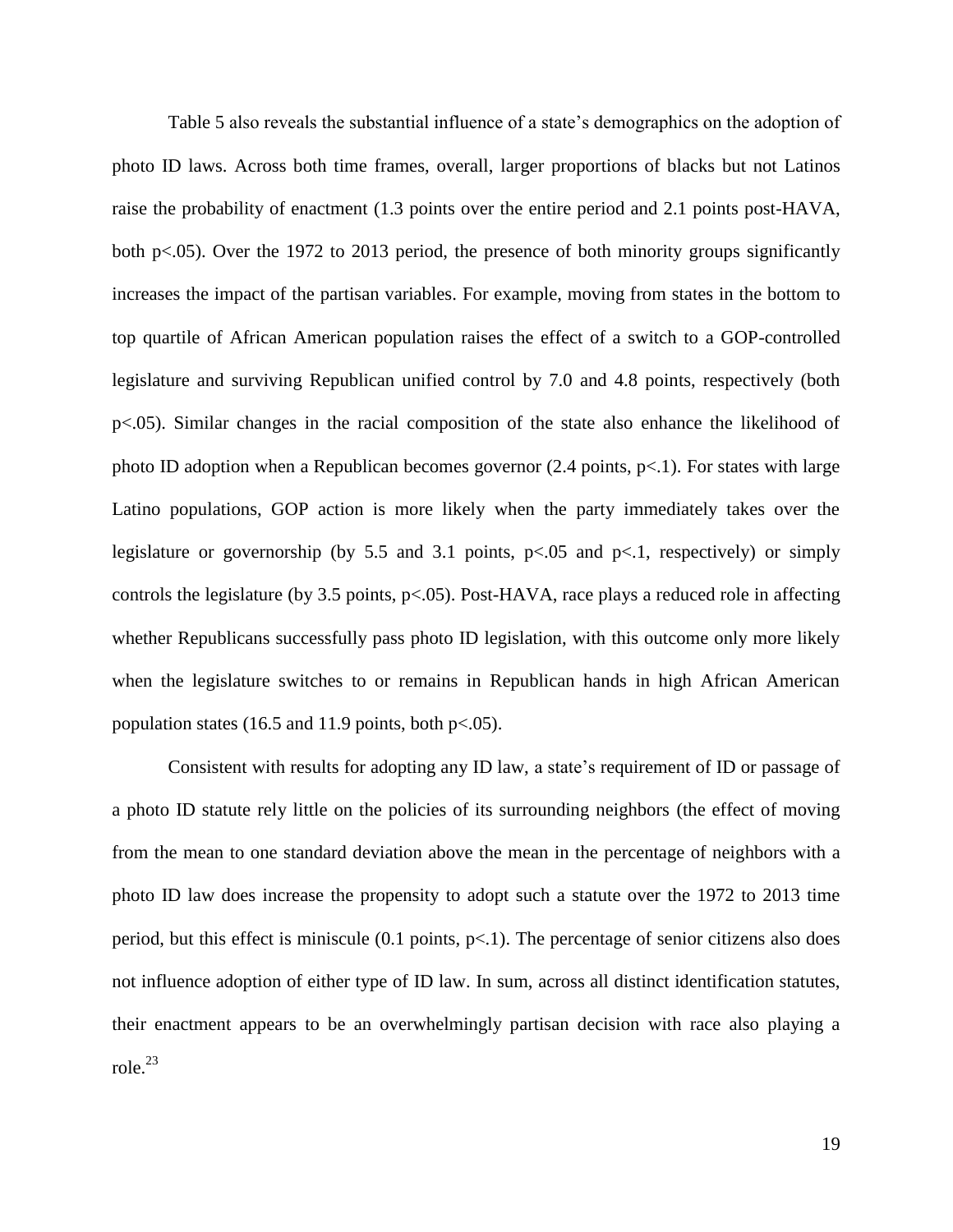Together, the results reported in Tables 4 and 5 provide important insights into our understanding of the factors that lead states to adopt voter identification statutes. Specifically, we make three important contributions. First, across both time periods and each distinct ID classification, we show that the partisan story is not simply one of Republican control of the legislative and executive branches. Instead, what consistently matters most is the switch of these institutions to GOP control (relationships not previously documented). Second, we provide the strongest evidence to date that greater diversity in a state's racial and ethnic composition consistently increases the propensity of Republicans to act once in office. These results contrast sharply with the only other examination of a conditioning relationship (Rocha and Matsubayashi 2014), which concludes that large numbers of blacks or Latinos actually reduce the likelihood of Republicans adopting a photo ID law, and that only a bigger African American (but not Latino) community raises the probability of GOP-led non-photo ID enactment. Third, our analyses demonstrate that, regardless of the type of identification statute, the decision to adopt is always influenced by the partisan balance in both lawmaking institutions (their switch to control and/or control). This contrasts with previous findings of inconsistent evidence of the role of Republican power in these institutions in adoption when the concern is not limited to photo ID laws (see Table 1). As such, the analyses above paint a clearer, much more consistent picture of the circumstances under which states enact provisions requesting or requiring ID at the polls.

#### **Conclusion**

The recent explosion in the adoption of photo ID laws suggests a movement away from the trend toward easier access to the polls. Photo ID, however, represents only one manifestation of state identification statutes enacted in a variety of forms and at different times over the last several decades. Though multiple organizations post current ID laws on their websites to help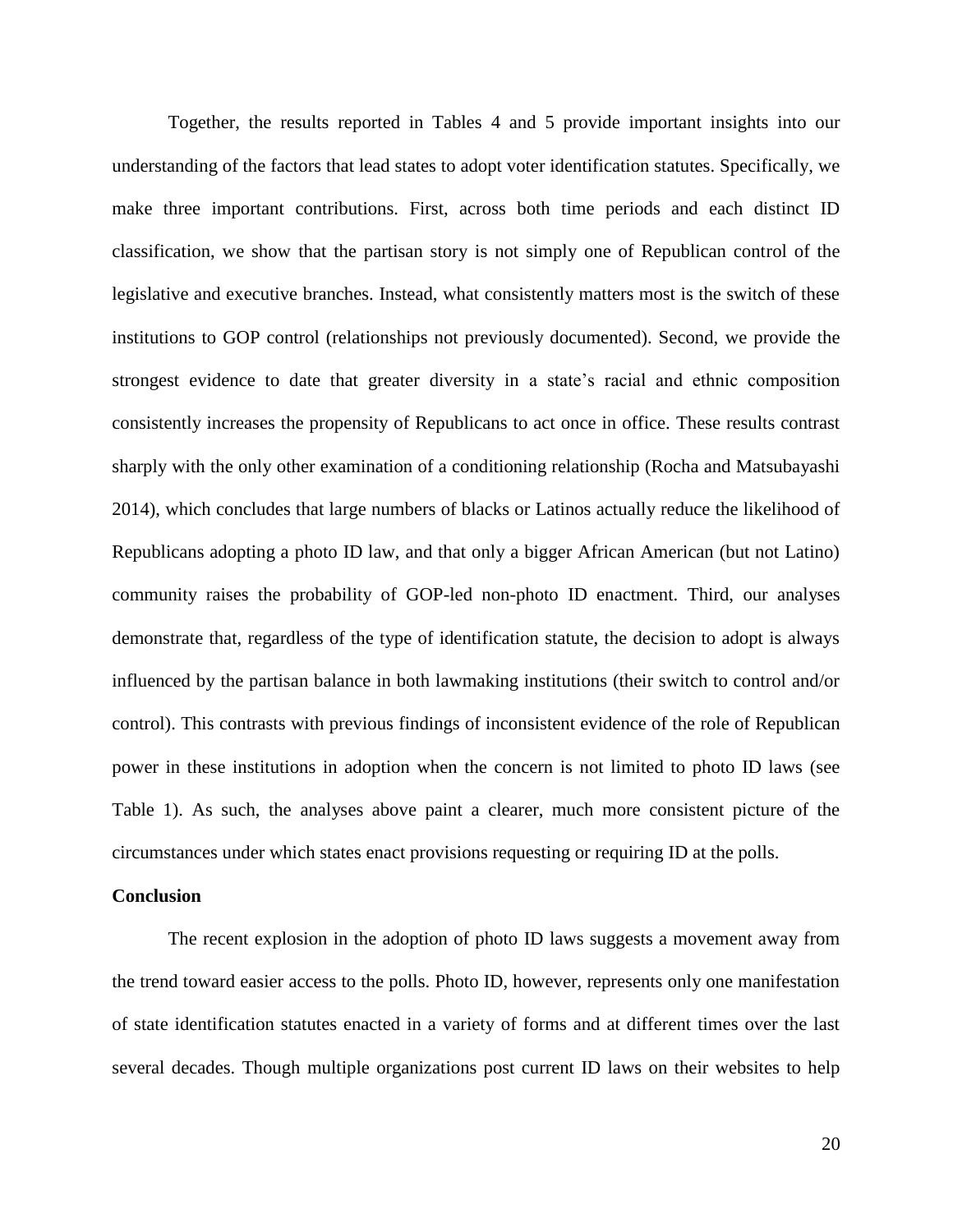voters navigate the rules for the next election, we provide the first historical categorization of the type of statute and the timing of its enactment.

Using this newly collected data, we determined that the story behind the adoption of a variety of different voter ID laws is primarily a partisan one. The probability of enactment over the past forty years (of any ID, the requirement of ID, or photo ID) primarily relied not on the mere strength of Republicans in state government (as suggested by previous studies), but rather the switch to this party's control of the legislature and governorship. Adoption patterns changed in the post-HAVA period (both for any ID in general and photo ID) despite the limited applicability and force of its provisions, with this federal intervention not only increasing the likelihood of adoption but increasing the influence of political variables on the probability of enactment as well (with control and shifts in control of the legislative and executive branches playing a larger factor). These results provide substantial support for our hypotheses: the switch to pivot player status by the Republican Party creates the ability and impetus to modify existing voter ID laws, and the passage of HAVA at the federal level presented Republicans already in power with a smaller leap to adopt additional legislation to cover the entire electorate. Demographic factors condition many of these relationships, with Republicans more likely to enact a number of these laws in states with large black and Latino populations, particularly when they first come to power. While our analyses cannot detect the individual motivations of those voting to pass identification statutes, the link between shifts to Republican control and the racial and ethnic composition of the population raises normative concerns consistent with those made by opponents of voter ID laws. In other words, our evidence suggests that at best this link indicates a lack of effective representation for minorities in this area and at worst an attempt to diminish the influence minority members have on elections.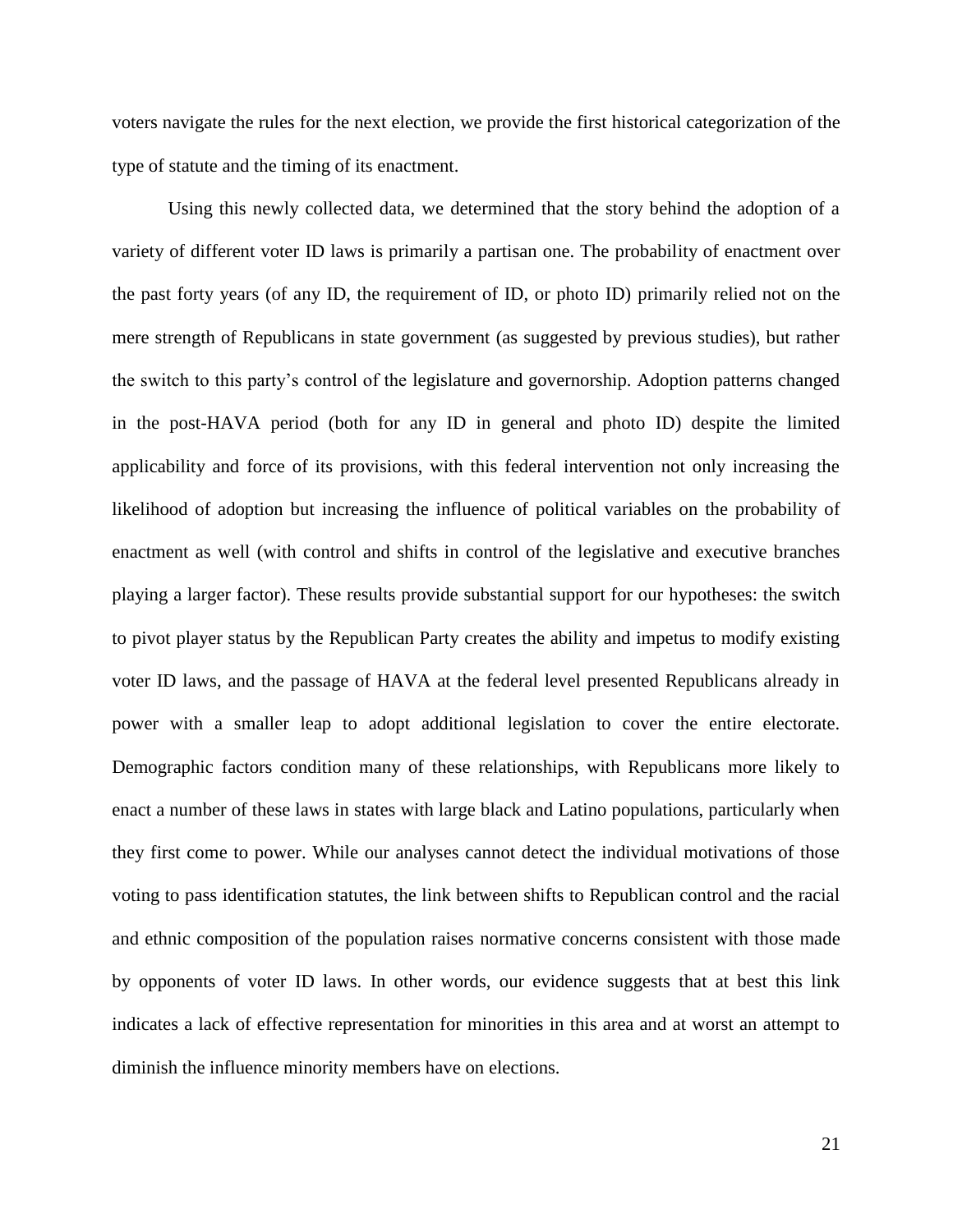These findings should help guide future research on policy adoption in the states. In general, the results highlight the often highly partisan nature of election reform battles that have not been given sufficient attention in the literature. This is reflected in the twelve times that states have adopted the most stringent voter identification law, the requirement of photo identification, all of which occurred under Republican unified control of the legislature and all but one occurred under a Republican governor.<sup>24</sup> As stated in the introduction, we believe that the identification of the factors behind the adoption of any electoral reform is vital to understanding its true impact on both participation and the composition of the electorate. This extends to examining distinctions in the failure to adopt as well (e.g., legislation voted down/vetoed versus not coming up at all), a question that raises selection concerns and thus requires a different research design than we employed here (see Boehmke et al. (2006)). Given the constant debate about this effect, as well as some recent changes that restrict (at least to a certain degree) convenience voting, such an examination is especially timely. We also hope scholars consider further the potential for federal legislation to influence the adoption of state policies. Although the process of collecting such data can be time consuming (and frustrating when the laws are vague and practice varies), we hope others will help close the gaps in our knowledge regarding the factors that influence variation in the adoption of election reforms.

Policies related to election administration do not fit neatly into existing typologies. They come close to Boushey's (2010) governance policy typology, but the laws he considers exert influence on the government while many election administration procedures, such as registration laws, absentee ballot laws, and ID laws, exert influence on the governed. In addition to their clear focus on regulating citizen behavior, state-level ID laws have a number of interesting features: they are not complex; are straightforwardly placed on the left-right continuum; have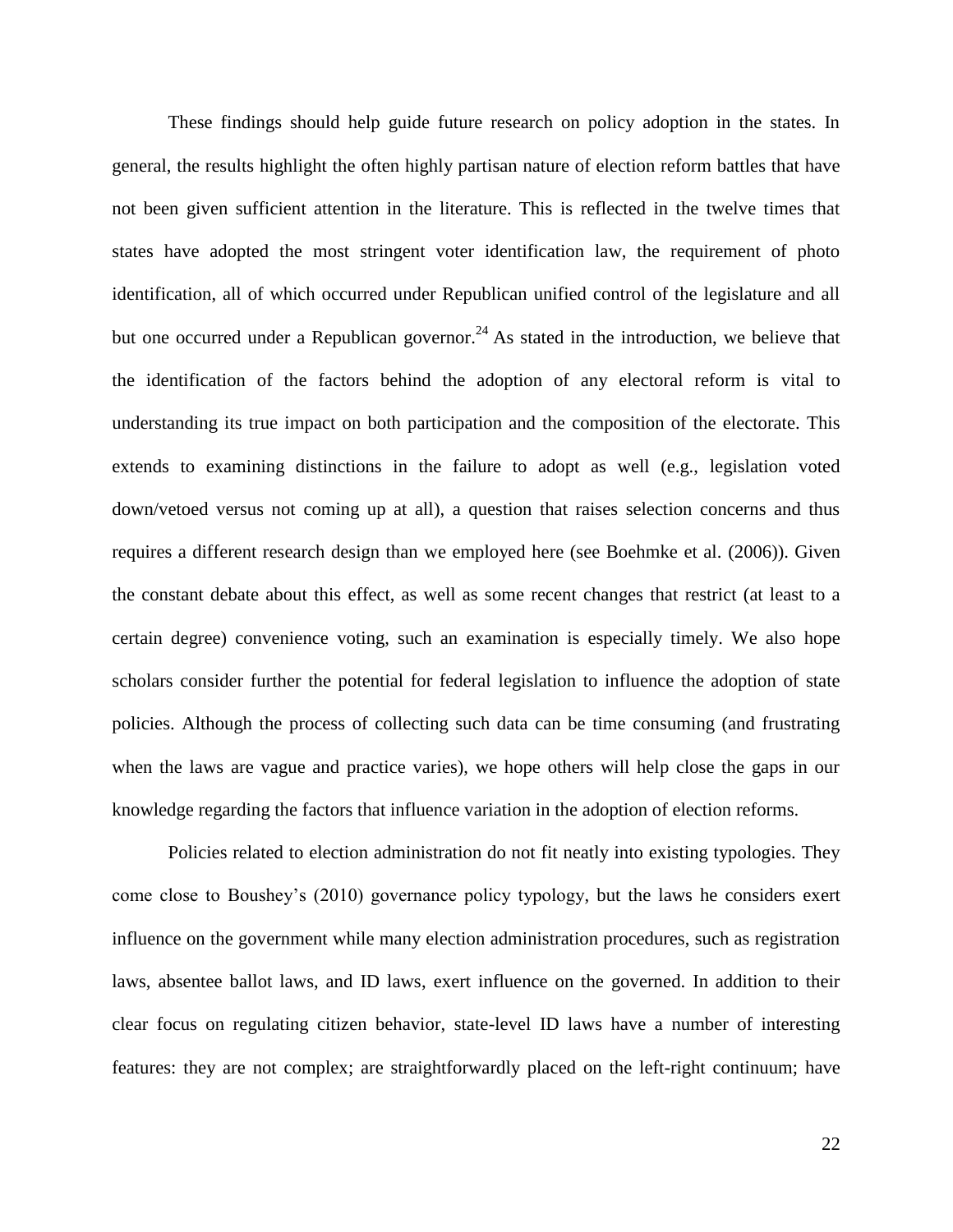consequences for campaigns and perhaps elections; do not spark interstate competition; were influenced by federal legislation; and do not result in outcomes that are easily measured. As scholars continue to make advances in understanding the influence of policy characteristics on diffusion (e.g., Makse and Volden 2011), we believe ID laws and election reforms more generally hold great promise for additional breakthroughs in this area.

In addition to research on diffusion, there is much to learn about the potential consequences of voter ID laws. How effective are information campaigns regarding the necessary forms of ID (see, e.g., Citrin et al. 2014)? How effective are strategies seeking to mobilize citizens to vote as a protest against voter ID laws, particularly among minority populations? Do voter ID laws encourage coalition building across legislators from different minority groups? We hope scholars soon tackle these and other questions, and that our historical coding aids these investigations where possible.

 $<sup>1</sup>$  As we discuss below, those without photo ID at the polls can vote a provisional ballot that is</sup> only counted if they return with proper identification by the imposed deadline. In lieu of showing ID, a few states instead permit voters to sign an affidavit attesting that they are indigent.

 $\overline{a}$ 

<sup>2</sup> States currently requiring photo ID are Kansas, Mississippi, North Carolina, South Carolina, Tennessee, Texas, Virginia, and Wisconsin. State supreme courts struck down laws in Arkansas, Missouri, and Pennsylvania.

 $3$  Such concerns arose around the push to pass the National Voter Registration Act, which required public service agencies to provide registration services. As a clear illustration of how the ideals of the Democratic Party and potential electoral advantage might collide, Senator Phil Gramm (R-Texas) remarked of the bill that "I do not think it is the objective of the U.S. Senate to, in perpetuity, keep Democrats in power" (cited in Calvert and Gilchrist 1993, 696).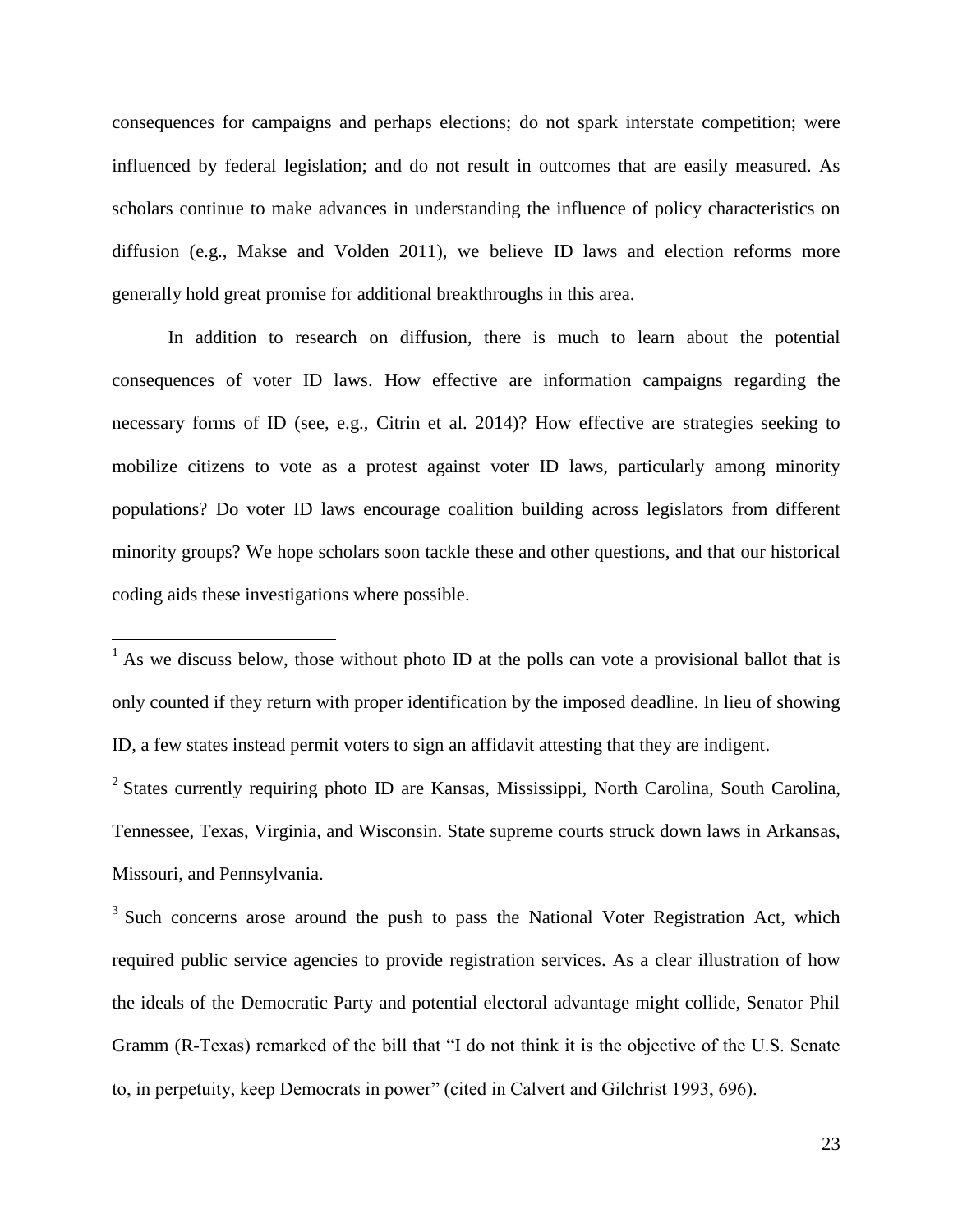<sup>4</sup> We believe these considerations dominate voter fraud concerns for two reasons. First, there is essentially no evidence of the type of in-person impersonation voter fraud that current ID laws can prevent (Hasen 2012; Minnite 2010). Second, if Republicans were mostly concerned about fraud, the new laws would aggressively target absentee ballots, which lend themselves to vote buying and intimidation. Absentee ballot fraud is much easier and can be done on a wider scale than in-person impersonation fraud, yet for the most part states have not initiated new efforts to prevent the former (see Hasen 2012).

 $\overline{a}$ 

 $5$  Two additional studies warrant mention. Bali and Silver (2006) consider minor changes to ID laws from 2001 to 2002 in addition to new statute adoption (which occurred only in Missouri). Hale and McNeal (2010) examine the presence of stringent laws in 2002, 2004, and 2006 but do not attempt to explain the initial adoption of those laws. Both articles find that Republicans are more likely to adopt or maintain more restrictive identification requirements.

 $6$  Moreover, Hinchliffe and Lee (2015) argue that increased competition (measured in part by shifts in control) leads parties to distance themselves from one another as a means to increase their chances in the next election.

<sup>7</sup> Our theory also predicts that a switch to Democratic control should have the opposite effect; namely, that the Party will seek to repeal voter identification laws, especially those that are more stringent (i.e., require photo or nonphoto ID). We suspect that Democrats have failed to do so up to this point because they have only rarely come to power in a state following its adoption of these types of ID laws.

<sup>8</sup> Other diffusion mechanisms also probably do not play a role in adoption. For example, Grossback et al. (2004) make a compelling case that ideological diffusion might take place when it is unclear where the issue is on the liberal/conservative continuum. The clarity of the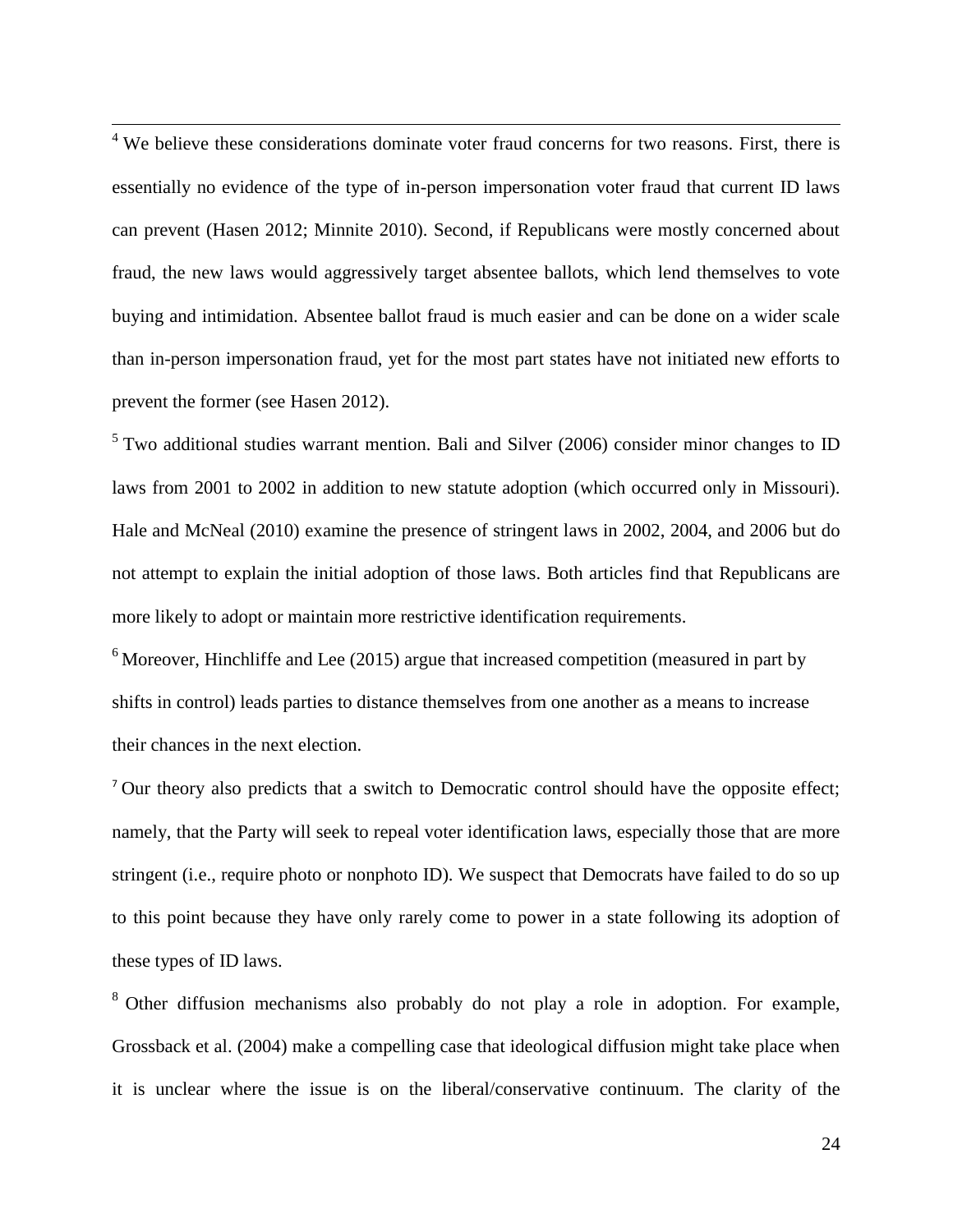arguments about voter ID laws, however, suggests that ideological learning does not explain adoption. Moreover, since program success (Shipan and Volden 2008; Volden 2006) is extremely difficult to judge for ID laws, we do not expect success in other places to play a role.

 $\overline{a}$ 

<sup>9</sup> We note that the heightened partisanship after the 2000 election is an alternative potential catalyst for this legislative activity, and that Republicans may have pushed new ID laws even in the absence of HAVA. We, however, remain unconvinced by this explanation. In the two years it took the federal government to respond (via HAVA), only one state enacted a stricter ID law. In contrast, in the year immediately following HAVA's passage, six states strengthened their laws. This action could represent a delayed response by states, but it seems plausible that if the federal government passed major election reform within two years of the presidential contest, then state governments could have done the same. That said, we recognize HAVA is a product of the 2000 race and that we cannot provide a direct test to separate out the former's effect from the latter.

 $10$  We believe 1972 is an appropriate starting point because it corresponds to the establishment of the current parameters of the electorate (following the adoption of the  $26<sup>th</sup>$  Amendment), whose composition our theory predicts the parties will attempt to affect to gain an electoral advantage. Extending the analysis back to when states initially become at risk to adopt (e.g., 1950 for the enactment of any ID or a require ID statute) is not feasible due to data reliability concerns and the fact that the ways in which the parties sought to affect the electorate's composition were fundamentally different than they are today. As a robustness check, we used as the starting point the year before the first state adopts the type of ID law in question during the 1972-2013 period to confirm that our results are not due to an artificially increased sample size from the addition of years in which no adoption occurs. As another robustness check we also used 1970 as a start point as that is when Hawaii adopts an ID law. Doing so generates essentially identical results.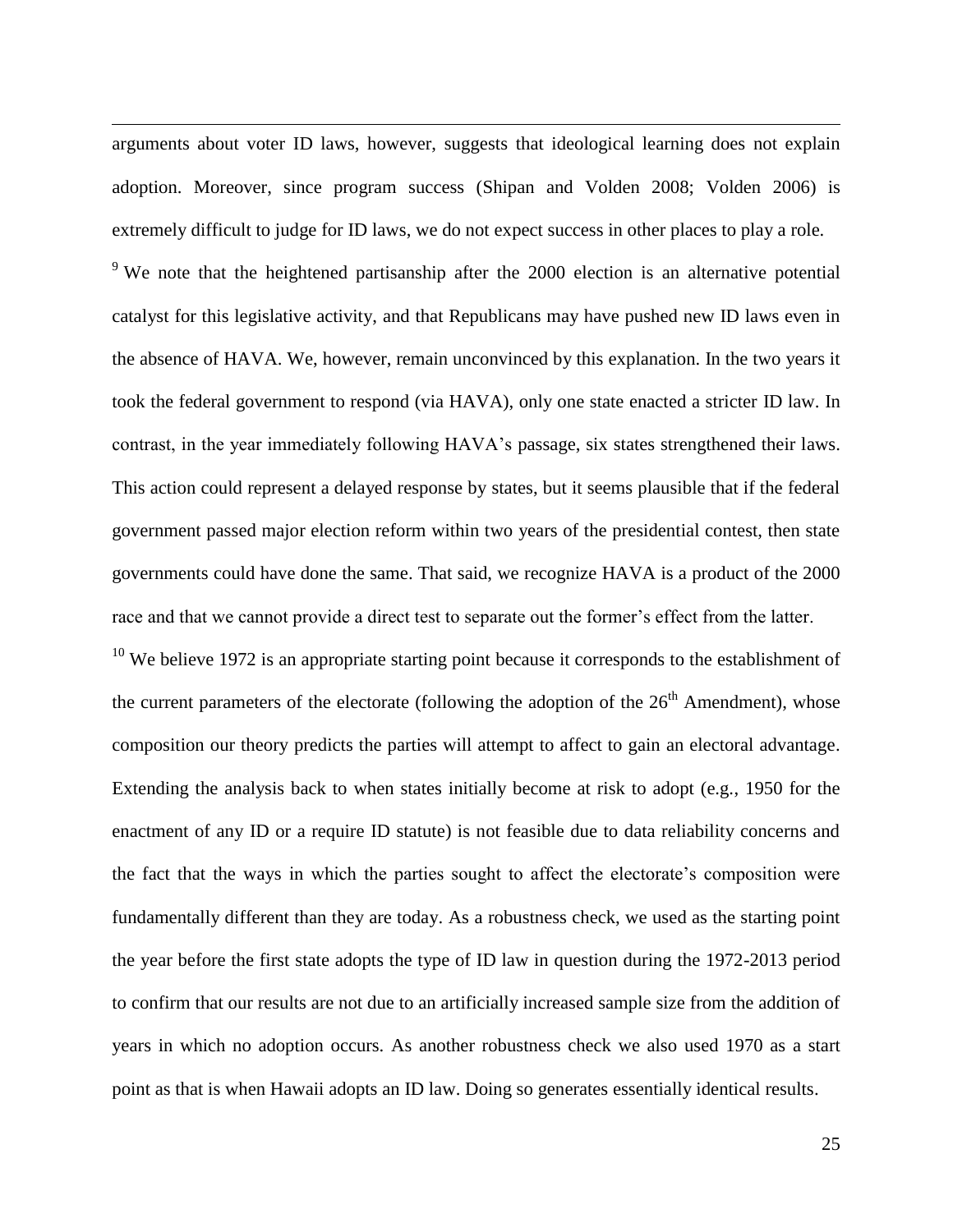$11$  This classification combines similar but not identical statutes (e.g., acceptable photo ID varies across states). That said, we capture the relevant distinctions while avoiding a specificity that prohibits meaningful analyses (see Alvarez et al. 2010 for discussion of these differences).

 $\overline{a}$ 

 $12$  In 2003, Hawaii shifted from requesting photo ID in practice (the statute makes no mention of acceptable identification) to requesting non-photo ID (via practice; no change occurred in the statute). Tennessee required non-photo ID for the entire state in 1989 (a 1984 law imposed this restriction on only two counties) but loosened this statute a year later to non-photo ID request. New Mexico made its 2005 non-photo ID request law more straightforward in 2008 but continues to request non-photo ID.

 $13$  Our interest resides in the adoption, not implementation, of these policies (see Boushey 2010). As such, accounting for disparities between the law and its interpretation by poll workers (see Atkeson et al. 2010) is beyond the scope of this project.

<sup>14</sup> The other long-term study of enactment (Rocha and Matsubayashi 2014) only examines photo and nonphoto ID adoption (regardless of whether it is requested or required) from 1980 to 2011. Some dates in Table 2 differ from those used in that article, with our analysis often identifying earlier dates. Documentation supporting our coding decisions is available upon request. See the Supplemental Appendix for adoption dates across all forms of identification.

 $15$  As a robustness check we ran the analyses dropping state-years in which the legislature was not scheduled to meet and did not meet; the results were nearly identical to those we present below.

<sup>16</sup> Nebraska, which does not have an ID law, is excluded from all analyses because of its nonpartisan legislature. In explaining the adoption of a specific type of identification law, we exclude from the analysis states that enacted such a statute prior to 1972: Hawaii, South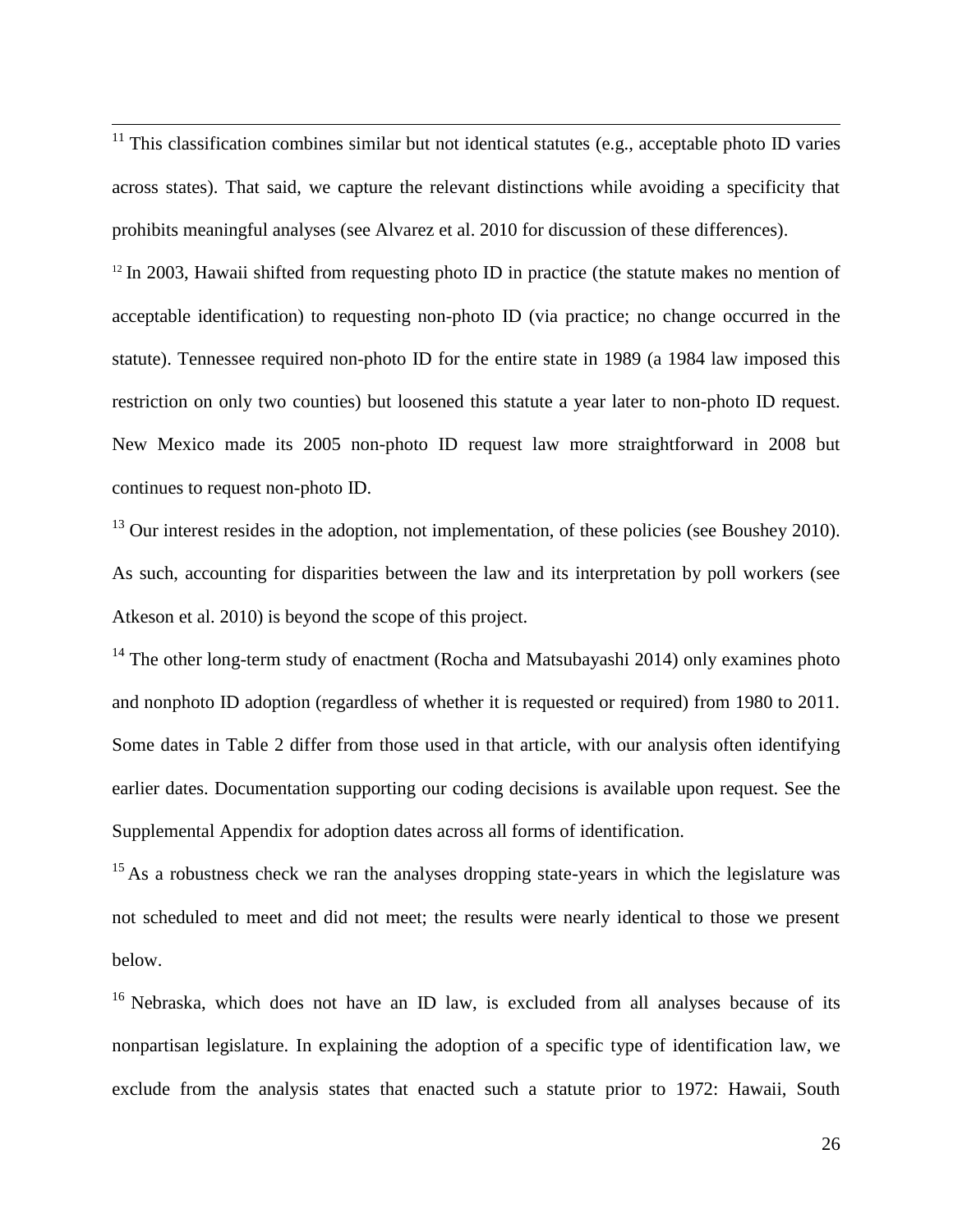Carolina, and Texas for any form of ID, South Carolina for ID required, and Hawaii for photo ID. We do the same for ID laws adopted via the initiative process (any form of ID for Arizona and all three forms we examine for Mississippi). Results are substantively unchanged if we include Arizona and Mississippi in the models until the year prior to when they adopt.

 $\overline{a}$ 

 $17$  Given the inconsistent findings related to the role played by these two branches in enactment (see Table 1), we prefer to model these influences separately to best isolate any partisan effect (as opposed to controlling simply for unified control of state government). Klarner (2003) addresses several difficult problems with common sources of information on the partisan control of state legislatures. His extensive research relied on multiple sources, and accounts for how ties were broken, changes in power between elections (e.g., due to legislators changing parties), and for certain anomalies, such as when there was a shift in the majority party but no reorganization of the leadership or committee chairmanships. He follows a similar approach in determining control of the governorship and accounts for instances in which a governor failed to finish their term and was succeeded by a member of the opposite party or switched party affiliation during her/his term.

 $18$  We tested as alternative measurements of competitiveness the partisan split in federal and state elections (the difference in the state's two-party presidential or presidential and midterm vote and the Ranney index, respectively). None of these variables influence the propensity to adopt, nor do they condition the effect of any of the partisan indicators on the likelihood of enactment. As an additional robustness check, we modeled legislative strength as the percentage of GOPseats held across both chambers and interacted this variable with electoral competitiveness (as do Hicks et al. 2015 (this requires dropping our indicator for unified legislature control)). This conditional relationship is significant in both post-HAVA models (which is consistent with the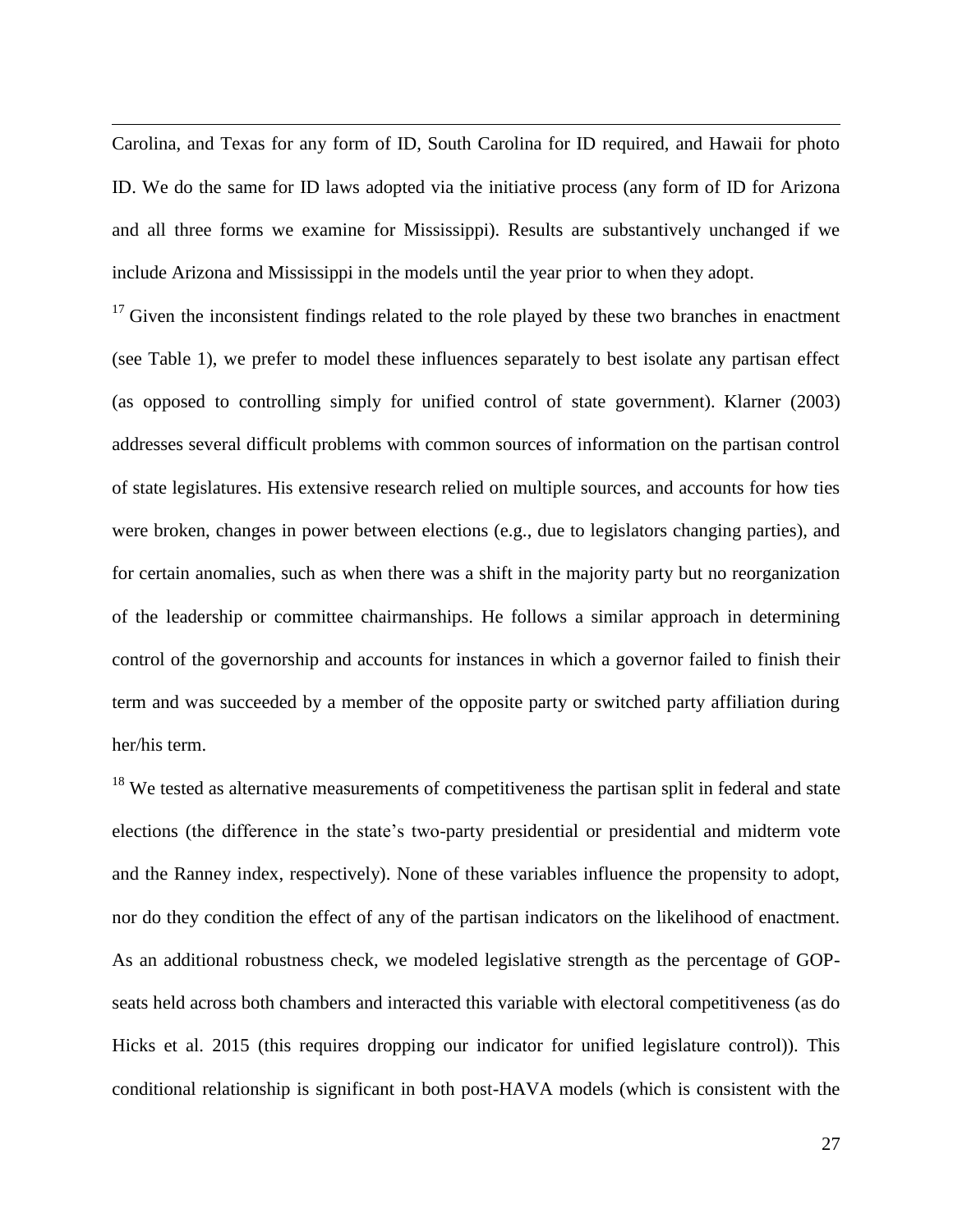findings of Hicks et al. 2015 over a similar time period), but in each model its inclusion does not alter the relationship between adoption and the other partisan indicators.

 $\overline{a}$ 

 $19$  We lag these percentages by one year to reflect the information known to political actors (i.e., for most (if not all) of 2013 only 2012 information is available). Data come from Census Bureau intercensal estimates (see the Supplemental Appendix for all variable coding and source details).

 $20$  As many southern states maintain ID laws, it might be sensible to include an indicator for this region in the model. Given the large minority populations in these states, however, we prefer to directly measure the South's attributes (i.e., population sizes) that we expect explain the propensity to adopt these policies. Including a dichotomous variable for this region reduces the magnitude of some of the interactive effects discussed below, but they remain substantively meaningful and, in almost all cases, statistically significant.

 $21$  Carter and Signorino (2010) note that separation often thwarts efforts to include time dummies meant to account for temporal dependence. That was the case in our data. Splines represent another option but we do not have sufficiently strong expectations to determine the appropriate specification. We prefer the flexibility and simplicity of the time, time squared, and time cubed variables but as a robustness check also ran our models with a lowess smoother to account for temporal dependence; doing so does not alter our substantive conclusions.

 $^{22}$  The nature of our models and data do not permit the use of an interaction term for HAVA.

 $23$  The relationships reported in Table 5 are robust to controlling for the enactment of a previous identification law, which does not increase the likelihood of adoption.

 $24$  Arkansas's GOP-controlled legislature overrode a veto by the state's Democratic governor. Mississippi, which passed its law through the initiative process, is excluded from this count.

28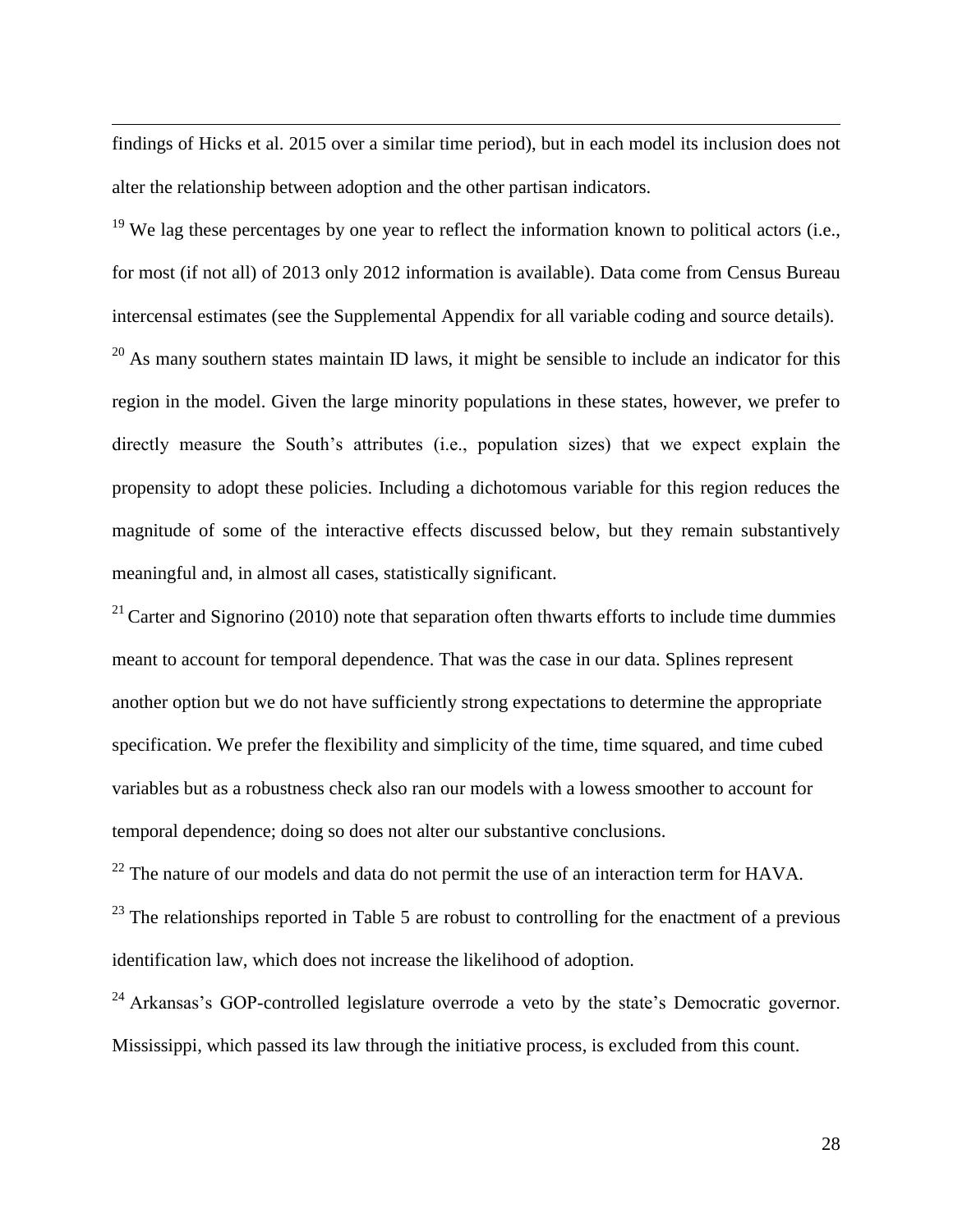#### **References**

- Alvarez, R., Bailey, D., & Katz, J. (2010). An empirical Bayes approach to estimating ordinal treatment effects. *Political Analysis*, 19(1), 20-31.
- Atkeson, L., Bryant, L., Hall, T., Saunders, K., & Alvarez, M. (2010). A new barrier to participation: Heterogeneous application of voter identification policies. *Election Studies*, 29(1), 66-73.
- Bali, V., & Silver, B. (2006). Politics, race, and American state electoral reforms after election 2000. *State Politics & Policy Quarterly*, 6(1), 21-48.
- Barreto, M., Nuño, S., & Sanchez, G. (2007). Voter ID requirements and the disenfranchisements of Latino, Black and Asian voters. Paper presented at the American Association of Political Science, Annual Conference, Chicago, IL.
- Barreto, M., Nuño, S., & Sanchez, G. (2009). The disproportionate impact of voter-ID requirements on the electorate—New evidence from Indiana. *PS: Political Science and Politics*, 42(1), 111-116.
- Beck, N., Katz, J., & Tucker, R. (1998). Taking time seriously: Time-series-cross-section analysis with a binary dependent variable. *American Journal of Political Science*, 42(4), 1260-1288.
- Bentele, K., & O'Brien, E.. (2013). Jim Crow 2.0? Why states consider and adopt restrictive voter access policies. *Perspectives on Politics*, 11(4), 1088-1116.
- Berry, F., & Berry, W. (1990). State lottery adoptions as policy innovations: An event history analysis. *American Political Science Review*, 84(2), 395-415.
- Berry, D., DeMeritt, J., & Esarey, J. (2010). Testing for interaction in binary logit and probit models: Is a product term essential? *American Journal of Political Science*, 54(1), 248-266.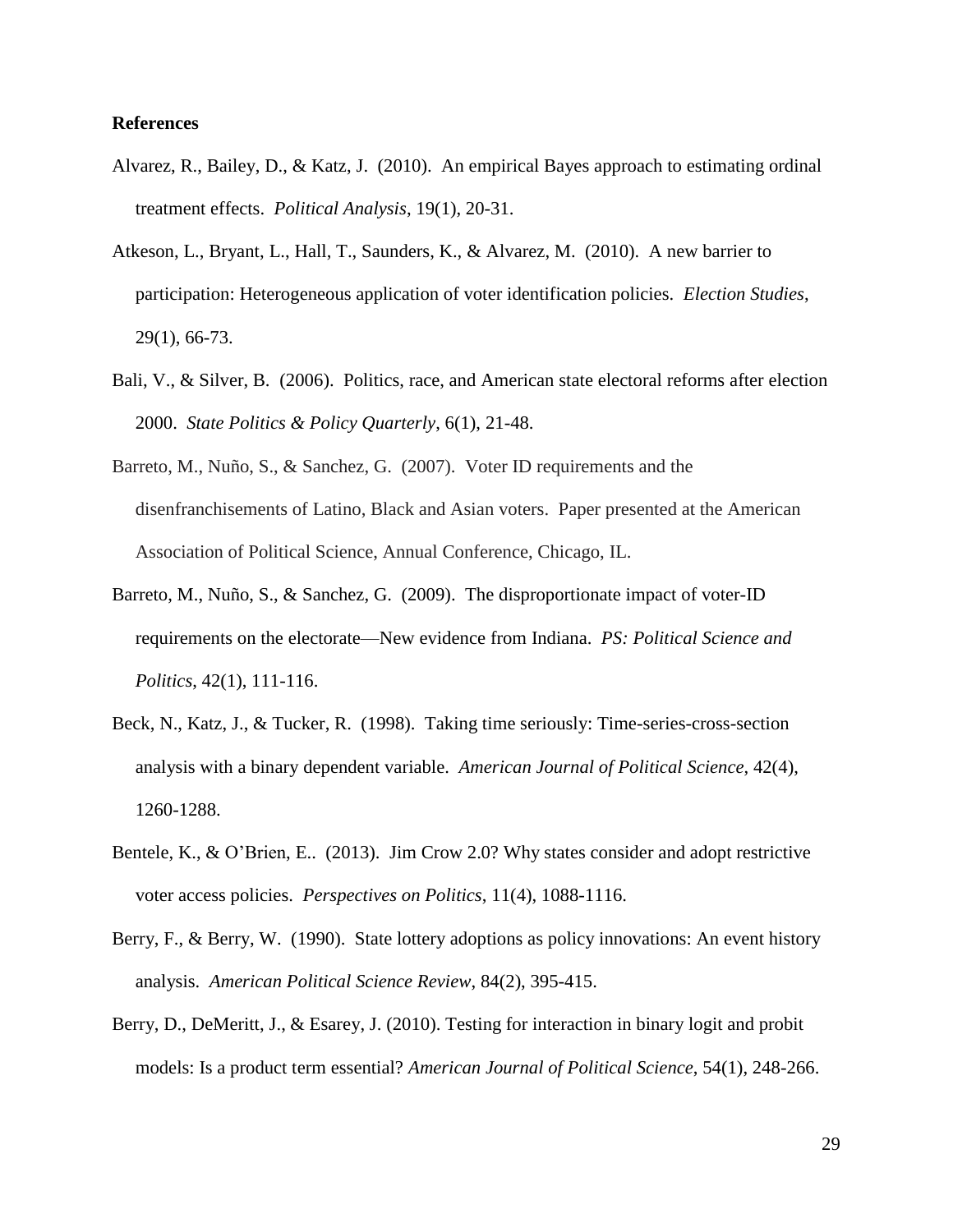- Biggers, D., & Hanmer, M. (2015). Who makes voting convenient? Explaining the adoption of early and no-excuse absentee voting in the American states. *State Politics & Policy Quarterly*, 15(2), 192-210.
- Boehmke, F., & Witmer, R. (2004). Disentangling diffusion: The effects of social learning and economic competition on state policy innovation and expansion. *Political Research Quarterly*, 57(1), 29-51.
- Boehmke, F., Morey, D., & Shannon, M. (2006). Selection bias and continuous-time duration models: Consequences and a potential solution. *American Journal of Political Science*, 50(1), 192-207.
- Box-Steffensmeier, J., & Jones, B. (2004). *Event history modeling.* New York: Cambridge University Press.
- Boushey, G. (2010). *Policy diffusion Dynamics in America*. New York: Cambridge University Press.
- Burden, B., Canon, D., Mayer, K., & Moynihan, D. (2014). Election laws, mobilization, and turnout: The unanticipated consequences of election reform. *American Journal of Political Science*, 58(1), 95-109.
- Cain, B., Donovan, T., & Tolbert, J. (Eds.). (2008). *Democracy in the states*. Washington D.C.: Brookings Institution Press.
- Calvert, J., & Gilchrist, J. (1993). Suppose they held an election and almost everyone came! *PS: Political Science and Politics*, 26(4) 695-700.
- Carter, D., & Signorino, C. (2010). Back to the future: Modeling time dependence in binary data. *Political Analysis*, 18(3), 271-292.
- Citrin, J., Green, D., & Levy, M. (2014). The effects of voter ID notification on voter turnout: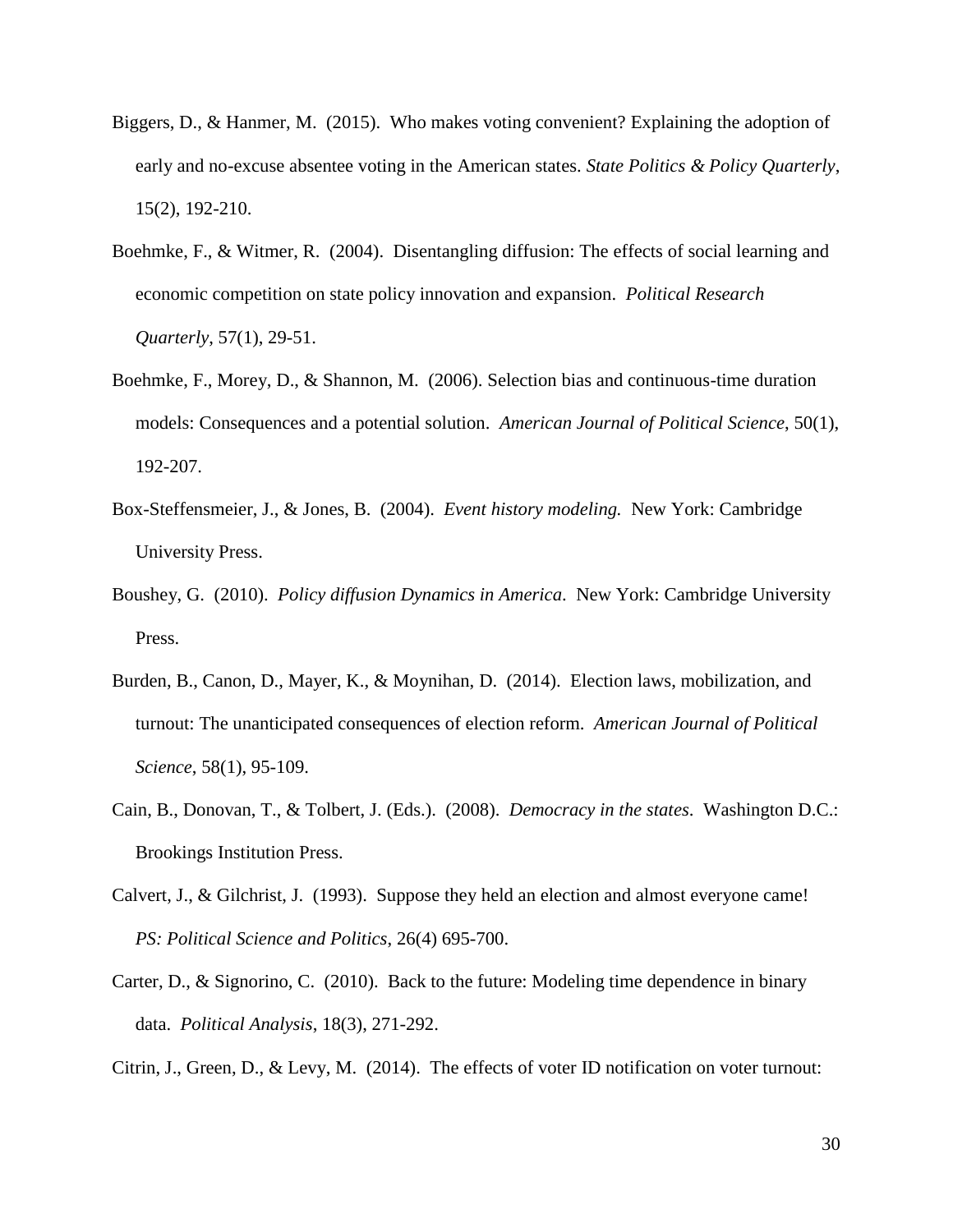Results from a large-scale field experiment. *Election Law Journal*, 13(2), 228-242.

- Citrin, J., Schickler, E., & Sides, J. (2003). What if everyone voted? Simulating the impact of increased turnout in senate elections. *American Journal of Political Science*, 47(1), 75-90.
- Cobb, R., Greiner, J., & Quinn, K. (2012). Can voter ID laws be administered in a race-neutral manner? Evidence from the city of Boston in 2008. *Quarterly Journal of Political Science*, 7(1), 1-33.
- DeNardo, J. (1980). Turnout and the vote: The joke's on the Democrats. *American Political Science Review*, 74(2), 406–420.
- Erikson, R., & Minnite, L. (2009). Modeling problems in the voter identification—voter turnout debate. *Election Law Journal*, 8(2), 85-101.
- Gronke, P., Galanes-Rosenbaum, E., & Miller, P. (2008). Early voting and turnout. In B. Cain, T. Donovan, & C. Tolbert (Eds.), *Democracy in the states* (pp. 68-82). Washington DC: Brookings Institution Press.
- Grossback, L., Nicholson-Crotty, S., & Peterson, D. (2004). Ideology and learning in policy diffusion. *American Politics Research*, 32(5), 521-545.
- Hanmer, M. (2009). *Discount voting*. New York: Cambridge University Press.
- Hanmer, M., & Kalkan, K. (2013). Behind the curve: Clarifying the best approach to calculating predicted probabilities and marginal effects from limited dependent variable models. *American Journal of Political Science*, 57(1), 263-277.
- Hansford, T., & Gomez, B. (2010). Estimating the electoral effects of voter turnout. *American Political Science Review*, 104(2), 268-288.
- Hale, K, & McNeal, R. (2010). Election administration reform and state choice: voter identification requirements and HAVA. *Policy Studies Journal*, 38(2), 281-302.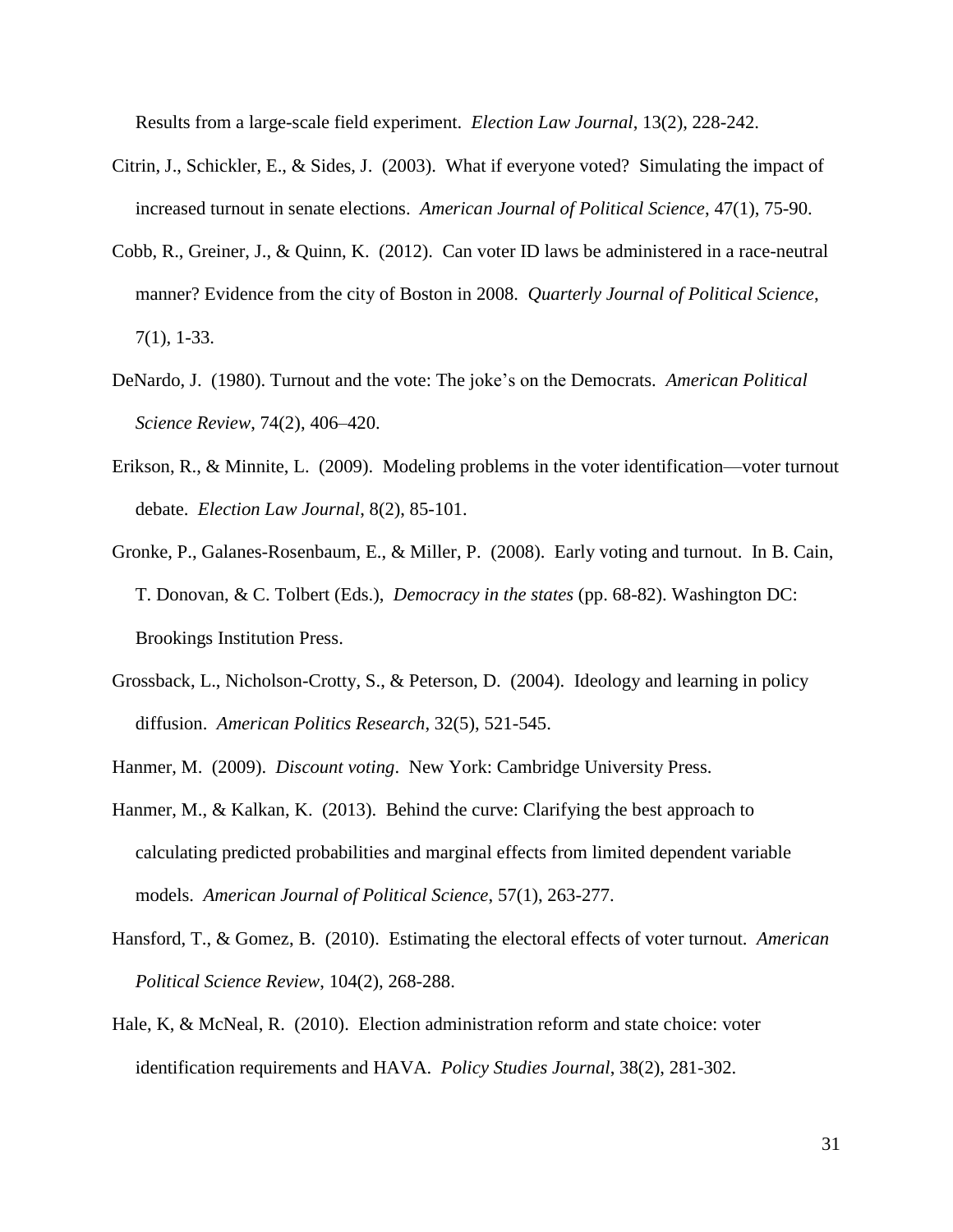Hasen, R. (2012). *The voting wars.* New Haven: Yale University Press.

- Herron, M. (1999). Post-estimation uncertainty in limited dependent variable models. *Political Analysis*, 8(1), 83-98.
- Hicks, W., McKee, S., Sellers, M., & Smith, D. (2015). A principle or a strategy: Voter identification laws and partisan competition in the American states. *Political Research Quarterly*, 68(1), 18-33.
- Highton, B. (2016). Voter identification laws and turnout in the United States. Paper presented at the Midwest Political Science Association Annual Conference, Chicago, IL.
- Hinchliffe, K., & Lee, F. (2016). Party Competition and Conflict in State Legislatures. *State Politics and Policy Quarterly*, 16(2), 172-197.
- Hood III, M., & Bullock III, C. (2008). Worth a thousand words? An analysis of Georgia's voter identification Statute. *American Politics Research*, 36(4), 555-579.
- Karch, A. (2007). Emerging issues and future directions in state policy diffusion research. *State Politics and Policy Quarterly*, 7(1), 54-80.
- Keyssar, A. (2009). *The right to vote.* Revised ed. New York: Basic Books.
- Kiewiet, D., & McCubbins, M. (1988). Presidential influence in the appropriations process. *American Journal of Political Science*, 32(3), 713-736.
- Klarner, C. (2003). Measurement of the partisan balance of state government. *State Politics and Policy Quarterly*, 3(3), 309-319.
- Kousser, M. (1974). *The shaping of southern politics*. New Haven: Yale University Press.
- Lawrence, E., Donovan, T., & Bowler, S. (2009). Adopting direct democracy: Tests of competing explanations of institutional change. *American Politics Research*, 37(6), 1024- 1047.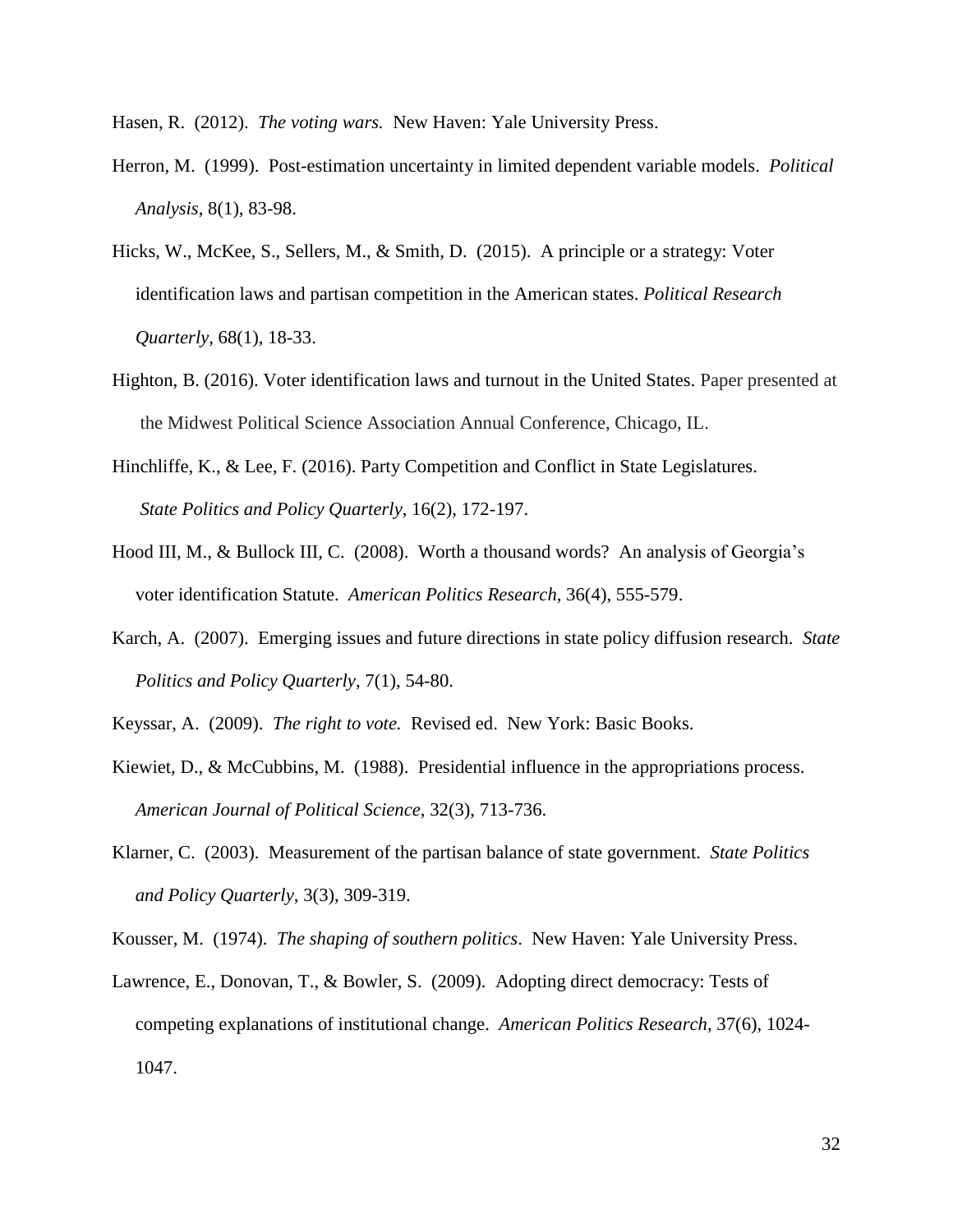Lee, F. (2009). *Beyond ideology*. Chicago: University of Chicago Press.

- Makse, T., & Volden, C. (2011). The role of policy attributes in the diffusion of innovation. *Journal of Politics*, 73(1), 108-124.
- McCarty, N. (2000). Presidential pork: Executive veto power and distributive politics. *American Political Science Review*, 94(1), 117-129.
- McDonald, M. (2002). The turnout rate among eligible voters in the states, 1980-2000. *State Politics and Policy Quarterly*, 2(2), 199-212.
- McKee, S. (2015). Politics is local: State legislator voting on restrictive voter identification legislation. *Research and Politics*, July-September, 1-7.
- Minnite, L. (2010). *The myth of voter fraud*. Ithaca, NY: Cornell University Press.
- Mohr, L. (1969). Determinants of innovation in organizations. *American Political Science Review*, 63(1), 111-126.
- Mooney, C., & Lee, M. (1995). Legislative morality in the American states: The case of pre- Roe abortion regulation reform. *American Journal of Political Science*, 39(3), 599-627.
- Overton, P. (2006). Voter identification. *Michigan Law Review*, 105, 631-681.
- Piven, F., & Cloward, R. (2000). *Why Americans still don't vote*. Boston: Beacon Press.
- Rocha, R., & Matsubayashi, T. (2014). The politics of race and voter ID Laws in the states: The return of Jim Crow? *Political Research Quarterly*, 67(3), 666-679.
- Rosenthal, A. (1990). *Governors and legislatures: Contending powers*. Washington, DC: CQ Press.
- Shipan, C., & Volden, C. (2008). The mechanisms of policy diffusion. *American Journal of Political Science*, 52(4), 840‐857.

Shipan, C., & Volden, C. (2012). Policy diffusion: Seven lessons for scholars and practitioners.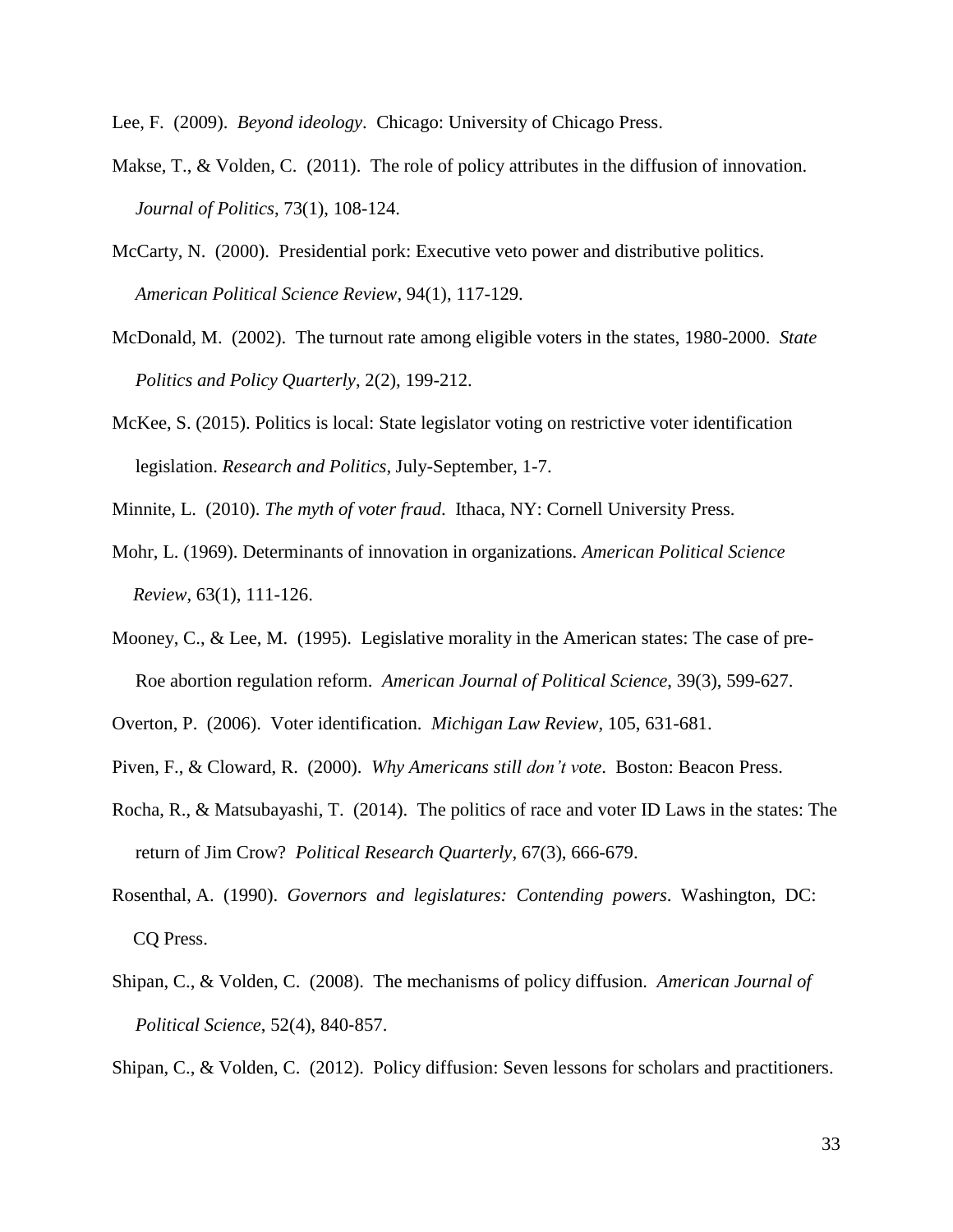*Public Administration Review*, 72(6), 788-796.

Smith, D., & Fridkin, D. (2008). Delegating direct democracy: Interparty legislative competition and the adoption of the initiative in the American states. *American Political Science Review*, 102(3), 333-350.

Stein, R**.** (1998). Early voting. *Public Opinion Quarterly*, 62(1), 57–69.

- Tsebelis, G. (2002). *Veto players: How political institutions work*. Princeton, NJ: Princeton University Press.
- Volden, C. (2006). States as policy laboratories: Emulating success in the children's health insurance program. *American Journal of Political Science*, 50(2), 294‐312.
- Wolfinger, R., & Rosenstone, S. (1980). *Who votes?* New Haven, CT: Yale University Press.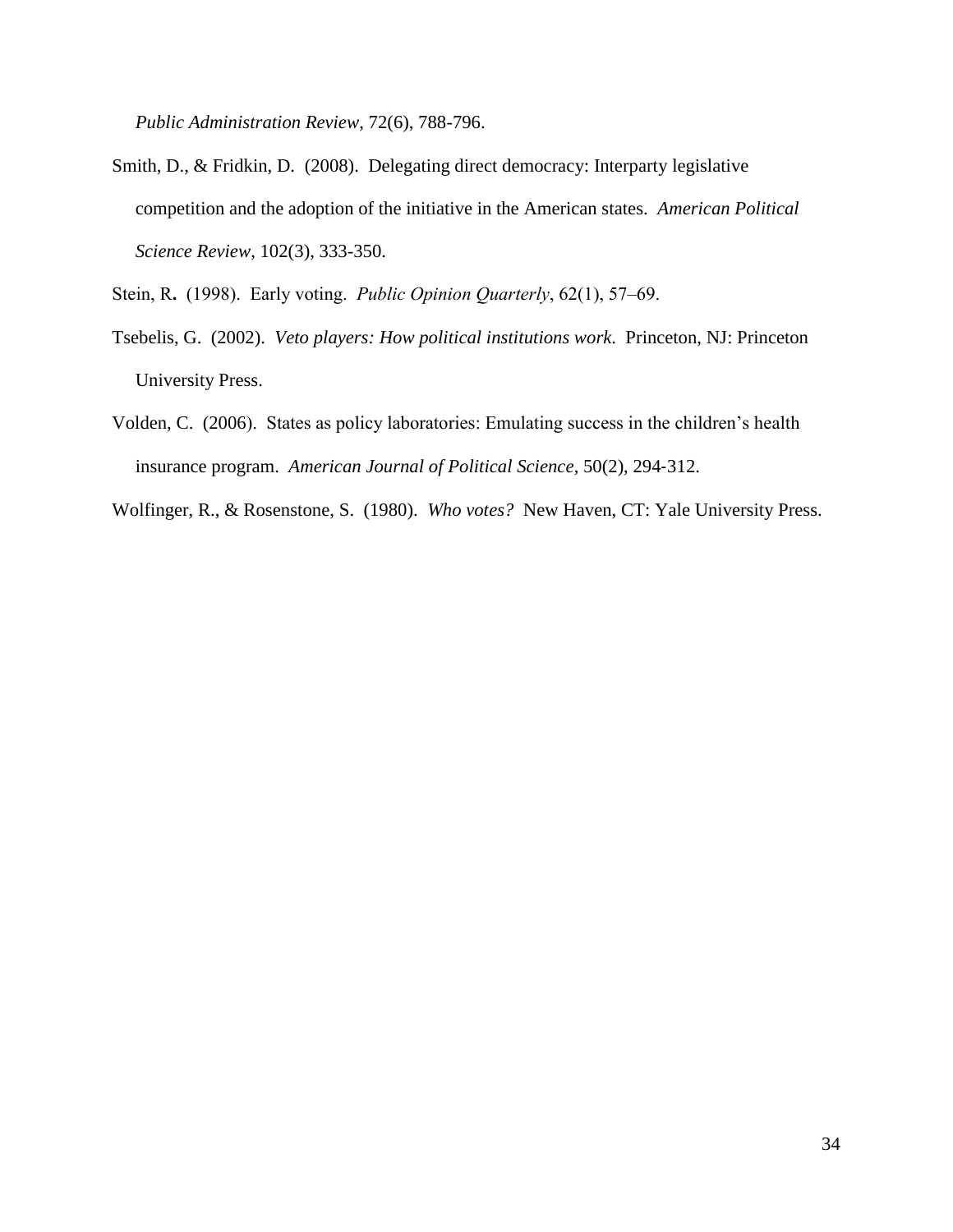|                               |                        |                                                    | Does Republican Control Increase Probability of<br>Adoption? |               |                           | Does Group's Presence<br><b>Condition Republican</b><br>Propensity to Adopt? |                           |  |
|-------------------------------|------------------------|----------------------------------------------------|--------------------------------------------------------------|---------------|---------------------------|------------------------------------------------------------------------------|---------------------------|--|
| Study                         | Years                  | Type of Law                                        | Governor                                                     | % Legislature | <b>Unified Government</b> | <b>Blacks</b>                                                                | Latinos                   |  |
| Bentele and O'Brien (2013)    | 2006-2011<br>2011      | # of Voter Restrictions<br># of Voter Restrictions | Yes<br>Yes                                                   | Yes<br>No     | Not Tested<br>Yes         |                                                                              | Not Tested<br>Not Tested  |  |
| Rocha and Matsubayashi (2014) | 1980-2011<br>1980-2011 | Photo ID<br>Non-photo ID                           | Yes<br>No                                                    | Yes<br>No     | Yes<br>No                 | Decreases It<br>Increases It                                                 | Decreases It<br>No Effect |  |
| Hicks et al. (2015)           | 2001-2012<br>2001-2012 | Any ID<br>Photo ID                                 | No<br>Yes                                                    | Yes<br>Yes    | Not Tested<br>Not Tested  |                                                                              | Not Tested<br>Not Tested  |  |

#### **Table 1. Previous Findings of the Determinants of Voter Identification Law Adoption**

*Note: Bentele and O'Brien do not look at the adoption of voter identification laws in isolation, instead creating an additive scale of the enactment of this and other types of voter restrictions (requiring proof of citizenship and restrictions on registration, absentee voting, and early voting).*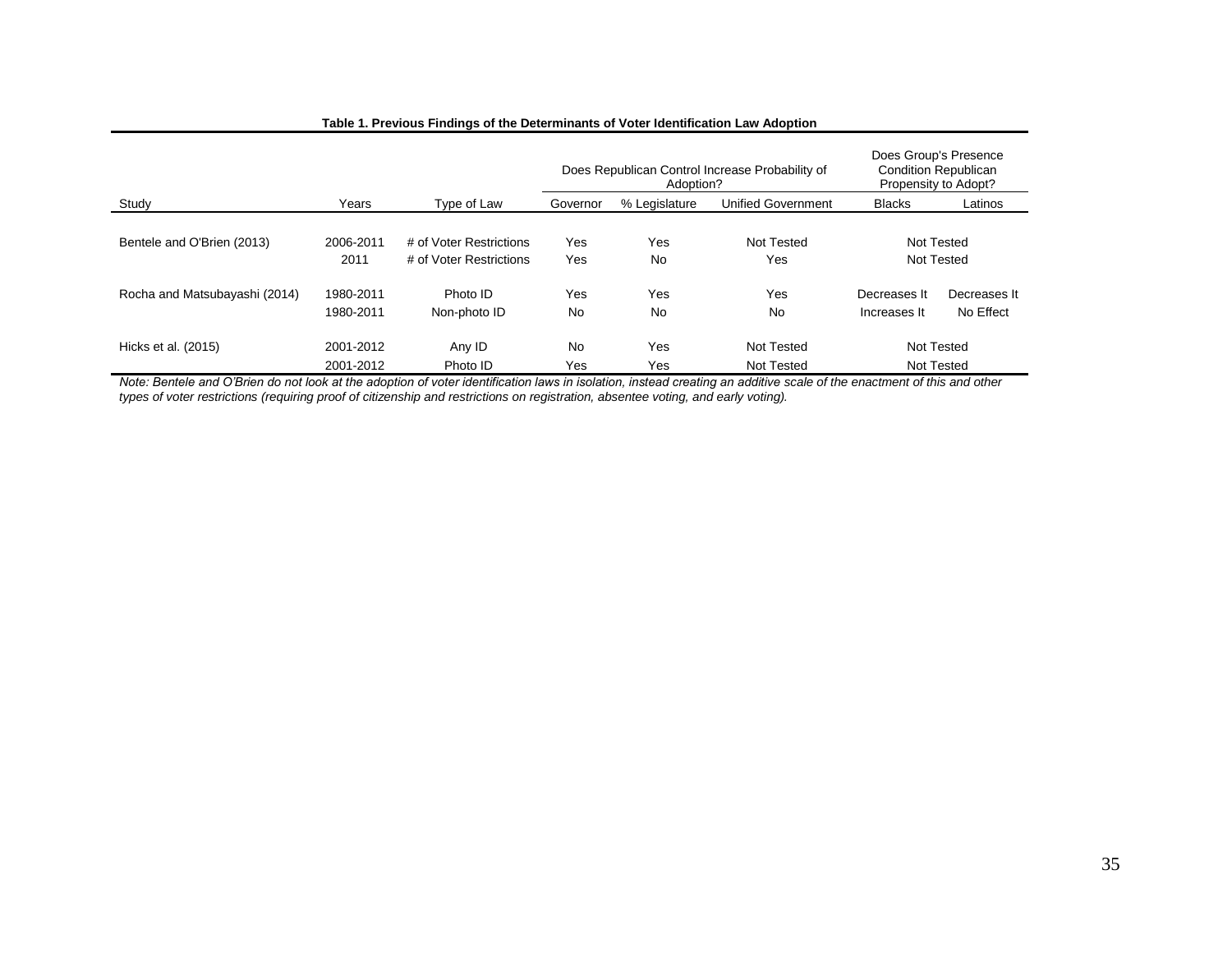|                | Any ID | ID Require (Photo or Non- | Photo ID (Request or |
|----------------|--------|---------------------------|----------------------|
|                | Law    | Photo)                    | Require)             |
| Alabama        | 2003   | 2006                      | 2011                 |
| Alaska         | 1980   |                           |                      |
| Arizona        | 2004*  |                           |                      |
| Arkansas       | 1999   | 2013                      | 2013                 |
| California     |        |                           |                      |
| Colorado       | 2003   |                           |                      |
| Connecticut    | 1993   |                           |                      |
| Delaware       | 1996   |                           |                      |
| Florida        | 1977   |                           | 1998                 |
| Georgia        | 1997   | 2005                      | 2005                 |
| Hawaii         | 1970   |                           | 1970                 |
| Idaho          | 2010   |                           | 2010                 |
| Illinois       |        |                           |                      |
| Indiana        | 2005   | 2005                      | 2005                 |
| lowa           |        |                           |                      |
| Kansas         | 2011   | 2011                      | 2011                 |
| Kentucky       | 1988   |                           |                      |
| Louisiana      | 1997   |                           | 1997                 |
| Maine          |        |                           |                      |
| Maryland       |        |                           |                      |
| Massachusetts  |        |                           |                      |
| Michigan       | 1997   |                           | 1997                 |
| Minnesota      |        |                           |                      |
| Mississippi    | 2011*  | 2011*                     | 2011*                |
| Missouri       | 2002   | 2002                      | 2006                 |
| Montana        | 2003   |                           |                      |
| Nebraska       |        |                           |                      |
| Nevada         |        |                           |                      |
| New Hampshire  | 2012   |                           | 2012                 |
| New Jersey     |        |                           |                      |
| New Mexico     | 2005   |                           |                      |
| New York       |        |                           |                      |
| North Carolina | 2013   | 2013                      | 2013                 |
| North Dakota   | 2003   | 2013                      |                      |
| Ohio           | 2006   |                           |                      |
| Oklahoma       | 2009   |                           |                      |
| Oregon         |        |                           |                      |
| Pennsylvania   | 2012   | 2012                      | 2012                 |
| Rhode Island   | 2011   |                           | 2011                 |
| South Carolina | 1950   | 1950                      | 2011                 |
| South Dakota   | 2003   |                           | 2003                 |
| Tennessee      | 1989   | 1989                      | 2011                 |
| Texas          | 1966   | 1997                      | 2011                 |
| Utah           | 2009   | 2009                      |                      |
| Vermont        |        |                           |                      |
| Virginia       | 2000   | 2012                      | 2013                 |
| Washington     | 2005   |                           |                      |
| West Virginia  |        |                           |                      |
| Wisconsin      | 2011   | 2011                      | 2011                 |
| Wyoming        |        |                           |                      |

**Table 2. State Voter Identification Law Adoption Year, By Statute Type**

*Note: Years reflect the adoption date (not implementation date) of specified voter identification law. Coding Hawaii proved particularly challenging (see Table SA1 of the Supplemental Appendix for details). \*Adopted via the Initiative process.*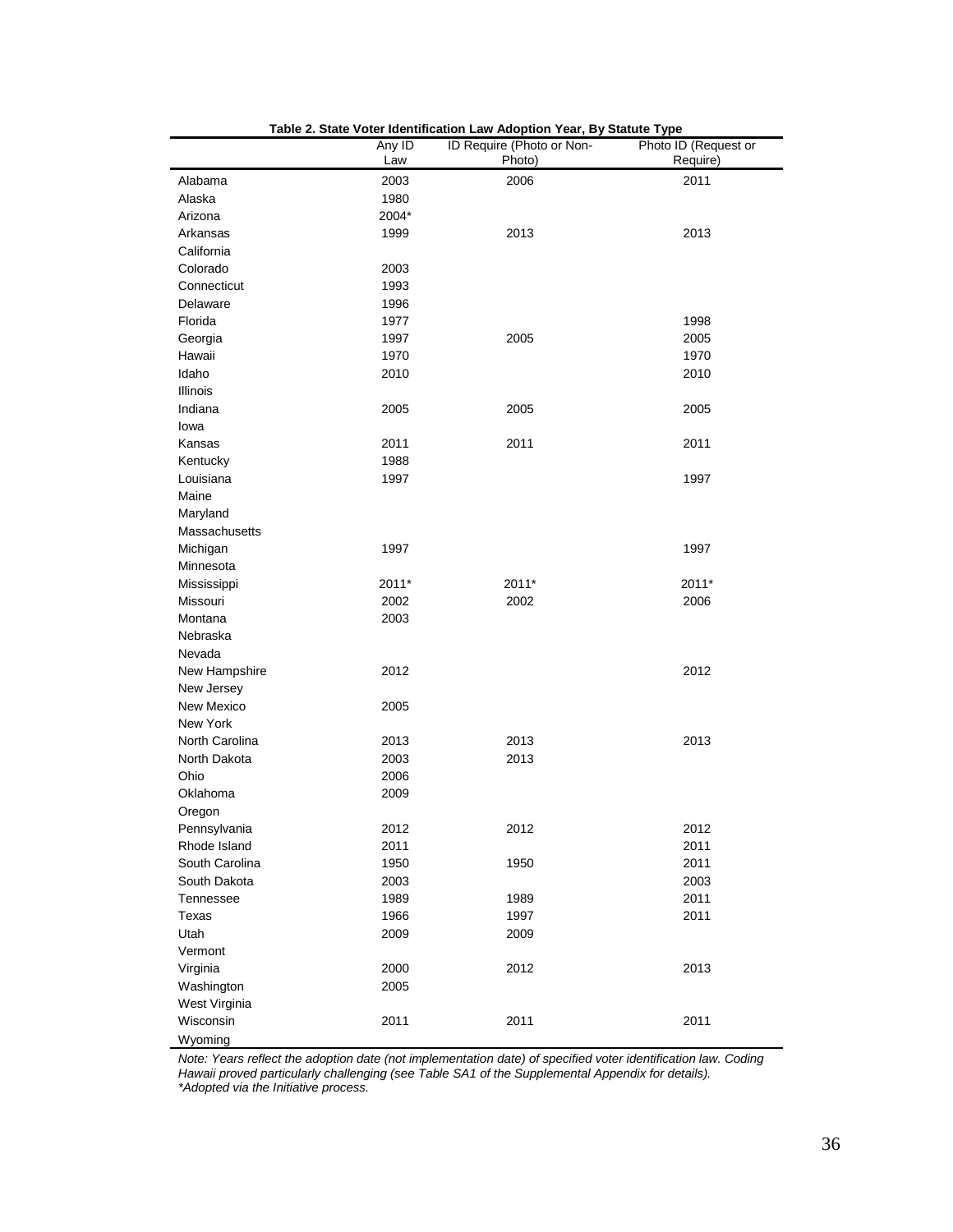|                    |                     | r ar usan variables |                                |                              |                              |
|--------------------|---------------------|---------------------|--------------------------------|------------------------------|------------------------------|
|                    | Any ID<br>1972-2013 | Any ID<br>Post-HAVA | <b>Require ID</b><br>1972-2013 | <b>Photo ID</b><br>1972-2013 | <b>Photo ID</b><br>Post-HAVA |
| Republican Unified |                     |                     |                                |                              |                              |
| Legislature        | 3.6%                | 19.7%               | 1.9%                           | 3.3%                         | 10.5%                        |
| Other              | 1.4%                | 2.2%                | 0.3%                           | 0.2%                         | 0.4%                         |
| Difference         | 2.2%                | 17.5%               | 1.6%                           | 3.1%                         | 10.2%                        |
| Republican         |                     |                     |                                |                              |                              |
| Governor           | 2.8%                | 13.1%               | 1.3%                           | 2.0%                         | 7.3%                         |
| Other              | 1.4%                | 3.3%                | 0.3%                           | 0.4%                         | 1.3%                         |
| Difference         | 1.4%                | 9.9%                | 1.1%                           | 1.6%                         | 6.0%                         |
| Switch to          |                     |                     |                                |                              |                              |
| Republican Unified |                     |                     |                                |                              |                              |
| Legislature        | 8.9%                | 40.0%               | 8.2%                           | 7.9%                         | 23.8%                        |
| Other              | 1.8%                | 5.8%                | 0.5%                           | 0.8%                         | 2.9%                         |
| Difference         | 7.1%                | 34.2%               | 7.7%                           | 7.1%                         | 20.9%                        |
| Switch to          |                     |                     |                                |                              |                              |
| Republican         |                     |                     |                                |                              |                              |
| Governor           | 6.9%                | 33.3%               | 4.4%                           | 5.4%                         | 19.2%                        |
| Other              | 1.7%                | 5.5%                | 0.6%                           | 0.8%                         | 3.0%                         |
| <b>Difference</b>  | 5.2%                | 27.8%               | 3.8%                           | 4.5%                         | 16.3%                        |

**Table 3. Cross-tabulation Results for the Probability of Adoption in a Given Year by Partisan Variables**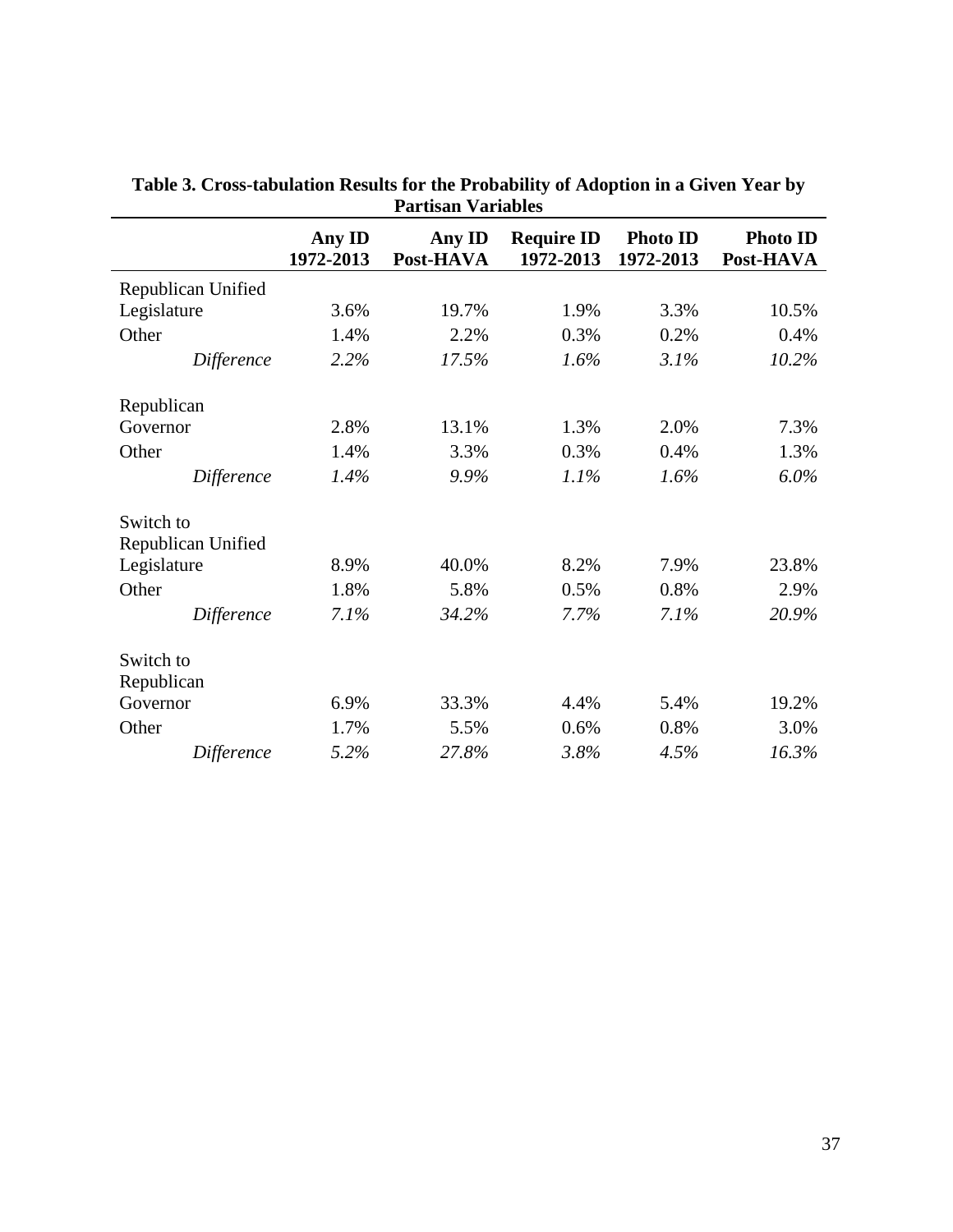|                                                           | 1972-2013                   | Post-HAVA                   |
|-----------------------------------------------------------|-----------------------------|-----------------------------|
| Republican Unified Legislature                            | 0.018<br>$[-.000, .040]$    | 0.180<br>[.099, .265]       |
| Republican Governor                                       | 0.013<br>$[-.004, .031]$    | 0.072<br>$[-.010, .138]$    |
| Republican Unified Legislature Switch                     | 0.064<br>[.007, .165]       | 0.315<br>[.092, .606]       |
| Republican Governor Switch                                | 0.040<br>[.006, .092]       | 0.151<br>$[-.005, .369]$    |
| Percentage of Neighbors with ID Law                       | 0.002<br>$[-.008, .012]$    | 0.016<br>$[-.027, .066]$    |
| Percentage Over 65                                        | $-0.004$<br>$[-.022, .018]$ | 0.025<br>$[-.018, .077]$    |
| Percentage Latino                                         | $-0.004$<br>$[-.018, .016]$ | 0.037<br>$[-.017, .107]$    |
| Percentage Black                                          | 0.010<br>$[-.002, .025]$    | 0.008<br>$[-.019, .047]$    |
| Rep Unified Leg x Percentage Black (Top-Bottom Quartile)  | 0.015<br>$[-.002, .050]$    | 0.071<br>$[-.070, .227]$    |
| Rep Gov x Percentage Black (Top-Bottom Quartile)          | 0.007<br>$[-.006, .026]$    | $-0.014$<br>$[-.077, .060]$ |
| Rep Leg Switch x Percentage Black (Top-Bottom Quartile)   | 0.044<br>$[-.005, .140]$    | 0.097<br>$[-.112, .322]$    |
| Rep Gov Switch x Percentage Black (Top-Bottom Quartile)   | 0.016<br>$[-.018, .058]$    | $-0.030$<br>$[-.156, .114]$ |
| Rep Unified Leg x Percentage Latino (Top-Bottom Quartile) | 0.020<br>$[-.002, .060]$    | 0.108<br>$[-.059, .312]$    |
| Rep Gov x Percentage Latino (Top-Bottom Quartile)         | 0.014<br>$[-.007, .040]$    | $-0.021$<br>$[-.097, .041]$ |
| Rep Leg Switch x Percentage Latino (Top-Bottom Quartile)  | 0.068<br>[.005, .200]       | 0.136<br>$[-.071, .359]$    |
| Rep Gov Switch x Percentage Latino (Top-Bottom Quartile)  | 0.046<br>[.006, .118]       | $-0.011$<br>$[-.124, .121]$ |
| N                                                         | 1,507                       | 252                         |

|                                      | Table 4. Change in the Predicted Probability of State Adoption of Any Voter Identification Law Based |  |  |  |  |
|--------------------------------------|------------------------------------------------------------------------------------------------------|--|--|--|--|
| on Political and Social Determinants |                                                                                                      |  |  |  |  |

*Note: Predicted probabilities estimated with all other variables set at their actual values. Diffusion and demographic variable effects calculated for moving from the mean to one standard deviation above the mean. 95% confidence intervals, generated via simulation (see Hanmer and Kalkan 2013; Herron 1999), are in brackets. Interactive effects are the difference in the effect of the partisan variable in the top and bottom quartile of the demographic distribution. See the Supplemental Appendix for details. Bolded probabilities signify statistical significance at p<.1*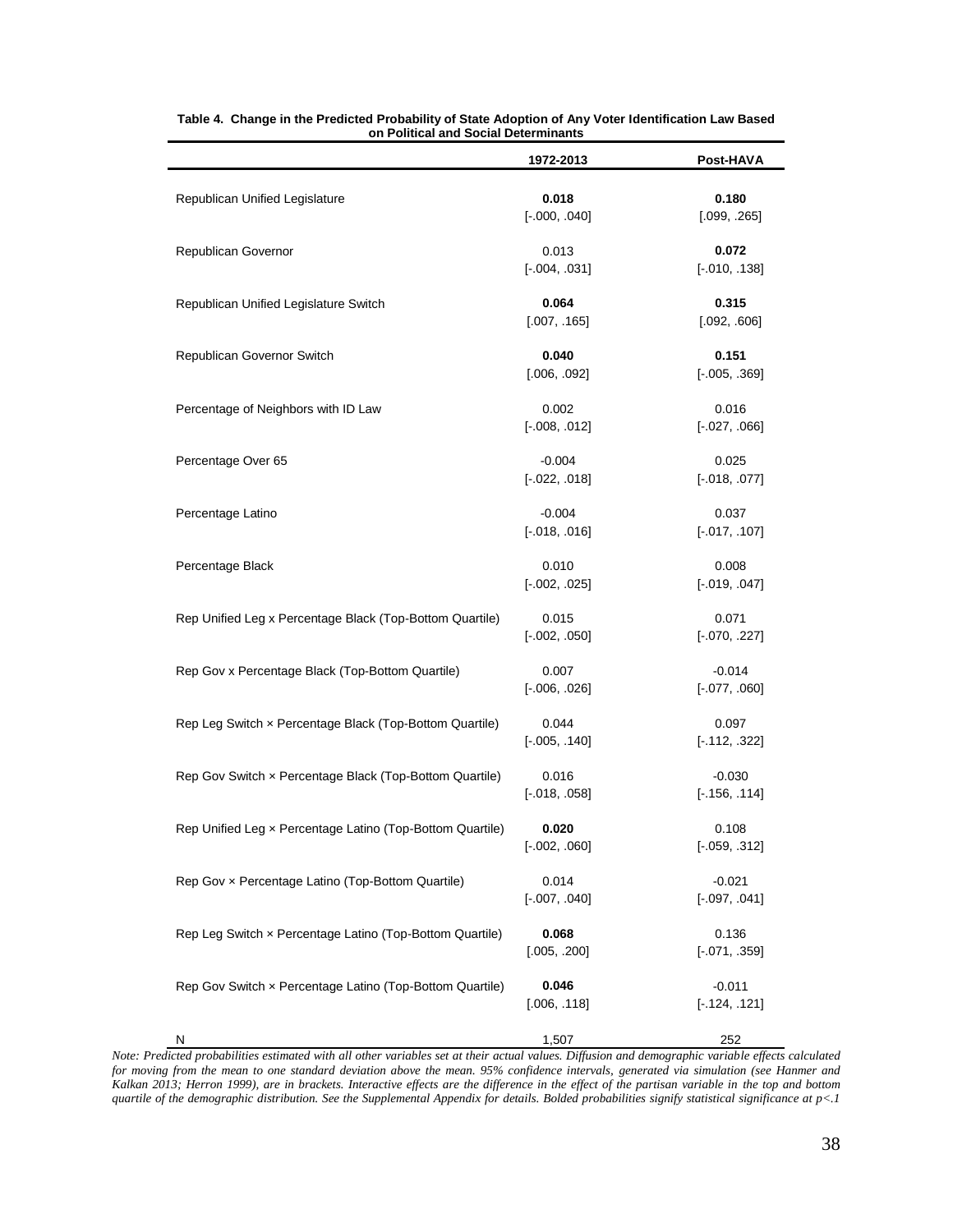|                                                           | JULIAI DELENINIAIILS               |                           |                           |
|-----------------------------------------------------------|------------------------------------|---------------------------|---------------------------|
|                                                           | <b>Require Any ID</b><br>1972-2013 | Any Photo ID<br>1972-2013 | Any Photo ID<br>Post-HAVA |
| Republican Unified Legislature                            | 0.014                              | 0.029                     | 0.102                     |
|                                                           | [.003, .034]                       | [.012, .073]              | [.054, .167]              |
| Republican Governor                                       | 0.007                              | 0.010                     | 0.030                     |
|                                                           | $[-.003, .023]$                    | $[-.003, .028]$           | $[-.015, .086]$           |
| Republican Unified Legislature Switch                     | 0.048                              | 0.045                     | 0.169                     |
|                                                           | [.011, .122]                       | [.011, .119]              | [.047, .384]              |
| Republican Governor Switch                                | 0.027                              | 0.025                     | 0.072                     |
|                                                           | [.004, .071]                       | [.003, .065]              | $[-.007, .192]$           |
| Percentage of Neighbors with ID Law                       | 0.000                              | 0.001                     | 0.008                     |
|                                                           | $[-.001, .002]$                    | $[-.000, .003]$           | $[-.002, .025]$           |
| Percentage Over 65                                        | $-0.003$                           | 0.005                     | 0.007                     |
|                                                           | $[-.008, .002]$                    | $[-.003, .016]$           | $[-.012, .044]$           |
| Percentage Latino                                         | 0.000                              | 0.000                     | $-0.002$                  |
|                                                           | $[-.007, .007]$                    | $[-.007, .007]$           | $[-.034, .023]$           |
| Percentage Black                                          | 0.007                              | 0.013                     | 0.021                     |
|                                                           | $[-.000, .020]$                    | [.004, .029]              | [.001, .0671]             |
| Rep Unified Leg x Percentage Black (Top-Bottom Quartile)  | 0.020                              | 0.048                     | 0.119                     |
|                                                           | [.001, .064]                       | [.010, .109]              | [.012, .249]              |
| Rep Gov x Percentage Black (Top-Bottom Quartile)          | 0.008                              | 0.011                     | 0.014                     |
|                                                           | $[-.002, .032]$                    | $[-.003, .037]$           | $[-.024, .055]$           |
| Rep Leg Switch x Percentage Black (Top-Bottom Quartile)   | 0.058                              | 0.070                     | 0.165                     |
|                                                           | [.003, .166]                       | [.014, .171]              | [.012, .386]              |
| Rep Gov Switch x Percentage Black (Top-Bottom Quartile)   | 0.021                              | 0.024                     | 0.027                     |
|                                                           | $[-.013, .074]$                    | $[-.003, .076]$           | $[-.039, .119]$           |
| Rep Unified Leg x Percentage Latino (Top-Bottom Quartile) | 0.015                              | 0.035                     | 0.008                     |
|                                                           | $[-.005, .049]$                    | [.003, .082]              | $[-.116, .147]$           |
| Rep Gov x Percentage Latino (Top-Bottom Quartile)         | 0.008                              | 0.011                     | $-0.019$                  |
|                                                           | $[-.004, .029]$                    | $[-.008, .027]$           | $[-.085, .010]$           |
| Rep Leg Switch x Percentage Latino (Top-Bottom Quartile)  | 0.056                              | 0.055                     | 0.017                     |
|                                                           | $[-.008, .177]$                    | [.002, .139]              | $[-.171, .238]$           |
| Rep Gov Switch x Percentage Latino (Top-Bottom Quartile)  | 0.031                              | 0.031                     | $-0.023$                  |
|                                                           | $[-.005, .107]$                    | $[-.002, .079]$           | $[-.123, .059]$           |
| N                                                         | 1,890                              | 1,875                     | 432                       |

**Table 5. Change in the Predicted Probability of State Adoption of A Strict Voter Identification Law Based on Political and Social Determinants**

*Note: Predicted probabilities estimated with all other variables set at their actual values. Diffusion and demographic variable effects calculated for moving from the mean to one standard deviation above the mean. 95% confidence intervals, generated via simulation (see Hanmer and Kalkan 2013; Herron 1999), are in brackets. Interactive effects are the difference in the effect of the partisan variable in the top and bottom quartile of the demographic distribution. See the Supplemental Appendix for details. Bolded probabilities signify statistical significance at p<.1*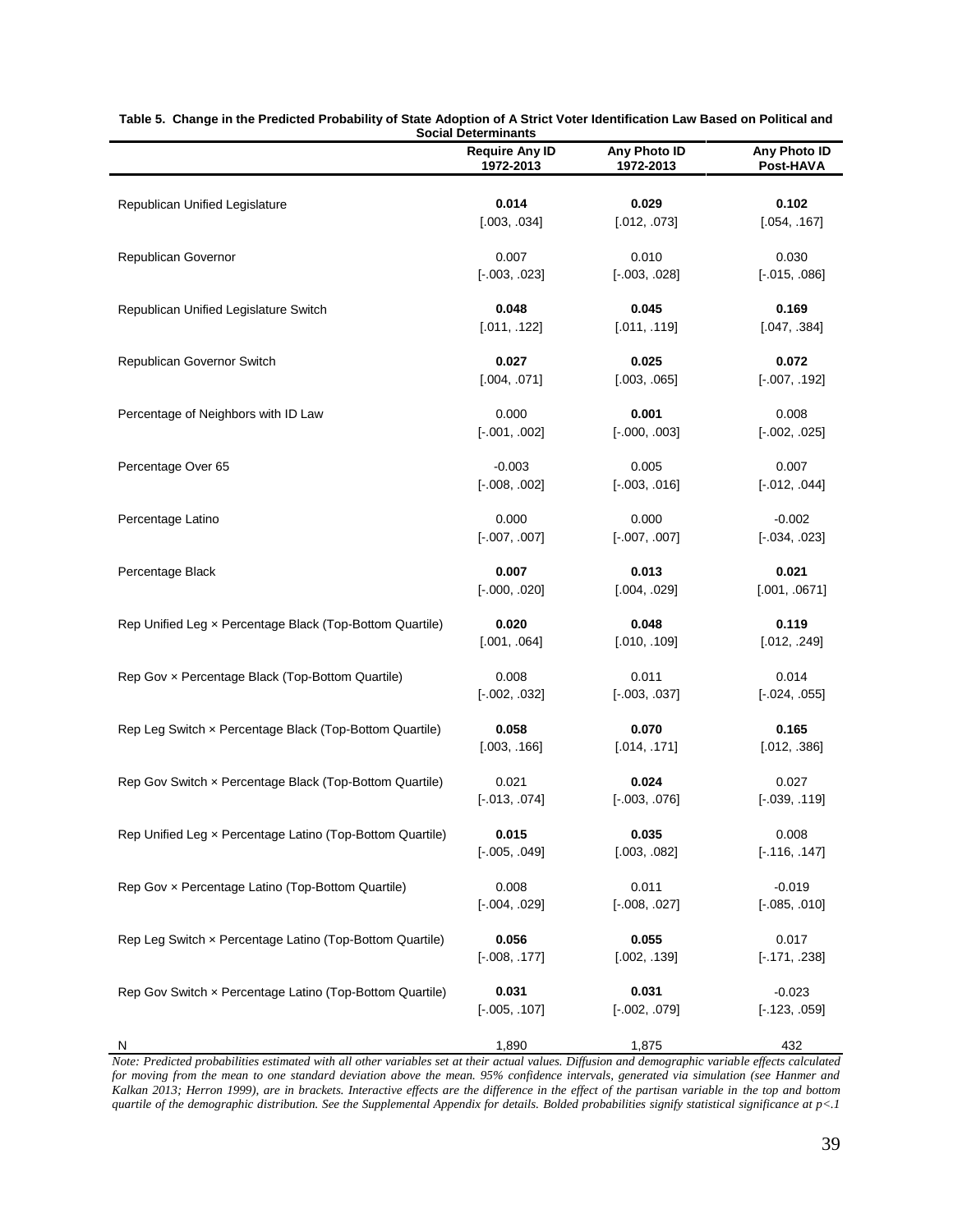Supporting Information for:

#### **Understanding the Adoption of Voter Identification Laws in the American States**

This Supporting Information contains the following material:

Supplemental Appendix 1: Table SA1. State Voter Identification Law Adoption Year, By Statute Type (Expanded)

Supplemental Appendix 2: Variable Coding

Supplemental Appendix 3: Table SA2. The Political and Social Determinants of State Adoption of Voter Identification Laws (Logistic Regression Model Output)

Supplemental Appendix 4: Table SA3. Crosstabulation Results for the Probability of Adoption in a Given Year by Partisan Variables by Region and Race

Supplemental Appendix 5: Discussion of Conditional Effects Calculations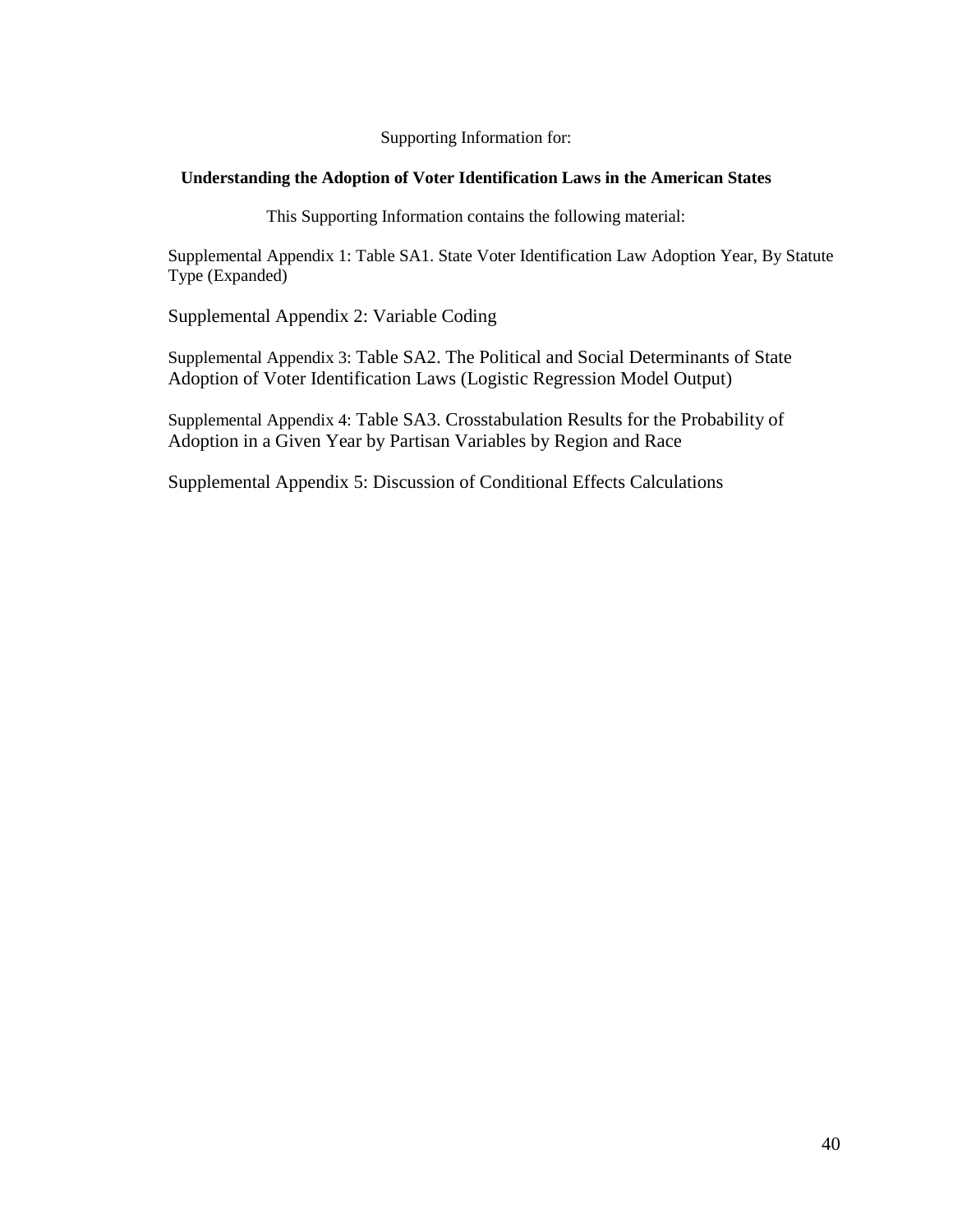|                |            | Non-Photo         | Non-Photo  | Photo             | Photo      |
|----------------|------------|-------------------|------------|-------------------|------------|
|                | Any ID Law | <b>ID Request</b> | ID Require | <b>ID Request</b> | ID Require |
| Alabama        | 2003       | 2003              | 2006       | 2011              |            |
| Alaska         | 1980       | 1980              |            |                   |            |
| Arizona        | 2004*      | 2004*             |            |                   |            |
| Arkansas       | 1999       | 1999              |            |                   | 2013       |
| California     |            |                   |            |                   |            |
| Colorado       | 2003       | 2003              |            |                   |            |
| Connecticut    | 1993       | 1993              |            |                   |            |
| Delaware       | 1996       | 1996              |            |                   |            |
| Florida        | 1977       | 1977              |            | 1998              |            |
| Georgia        | 1997       | 1997              |            |                   | 2005       |
| Hawaii         | 1970       | 2003              |            | 1970              |            |
| Idaho          | 2010       |                   |            | 2010              |            |
| Illinois       |            |                   |            |                   |            |
| Indiana        | 2005       |                   |            |                   | 2005       |
| lowa           |            |                   |            |                   |            |
| Kansas         | 2011       |                   |            |                   | 2011       |
| Kentucky       | 1988       | 1988              |            |                   |            |
| Louisiana      | 1997       |                   |            | 1997              |            |
| Maine          |            |                   |            |                   |            |
| Maryland       |            |                   |            |                   |            |
| Massachusetts  |            |                   |            |                   |            |
| Michigan       | 1997       |                   |            | 1997              |            |
| Minnesota      |            |                   |            |                   |            |
| Mississippi    | 2011*      |                   |            |                   | 2011*      |
| Missouri       | 2002       |                   | 2002       |                   | 2006       |
| Montana        | 2003       | 2003              |            |                   |            |
| Nebraska       |            |                   |            |                   |            |
| Nevada         |            |                   |            |                   |            |
| New Hampshire  | 2012       |                   |            | 2012              |            |
| New Jersey     |            |                   |            |                   |            |
| New Mexico     | 2005       | 2005              |            |                   |            |
| New York       |            |                   |            |                   |            |
| North Carolina | 2013       |                   |            |                   | 2013       |
| North Dakota   | 2003       | 2003              | 2013       |                   |            |
| Ohio           | 2006       | 2006              |            |                   |            |
| Oklahoma       | 2009       | 2009              |            |                   |            |
| Oregon         |            |                   |            |                   |            |
| Pennsylvania   | 2012       |                   |            |                   | 2012       |
| Rhode Island   | 2011       |                   |            | 2011              |            |
| South Carolina | 1950       |                   | 1950       |                   | 2011       |
| South Dakota   | 2003       |                   |            | 2003              |            |
| Tennessee      | 1989       | 1990              | 1989       |                   | 2011       |
| Texas          | 1966       | 1966              | 1997       |                   | 2011       |
| Utah           | 2009       |                   | 2009       |                   |            |
| Vermont        |            |                   |            |                   |            |
| Virginia       | 2000       | 2000              | 2012       |                   | 2013       |
| Washington     | 2005       | 2005              |            |                   |            |
| West Virginia  |            |                   |            |                   |            |
| Wisconsin      | 2011       |                   |            |                   | 2011       |
| Wyoming        |            |                   |            |                   |            |

**Table SA1. State Voter Identification Law Adoption Year, By Statute Type (Expanded)**

*Note: Years reflect the adoption date (not implementation date) of specified voter identification law. Coding Hawaii proved particularly challenging. The law (§11-136) is vague, indicating that "every person shall provide identification if so requested by a precinct official" (Hawaii Revised Statutes, 2011). Acceptable ID is not delineated, nor are the circumstances under which an official might request it. In 1982, a new administrative rule states that "the voter shall present valid identification to the official*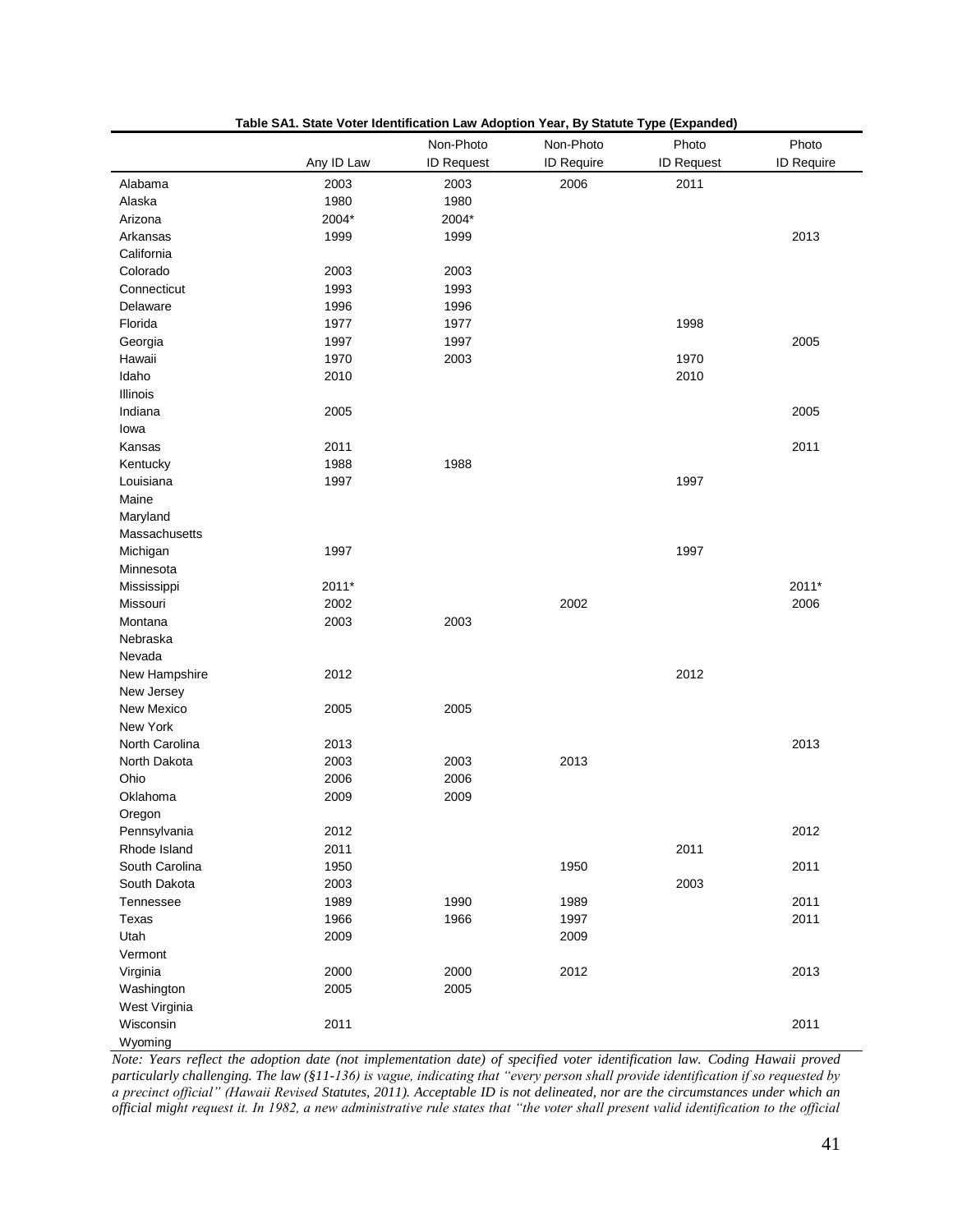*in charge of the pollbook" (Hawaii Administrative Rules §2-51-80). We thank Lori Minnite for pointing us to this rule. Judy Gold, the state Precinct Supervisor, explained the current and historical interpretation of the law. \*Adopted via the initiative process.*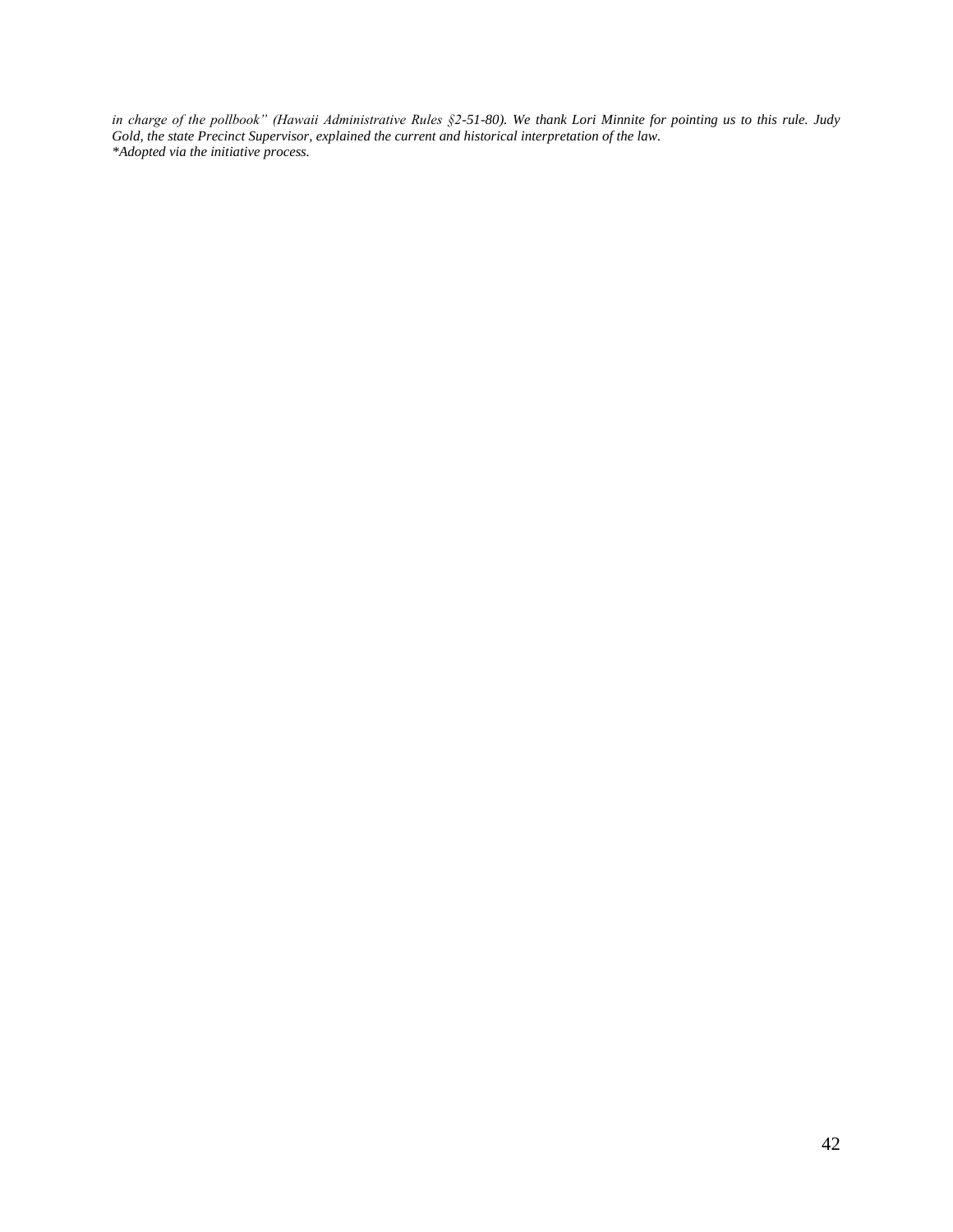## **Supplemental Appendix 2: Variable Coding**

### Dependent Variables:

*Any voter identification law:* Coded (1) if the state adopts any voter identification law (request or require) for the first time in the corresponding year, (0) otherwise.

*Voter identification requirement law:* Coded (1) if the state adopts a law requiring voter identification (photo or non-photo) for the first time in the corresponding year, (0) otherwise.

*Photo voter identification law:* Coded (1) if the state adopts a photo voter identification law (request or require) for the first time in the corresponding year, (0) otherwise.

#### Independent Variables:

*Republican unified legislature:* Coded (1) if the Republican Party possesses unified control of the state legislature, (0) otherwise. Information taken from Klarner (2003) and subsequent updates available on the *State Politics and Policy* website.

*Republican governor:* Coded (1) if the Republican Party holds the governorship, (0) otherwise. Information taken from Klarner (2003) and subsequent updates available on the *State Politics and Policy* website.

*Republican unified legislature switch:* Coded (1) if the state switches to a unified, Republican controlled legislature, (0) otherwise.

*Republican governor switch:* Coded (1) if the state switches to a Republican governor, (0) otherwise.

*Percentage of neighbors with ID law (geographic diffusion):* The percentage of the state's neighbors that already maintain the identification statute in question.

*Percentage over 65:* The percentage of the state's population over the age of 65 (taken from Census Bureau intercensal estimates and lagged one year).

*Percentage Latino:* The percentage of the state's population that identifies as Latino (taken from Census Bureau intercensal estimates and lagged one year). As the Census Bureau did not generate these estimates from 1971 to 1979, we assume a constant change in Latino population across this decade (from 1970 to 1980) and interpolate data for each of the missing years.

*Percentage black:* The percentage of the state's population that identifies as African American (taken from Census Bureau intercensal estimates and lagged one year).

*Time:* The number of years between the start date of the analysis and the adoption date of the identification statute in question.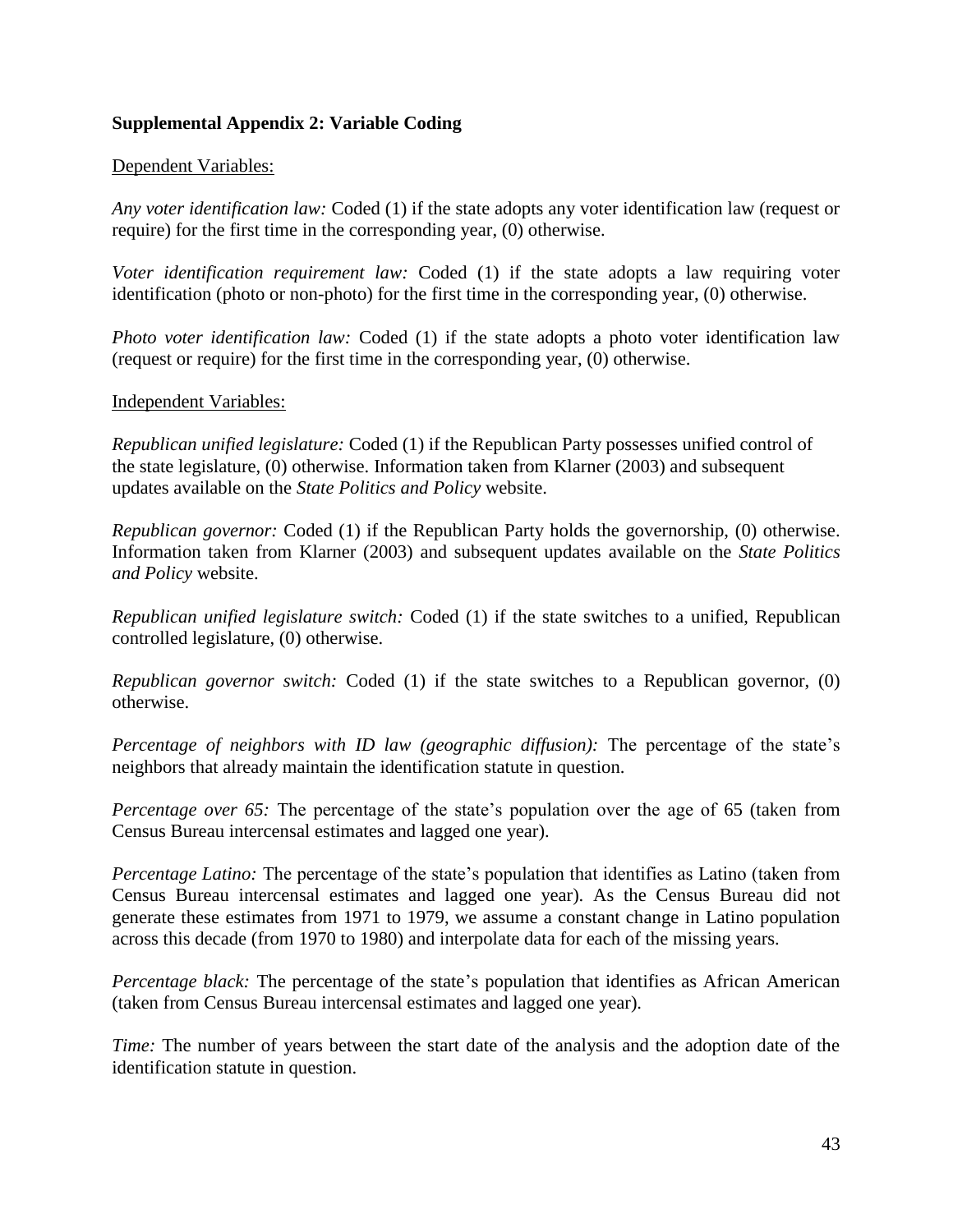*Time*<sup>2</sup>: The number of years squared between the start date of the analysis and the adoption date of the identification statute in question.

*Time<sup>3</sup> :* The number of years cubed between the start date of the analysis and the adoption date of the identification statute in question.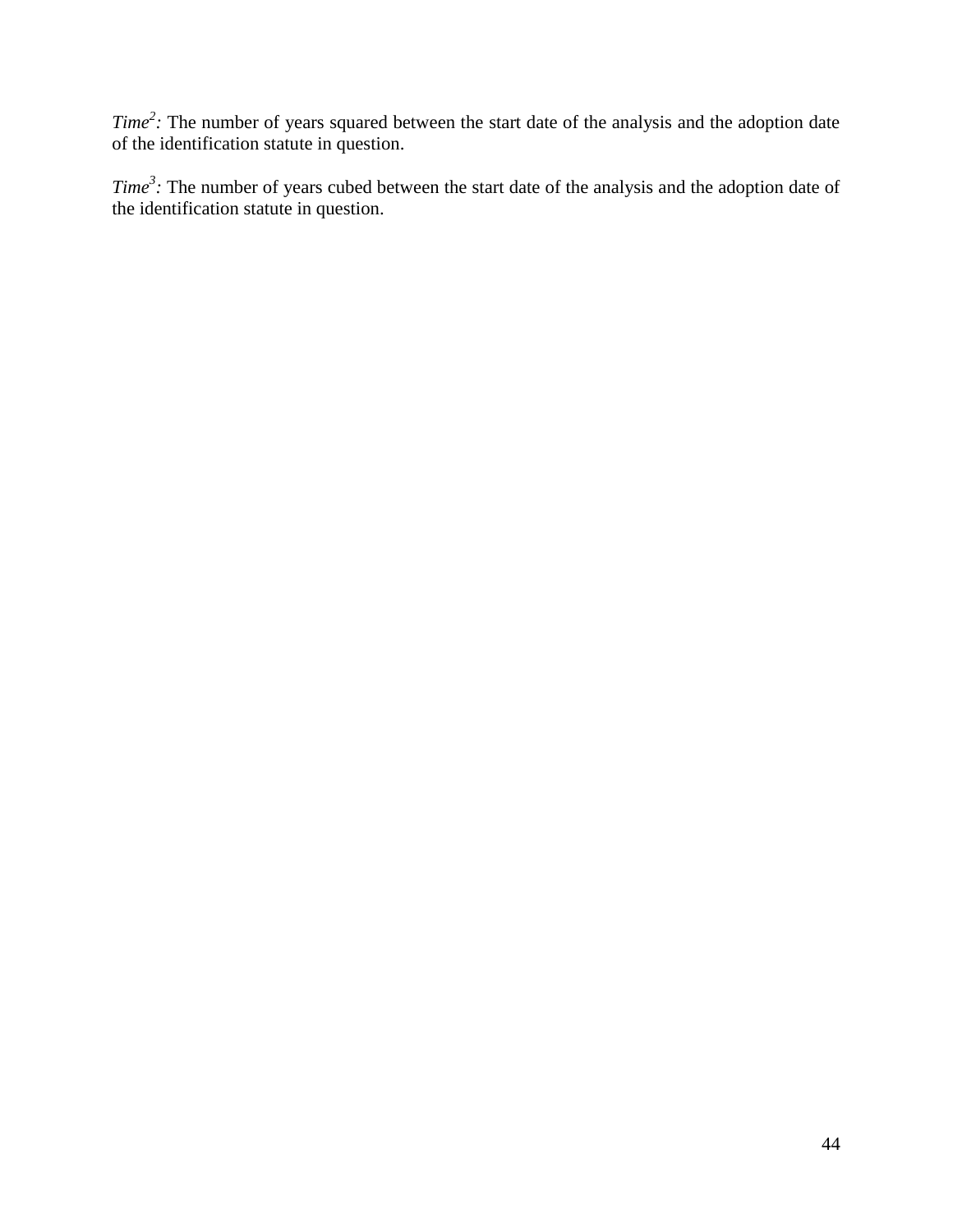## **Supplemental Appendix 3**

## Table SA2. The Political and Social Determinants of State Adoption of Voter Identification Laws (Logistic Regression Model Output)

|                                       | Any ID<br>1972-2013 | Any ID<br>Post-HAVA | Require ID<br>1972-2013 | Photo ID<br>1972-2013 | Photo ID<br>Post-HAVA |
|---------------------------------------|---------------------|---------------------|-------------------------|-----------------------|-----------------------|
|                                       |                     |                     |                         |                       |                       |
| Percentage Over 65                    | $-0.129$            | 0.245               | $-0.149$                | 0.199                 | 0.129                 |
|                                       | [0.228]             | [0.238]             | [0.133]                 | [0.178]               | [0.175]               |
| Percentage Latino                     | $-0.032$            | 0.067               | 0.000                   | $-0.001$              | $-0.008$              |
|                                       | [0.056]             | [0.056]             | [0.047]                 | [0.039]               | [0.036]               |
| Percentage African American           | 0.044               | 0.021               | $0.077*$                | $0.114***$            | $0.090***$            |
|                                       | [0.031]             | [0.044]             | [0.042]                 | [0.034]               | [0.033]               |
| Republican Unified Legislature        | 0.681               | 2.598***            | $1.301*$                | $2.491***$            | 3.353***              |
|                                       | [0.432]             | [0.772]             | [0.718]                 | [0.781]               | [1.022]               |
| Republican Unified Legislature Switch | 1.034               | 0.864               | 1.362                   | 0.584                 | 0.644                 |
|                                       | [0.760]             | [0.880]             | [0.830]                 | [0.778]               | [0.875]               |
| Republican Governor                   | 0.557               | 1.235               | 0.824                   | 0.913                 | 0.840                 |
|                                       | [0.465]             | [0.780]             | [0.704]                 | [0.657]               | [0.741]               |
| Republican Governor Switch            | 0.784               | 0.805               | 1.193                   | 0.949                 | 0.913                 |
|                                       | [0.566]             | [0.779]             | [0.767]                 | [0.675]               | [0.845]               |
| Percentage of Neighbors with ID Law   | 0.534               | 1.011               | $-0.723$                | $-1.881$              | $-1.601$              |
|                                       | [1.022]             | [1.479]             | [1.436]                 | [1.154]               | [1.162]               |
| Time                                  | 0.005               | $-0.800$            | 1.102                   | $5.550*$              | $-0.158$              |
|                                       | [0.242]             | [0.693]             | [0.940]                 | [3.366]               | [1.073]               |
| Time <sup>2</sup>                     | 0.006               | 0.168               | $-0.041$                | $-0.183*$             | 0.062                 |
|                                       | [0.012]             | [0.187]             | [0.040]                 | [0.110]               | [0.246]               |
| Time <sup>3</sup>                     | 0.000               | $-0.010$            | 0.001                   | $0.002*$              | $-0.002$              |
|                                       | [0.000]             | [0.013]             | [0.001]                 | [0.001]               | [0.015]               |
| Constant                              | $-5.586***$         | $-8.419**$          | $-15.854**$             | $-67.004**$           | $-9.545***$           |
|                                       | [2.086]             | [4.242]             | [6.694]                 | [33.791]              | [2.428]               |
| Log-likelihood                        | $-120.50$           | $-47.02$            | $-54.82$                | $-61.82$              | $-44.68$              |
| N                                     | 1,507               | 252                 | 1,890                   | 1,875                 | 432                   |

*Note: Coefficients are logistic regression estimates, presented with robust standard errors clustered by state. Dependent variable is whether or not a state adopts the specified voter ID law in the corresponding year (coded 1=yes and 0=no). Though somewhat informative, since these models are fully interactive in all of the variables it is best to examine both substantive and statistical significance using the predicted effects shown in Tables 4 and 5 (see Hanmer and Kalkan 2013). \*\*\* p<0.01, \*\* p<0.05, \* p<0.1*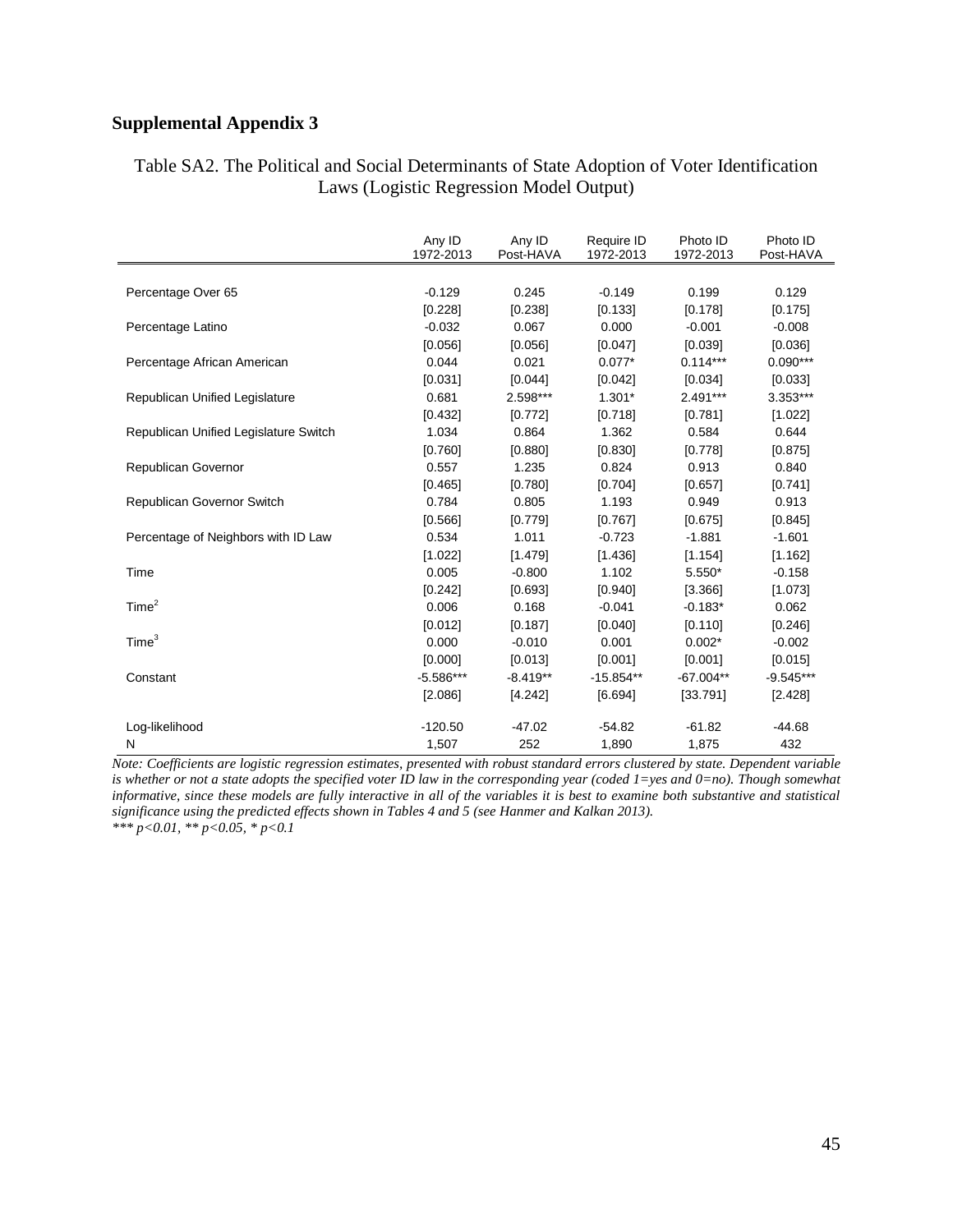## **Supplemental Appendix 4**

## **Table SA3. Crosstabulation Results for the Probability of Adoption in a Given Year by Partisan Variables by Region and Race**

| Panel a. Switch in Control in Non-south and South |                    |                    |                               |                             |                             |
|---------------------------------------------------|--------------------|--------------------|-------------------------------|-----------------------------|-----------------------------|
|                                                   | Any<br>ID<br>1972- | Any<br>ID<br>Post- | <b>Require</b><br>ID<br>1972- | <b>Photo</b><br>ID<br>1972- | <b>Photo</b><br>ID<br>Post- |
| <b>Non-South</b>                                  | 2013               | <b>HAVA</b>        | 2013                          | 2013                        | <b>HAVA</b>                 |
| Switch to Republican Unified Legislature          | 9.1%               | 44.4%              | 3.7%                          | 3.8%                        | 14.3%                       |
| Other                                             | 1.4%               | 5.2%               | 0.3%                          | 0.6%                        | 2.0%                        |
| <b>Switch to Republican Governor</b><br>Other     | 5.1%<br>1.5%       | 23.1%<br>5.7%      | 4.3%<br>0.3%                  | 4.4%<br>0.5%                | 15.0%<br>1.8%               |
| <b>South</b>                                      |                    |                    |                               |                             |                             |
| Switch to Republican Unified Legislature<br>Other | 0.0%<br>3.9%       | 0.0%<br>18.2%      | 42.9%<br>1.3%                 | 30.0%<br>1.9%               | 42.9%<br>7.7%               |
| <b>Switch to Republican Governor</b><br>Other     | 15.4%<br>3.1%      | 100.0%<br>0.0%     | 4.8%<br>2.0%                  | 8.3%<br>2.3%                | 33.3%<br>9.1%               |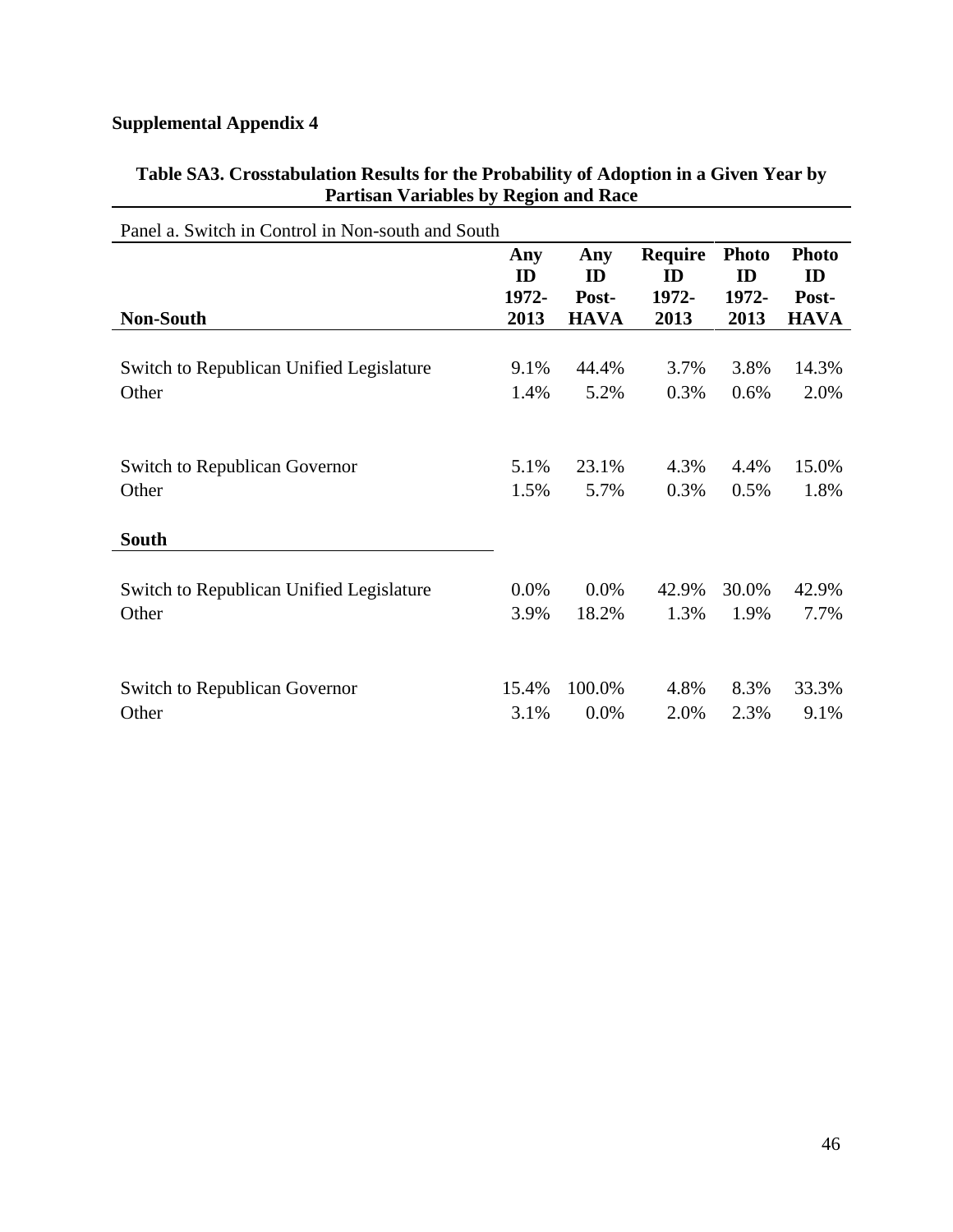| and $\sigma$ . I arrived $\tau$ arractes and $\sigma$ D ack | Any<br>ID     | Any<br>ID            | Require<br>ID | <b>Photo</b><br>ID | <b>Photo</b><br>ID   |
|-------------------------------------------------------------|---------------|----------------------|---------------|--------------------|----------------------|
| % Black Below the Mean                                      | 1972-<br>2013 | Post-<br><b>HAVA</b> | 1972-<br>2013 | 1972-<br>2013      | Post-<br><b>HAVA</b> |
|                                                             |               |                      |               |                    |                      |
| Republican Unified Legislature                              | 3.0%          | 16.1%                | 1.0%          | 1.5%               | 6.1%                 |
| Other                                                       | 0.8%          | 2.7%                 | 0.0%          | 0.1%               | 0.6%                 |
| <b>Republican Governor</b>                                  | 2.1%          | 11.3%                | 0.8%          | 1.0%               | 4.1%                 |
| Other                                                       | 1.1%          | 4.2%                 | 0.0%          | 0.3%               | 1.4%                 |
|                                                             |               |                      |               |                    |                      |
| Switch to Republican Unified Legislature                    | 8.8%          | 33.3%                | 2.4%          | 4.7%               | 18.2%                |
| Other                                                       | 1.3%          | 6.2%                 | 0.3%          | 0.5%               | 2.0%                 |
| <b>Switch to Republican Governor</b>                        | 4.7%          | 22.2%                | 4.0%          | 5.7%               | 20.0%                |
| Other                                                       | 1.4%          | 6.3%                 | 0.2%          | 0.4%               | 1.6%                 |
|                                                             |               |                      |               |                    |                      |
| % Black Above the Mean                                      |               |                      |               |                    |                      |
| Republican Unified Legislature                              | 7.3%          | 33.3%                | 6.0%          | 11.3%              | 18.9%                |
| Other                                                       | 2.2%          | 1.4%                 | 0.7%          | 0.3%               | 0.0%                 |
| <b>Republican Governor</b>                                  | 3.9%          | 17.9%                | 2.2%          | 3.4%               | 12.7%                |
| Other                                                       | 1.9%          | 1.8%                 | 0.7%          | 0.5%               | 1.1%                 |
|                                                             |               |                      |               |                    |                      |
| Switch to Republican Unified Legislature<br>Other           | 9.1%<br>2.6%  | 50.0%<br>4.9%        | 20.0%<br>0.9% | 15.0%<br>1.4%      | 30.0%                |
|                                                             |               |                      |               |                    | 4.6%                 |
| <b>Switch to Republican Governor</b>                        | 10.3%         | 50.0%                | 4.9%          | 5.0%               | 18.2%                |
| Other                                                       | 2.3%          | 3.8%                 | 1.2%          | 1.6%               | 5.2%                 |

## Panel b. Partisan Variables and % Black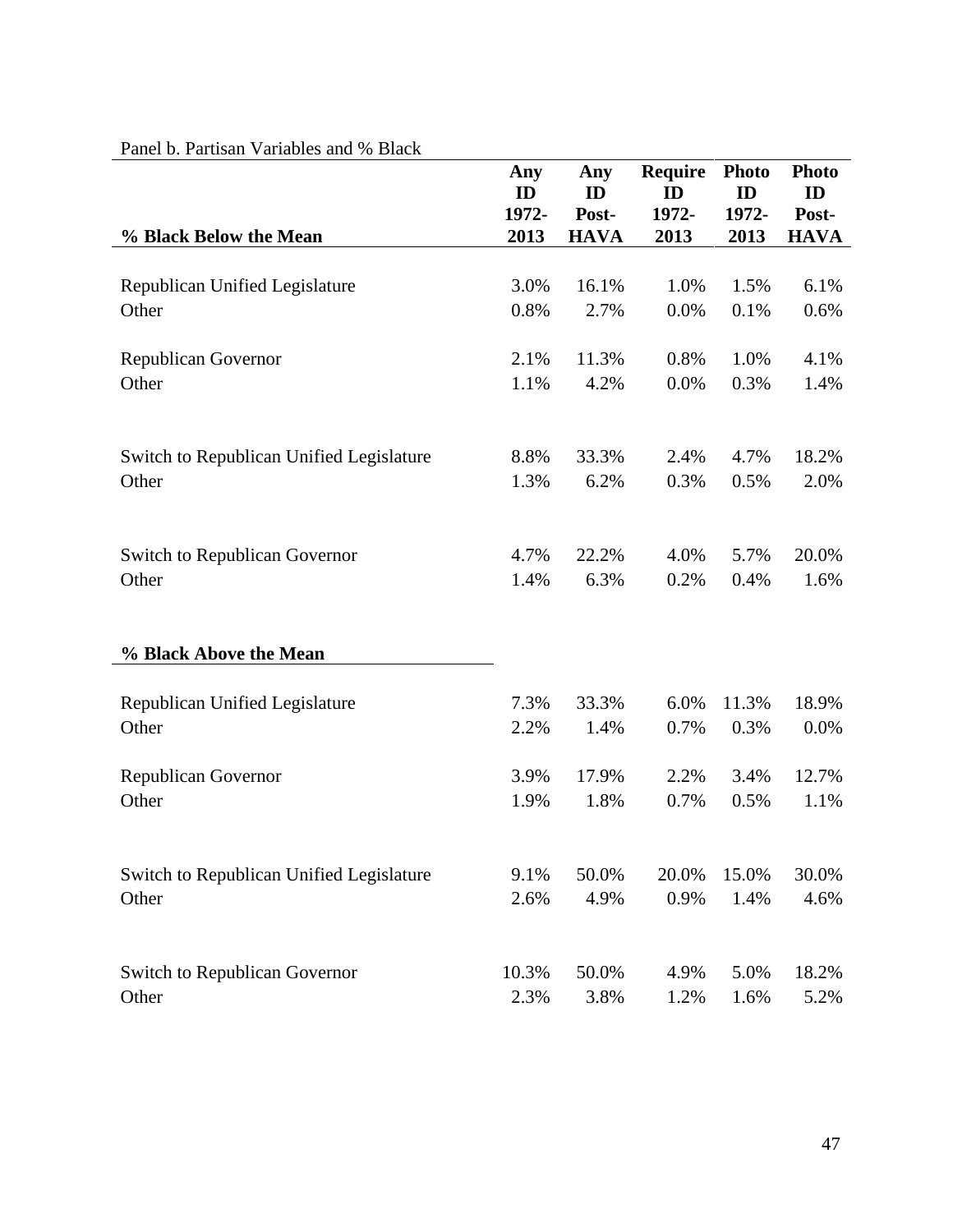| and $\mathbf{v}$ , I arrive an $\mathbf{v}$ arrive $\mathbf{v}$ and $\mathbf{v}$ Earning | Any<br>ID    | Any<br>ID     | <b>Require</b><br>ID | <b>Photo</b><br>ID | <b>Photo</b><br>ID |
|------------------------------------------------------------------------------------------|--------------|---------------|----------------------|--------------------|--------------------|
|                                                                                          | 1972-        | Post-         | 1972-                | 1972-              | Post-              |
| % Latino Below the Mean                                                                  | 2013         | <b>HAVA</b>   | 2013                 | 2013               | <b>HAVA</b>        |
|                                                                                          |              |               |                      |                    |                    |
| Republican Unified Legislature<br>Other                                                  | 2.3%<br>1.4% | 17.0%<br>1.9% | 1.1%<br>0.3%         | 2.6%<br>0.2%       | 10.9%<br>0.0%      |
|                                                                                          |              |               |                      |                    |                    |
|                                                                                          |              |               |                      |                    |                    |
| <b>Republican Governor</b>                                                               | 2.4%         | 16.7%         | 0.9%                 | 1.8%               | 9.0%               |
| Other                                                                                    | 1.0%         | 2.7%          | 0.3%                 | 0.1%               | 1.1%               |
|                                                                                          |              |               |                      |                    |                    |
| Switch to Republican Unified Legislature                                                 | 2.8%         | 33.3%         | 4.2%                 | 6.1%               | 27.8%              |
| Other                                                                                    | 1.6%         | 5.8%          | 0.4%                 | 0.6%               | 2.9%               |
|                                                                                          |              |               |                      |                    |                    |
| <b>Switch to Republican Governor</b>                                                     | 3.8%         | 33.3%         | 3.1%                 | 4.4%               | 19.1%              |
| Other                                                                                    | 1.5%         | 5.3%          | 0.4%                 | 0.6%               | 3.3%               |
| % Latino Above the Mean                                                                  |              |               |                      |                    |                    |
|                                                                                          |              |               |                      |                    |                    |
| Republican Unified Legislature                                                           | 6.0%         | 33.3%         | 3.7%                 | 5.0%               | 9.1%               |
| Other                                                                                    | 1.6%         | 2.6%          | 0.2%                 | 0.3%               | 1.0%               |
| <b>Republican Governor</b>                                                               | 3.4%         | 8.9%          | 2.3%                 | 2.4%               | 4.2%               |
| Other                                                                                    | 2.5%         | 4.7%          | 0.3%                 | 1.0%               | 1.6%               |
|                                                                                          |              |               |                      |                    |                    |
| Switch to Republican Unified Legislature                                                 | 33.3%        | 100.0%        | 23.1%                | 14.3%              | 0.0%               |
| Other                                                                                    | 2.3%         | 5.8%          | 0.7%                 | 1.3%               | 3.0%               |
|                                                                                          |              |               |                      |                    |                    |
| Switch to Republican Governor                                                            | 15.8%        | 33.3%         | 7.7%                 | 8.3%               | 20.0%              |
| Other                                                                                    | 2.4%         | 5.9%          | 0.9%                 | 1.4%               | 2.3%               |

## Panel c. Partisan Variables and % Latino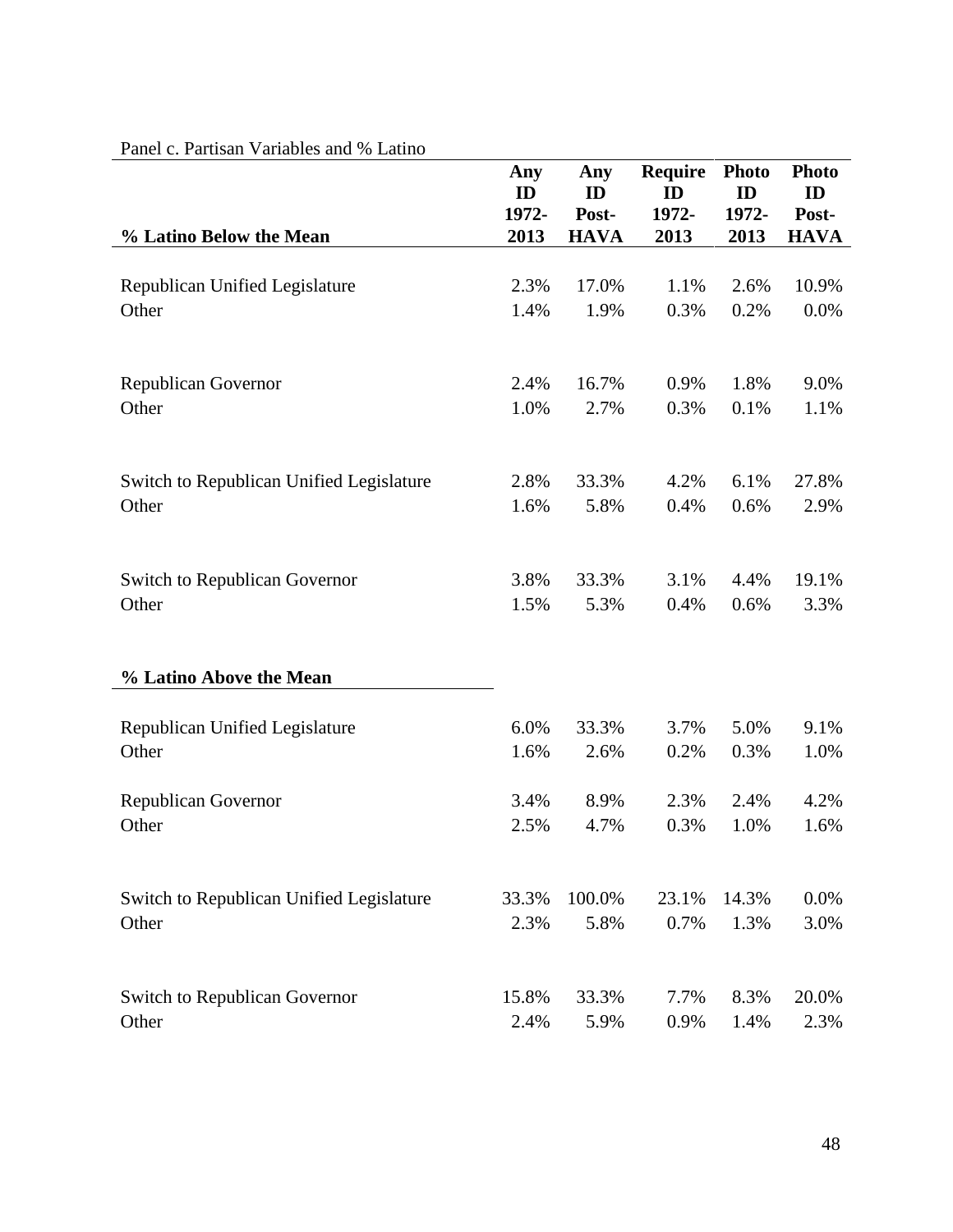#### **Supplemental Appendix 5: Discussion of Conditional Effects Calculations**

One of the advantages of using logit models for event history analysis is the ability to present results that are straightforward to interpret (Beck et al. 1998). A well-known feature of limited dependent variable models, such as the logit model, is that they are nonlinear and fully interactive in all of the variables. In other words, the effect of any independent variable depends on the values of all of the other independent variables (in addition to the degree of change in the variable of interest, the value of the coefficient on the variable of interest, the values of the coefficients on all of the other variables, and the cumulative distribution function one uses). As a result, most researchers focus their attention on the predicted effects and their degree of uncertainty from the models rather than the coefficients themselves and their respective degrees of uncertainty (Hanmer and Kalkan 2013). We follow this strategy here.

When researchers have hypotheses about interactive (i.e., conditional) effects in limited dependent variable models, attention to the model's predictions rather than raw output is even more important (Ai and Norton 2003). To estimate predicted effects for interactive hypotheses, researchers can leverage the inherently interactive nature of the models and summarize the effect of a given variable across values of another variable, or they can include explicit interaction terms and calculate predicted effects by carefully specifying values for the relevant variables (Berry et al. 2010). Berry et al. (2010) show that researchers can detect meaningful interactive effects using either approach. Although we would have preferred to utilize both approaches and compare the results, this was not possible. Identification issues, such as perfect prediction, can arise quickly with limited dependent variable models, especially in small samples (Long 1997). In some of our models we ran into these issues when specifying interactions between our political variables and demographic variables, as the models were simply too taxing for the data.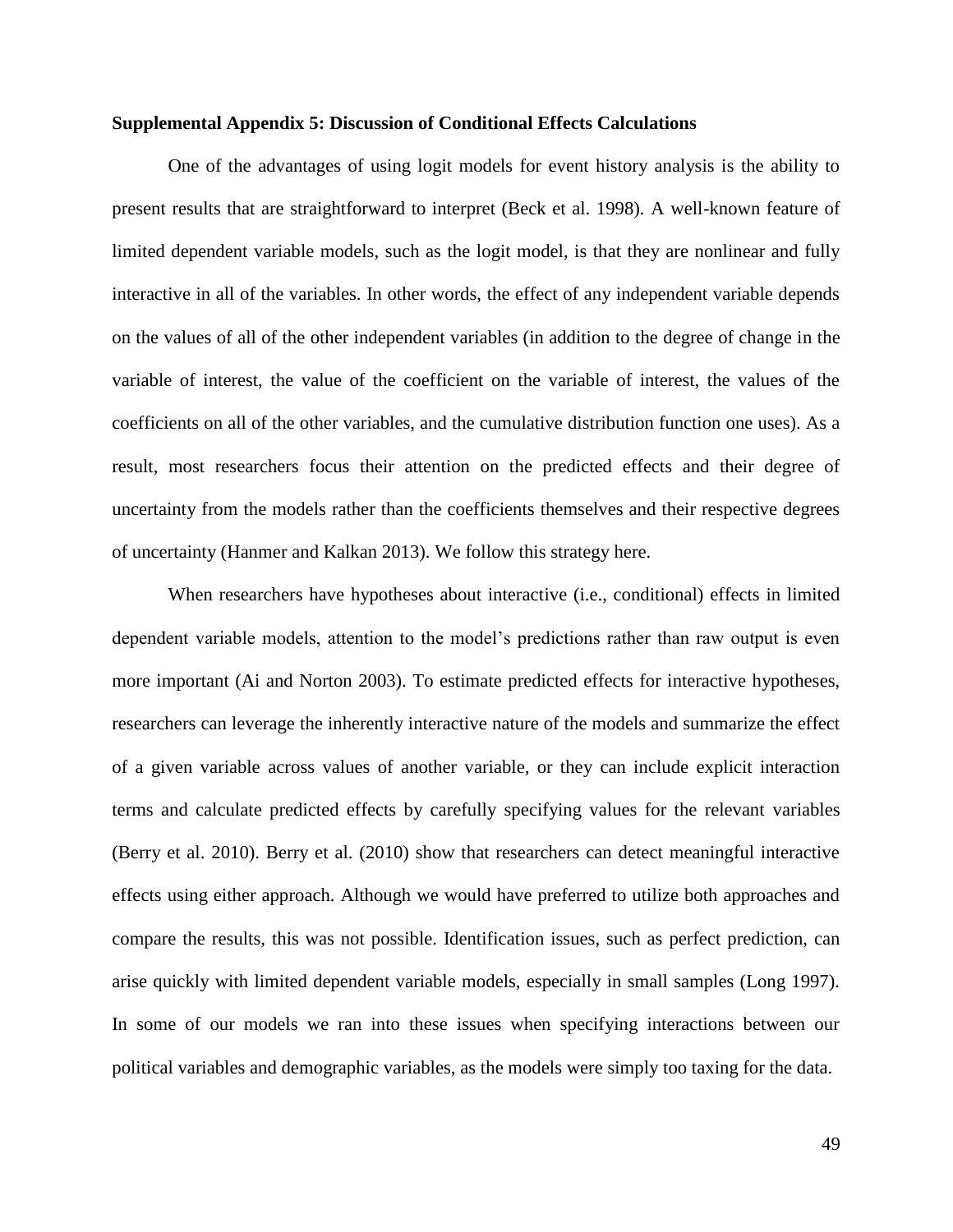As a result, and in the interest of using the same approach for each model, we decided to leverage the fully interactive nature of the models and to calculate the predicted effects for the political variables and then to summarize them across meaningful values of the demographic variables. For example, when examining the effect of the change to Republican control of the legislature we did the following. First, we manipulated that variable while holding all other variables at their observed values (Hanmer and Kalkan 2013). We then averaged the difference in the predicted probability of adoption under each scenario across the entire sample to get the overall effect of changing to Republican control (as reported in Tables 3 and 4) and via simulation produced the relevant confidence interval. Second, using these results we then examined how this effect varied at the top and bottom quartile of black and Latino population, respectively, by averaging the effect across each of the two ranges (quartiles). Third, we computed confidence intervals both for these effects and the differences in the effects across the top and bottom quartiles (the latter are what we report in Tables 3 and 4). Note that the effect (which is the difference in the difference across quartiles) is statistically significant if the confidence interval does not include 0.